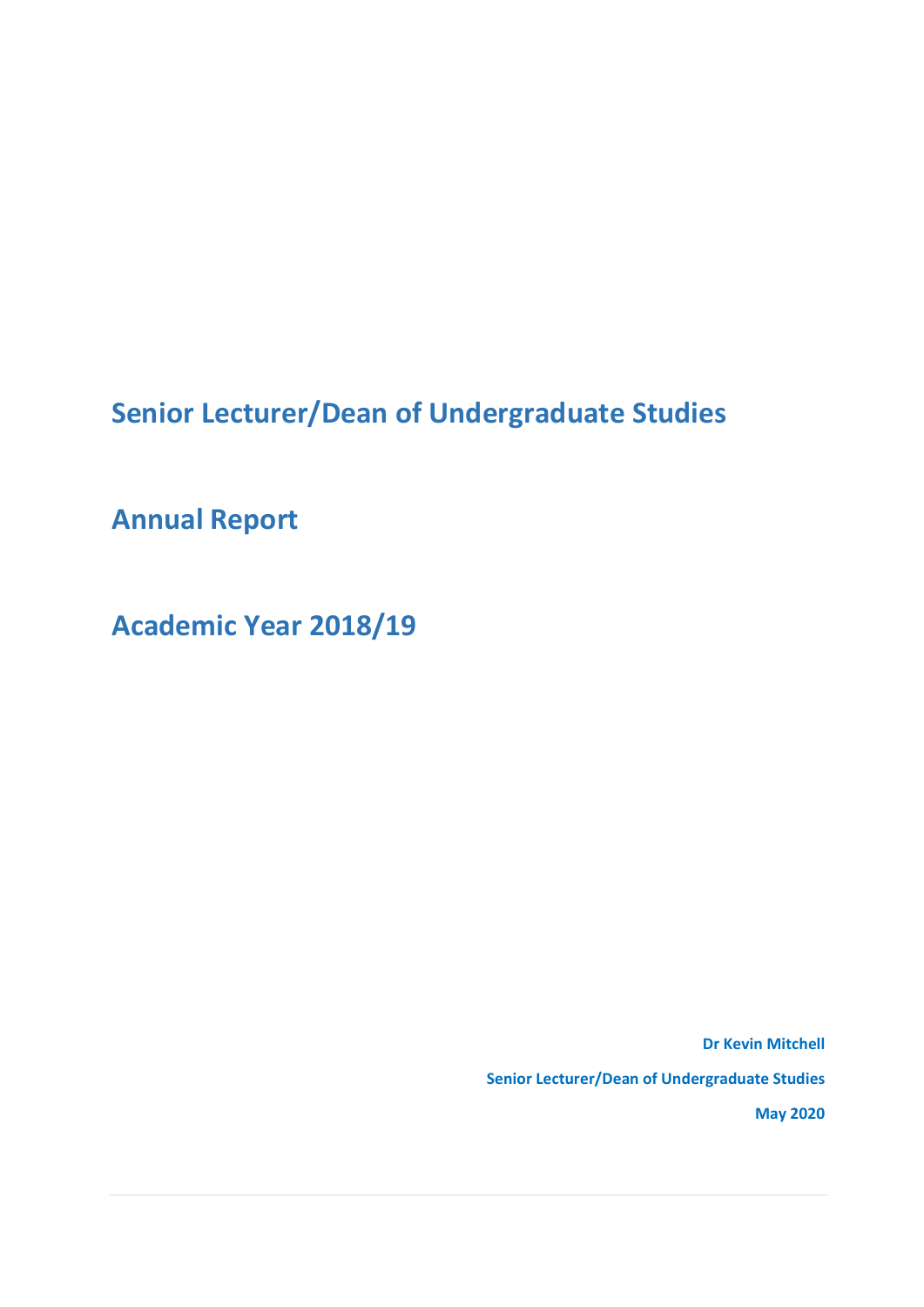### Contents

| $\mathbf{1}$                                                                     |  |  |  |  |  |  |  |
|----------------------------------------------------------------------------------|--|--|--|--|--|--|--|
| 1.1                                                                              |  |  |  |  |  |  |  |
| 1.2                                                                              |  |  |  |  |  |  |  |
| 1.3                                                                              |  |  |  |  |  |  |  |
| 1.4                                                                              |  |  |  |  |  |  |  |
|                                                                                  |  |  |  |  |  |  |  |
| $\overline{2}$                                                                   |  |  |  |  |  |  |  |
| 2.1                                                                              |  |  |  |  |  |  |  |
| 2.2                                                                              |  |  |  |  |  |  |  |
| 2.3                                                                              |  |  |  |  |  |  |  |
| 2.4                                                                              |  |  |  |  |  |  |  |
| 2.5                                                                              |  |  |  |  |  |  |  |
| 2.6                                                                              |  |  |  |  |  |  |  |
| 2.7                                                                              |  |  |  |  |  |  |  |
| 2.8                                                                              |  |  |  |  |  |  |  |
|                                                                                  |  |  |  |  |  |  |  |
| Retention, progression and performance of students in final degree award 20<br>3 |  |  |  |  |  |  |  |
| 3.1                                                                              |  |  |  |  |  |  |  |
| 3.2                                                                              |  |  |  |  |  |  |  |
| 3.3                                                                              |  |  |  |  |  |  |  |
| 3.4                                                                              |  |  |  |  |  |  |  |
| 3.5                                                                              |  |  |  |  |  |  |  |
| 3.6                                                                              |  |  |  |  |  |  |  |
| 3.7                                                                              |  |  |  |  |  |  |  |
| 3.8                                                                              |  |  |  |  |  |  |  |
|                                                                                  |  |  |  |  |  |  |  |
|                                                                                  |  |  |  |  |  |  |  |
|                                                                                  |  |  |  |  |  |  |  |
|                                                                                  |  |  |  |  |  |  |  |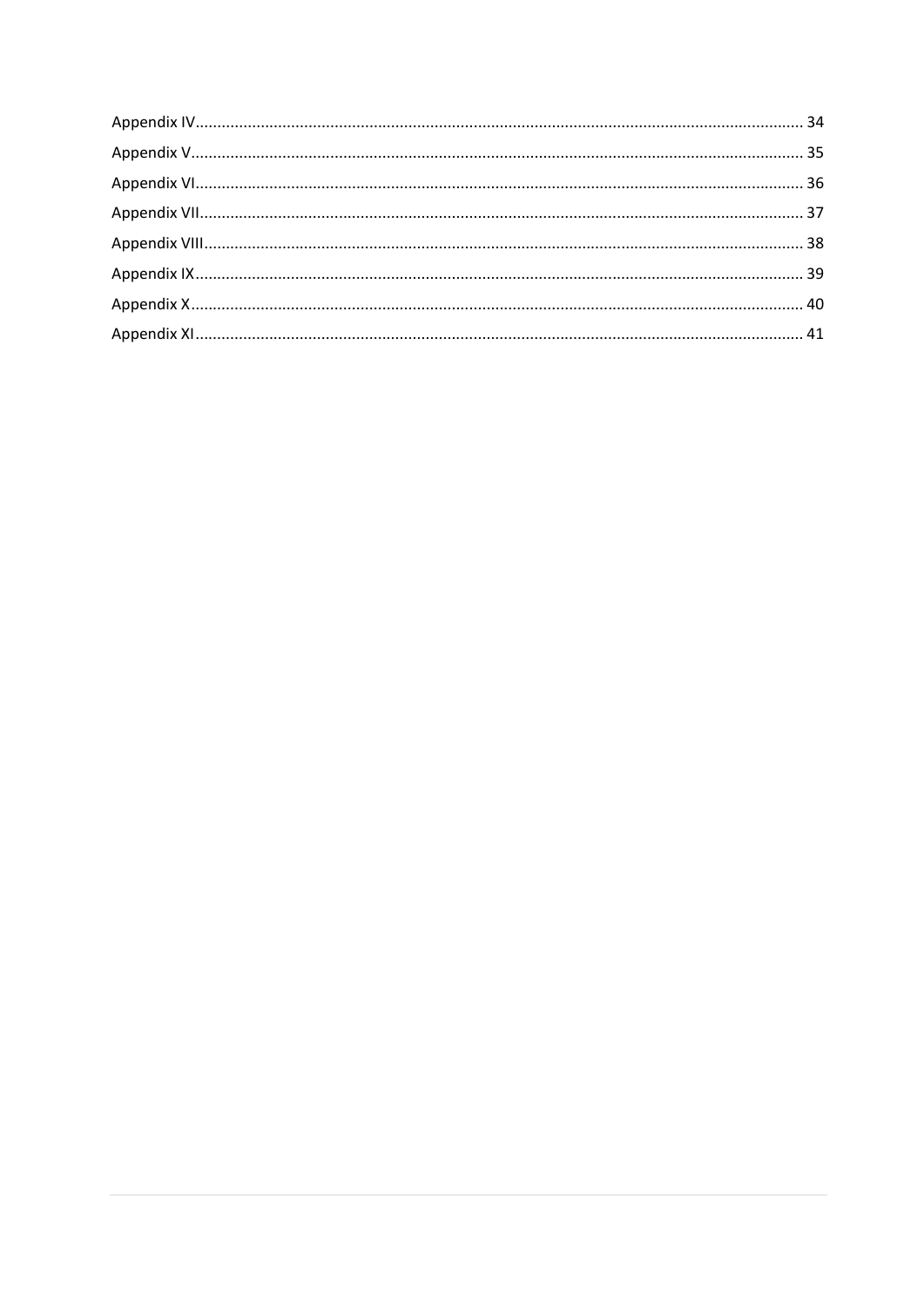### <span id="page-3-0"></span>Executive Summary

This 2018/19 Senior Lecturer's Report draws from the third Annual Report of the Academic Registry (AR), 2018/19 and additional data and information provided on request from AR (located in the Appendices).

The report is presented in three parts; the first presents an overview of developments from 2018/19, the second focusses on Admissions and the composition of the undergraduate student body, and the third presents issues relating to progression and the student lifecycle. Tables and figures were provided by the AR in its report, some of which are reproduced in the Appendices for convenience. Data presented in the form of percentages have been rounded off to the nearest whole number.

The main themes and trends in this report are presented in three parts as follows:

- Part I Overview of Developments: 2018/19
- Part II Admissions
- Part III Student Lifecycle Post-Admission

#### <span id="page-3-1"></span>Part I Overview of Developments: 2018/19

Much of 2018/19 was devoted to the implementation of the Trinity Education Project (TEP) including, the new Academic Year Structure (AYS), progression and award regulations and the first intake of students to the new programme architecture for Phase I programmes in Science, Engineering, Engineering with Management, Clinical Speech and Language Studies, and Health Sciences programmes.

A number of alternative entry routes were established and expanded during 2018/19 to ensure that the Trinity student body reflects the diversity of Ireland's population. The expansion of progression pathways from Further Education & Training (FET) to programmes offered by the Faculty of Arts, Humanities and Social Sciences (AHSS) took place during the 2018/19 academic year. In addition, in April 2019 Council approved the Asylum Seekers Access Provision (ASAP) Scholarship to support the entry of four students from Direct Provision Centres to Trinity. The Widening Participation Group (WPG), a subcommittee of the Undergraduate Studies Committee (USC), which aims to support Trinity in achieving its strategic objectives on creating a diverse and inclusive undergraduate student body held its first two meetings in 2018/19.

In 2018/19 a proposal for an articulation programme in Engineering, with the University of Michigan-Shanghai Jiao Tong University Joint Institute (UM-SJTU JII) was approved by Council. Three dual-degree programmes with Columbia were approved in 2018/19 with a further two dualdegree programmes recommended for Council approval by USC in early 2019/20. Three undergraduate programmes under the new TEP structures were approved by Council in 2018/19.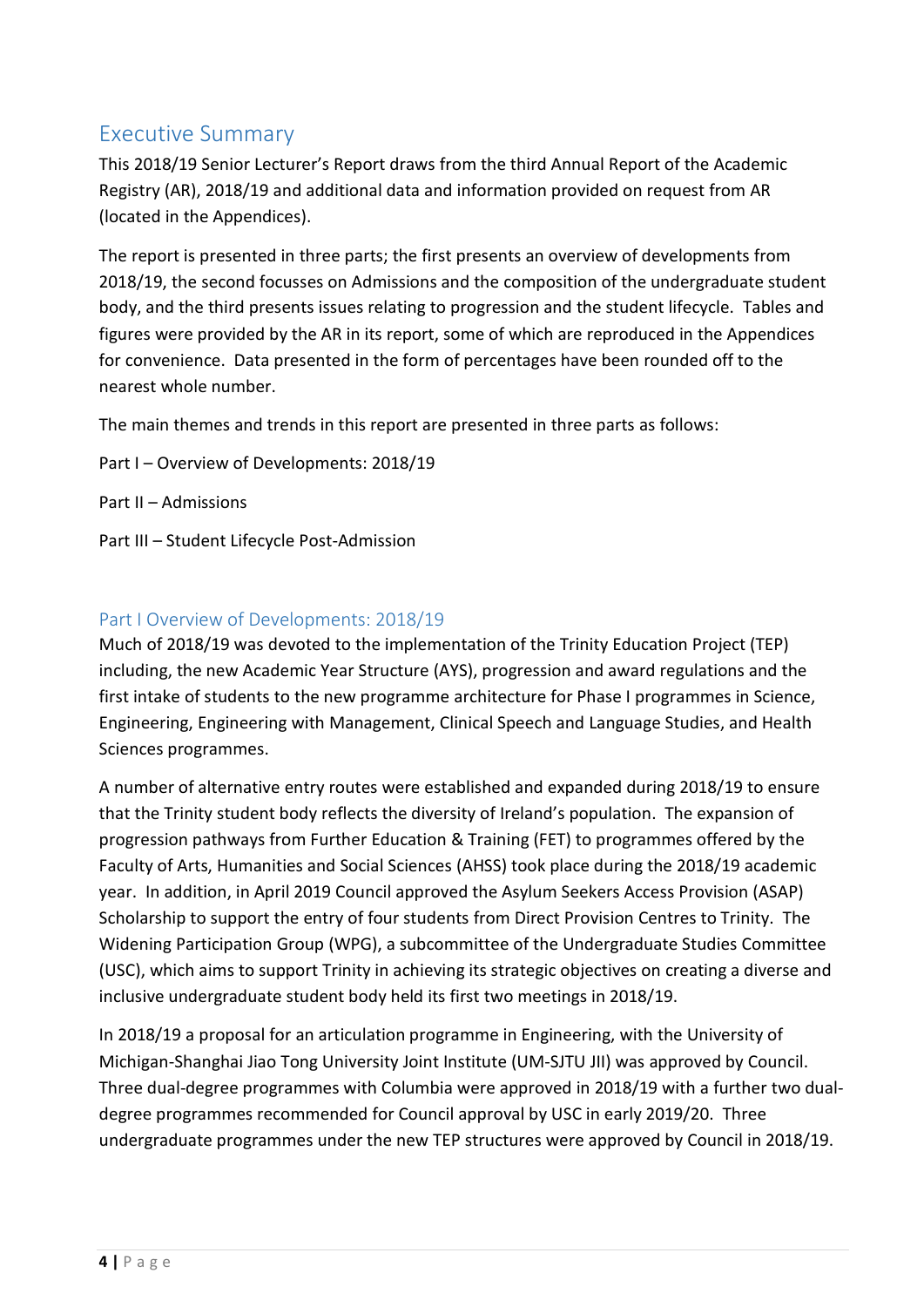#### <span id="page-4-0"></span>Part II Admissions

The Trinity undergraduate student population continued to grow and diversify with continued growth in non-EU student numbers from 1,538 students in 2017/18 to 1,677 in 2018/19. The diversification of the student body can be attributed to the efforts of the Global Relations Office (GRO) in recruiting non-EU students and the new international partnership agreements developed by Trinity over the last number of years, such as the dual-degree programmes with Columbia University, the partnership agreement with Thapar University, and the International Foundation Programme (IFP) offered through Marino Institute of Education (MIE).

Enrolment of students from Northern Ireland (NI) in Trinity programmes continued to be a challenge, with the uncertainty posed by Brexit presenting further challenges. While applications from NI decreased in 2018/19, the conversion of offers to acceptances remained stable at 36%. Conversion of offers to acceptances increased to 54% in 2018/19 from 49% in 2017/18 for students entering Trinity through the Northern Ireland Feasibility Study (NIFS).

Twenty-two percent (22%) of new entrants to Trinity were through alternative admissions routes consisting of Trinity Access Programmes (TAP) Foundation Courses for Mature Students and Young Adults, mature nursing and the mature dispensation scheme, and the DARE and HEAR schemes. In 2018/19, Trinity was close to achieving its objective of 25% of under-represented groups registered on undergraduate programmes. New FET entry routes approved by Council (January 2019) will further widen participation. In addition, the establishment of the Widening Participation Group (first meeting held in April 2019) will help develop a College-wide approach to widening access to Trinity.

#### <span id="page-4-1"></span>Part III Student Lifecycle Post-Admission

There were 2,905 new entrants to Trinity in 2018/19 as of 27 February 2020 with a retention rate of 96% achieved. There is a need to follow-up on students who do not remain in Trinity (4%) to develop and implement tailored and timely interventions to support such students to remain in education.

The percentage of students achieving a Gold Medal as a proportion of the overall number of firstclass awards in 2018/19 (171) increased by 37% from 2017/18 (125). There was an increase in the number of Gold Medals awarded in the Faculty of Health Sciences with 53 awarded in 2018/19, compared to 22 in 2017/18. Ninety-one (91) Gold Medals were awarded to females and 80 to males in 2018/19.

The AR Report highlights a sharp decrease (75%) in the number of cases submitted to the Courts of First Appeal from 2017/18 following the reassessment period in 2018/19. This can be attributed to the introduction of semesterised assessment and new progression and award regulations introduced in 2018/19 (Special Examinations are no longer available from the academic year 2018/19).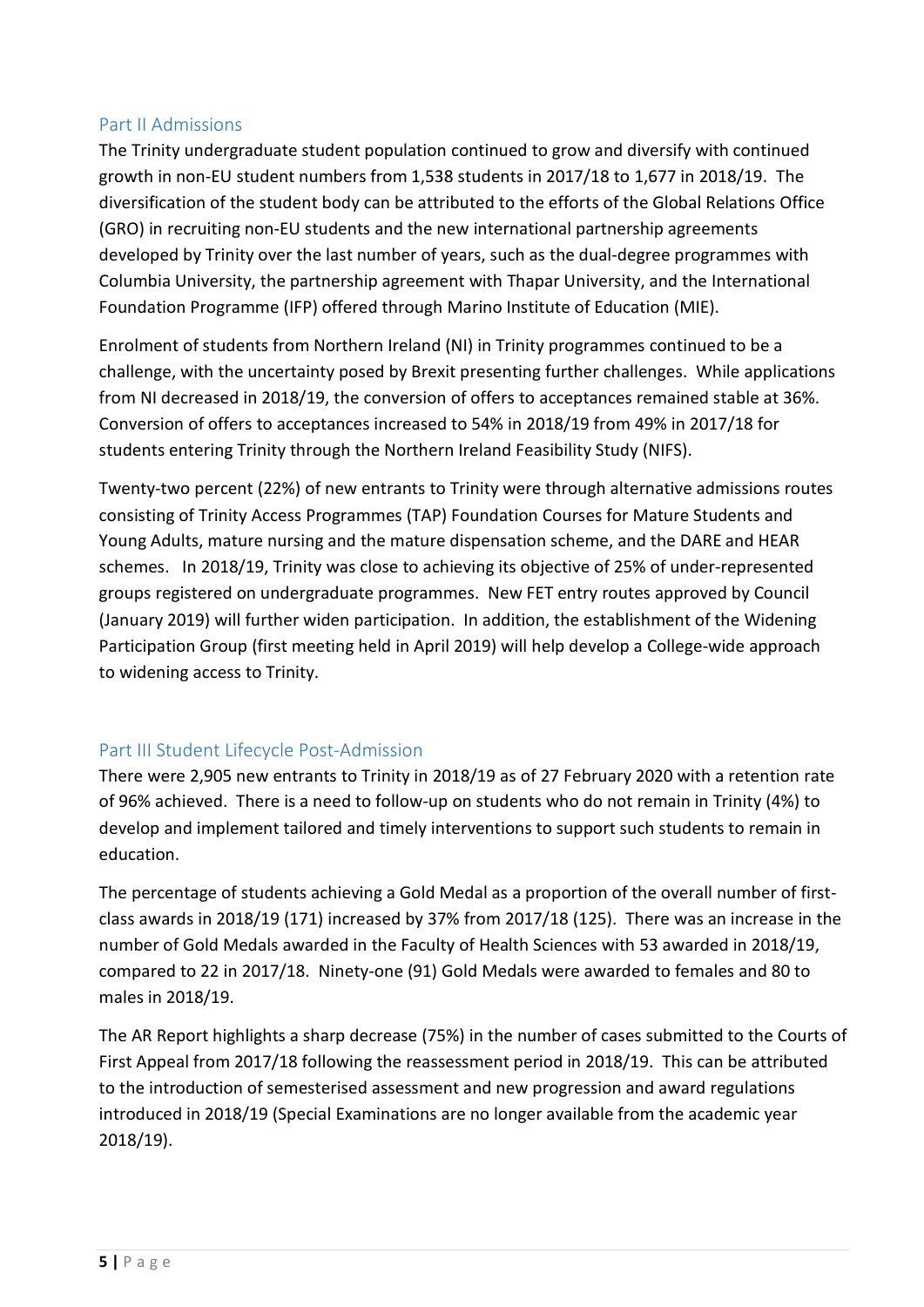Overall, there was a decrease in the number of examination sittings in 2018/19 (85,005) from 2017/18 (91,207). It is anticipated that TEP and work on implementing the new Trinity Assessment Framework, which emphasises fewer and more diverse assessments and a programme-wide view of assessment, will in time lead to a reduction in the number of examination sittings.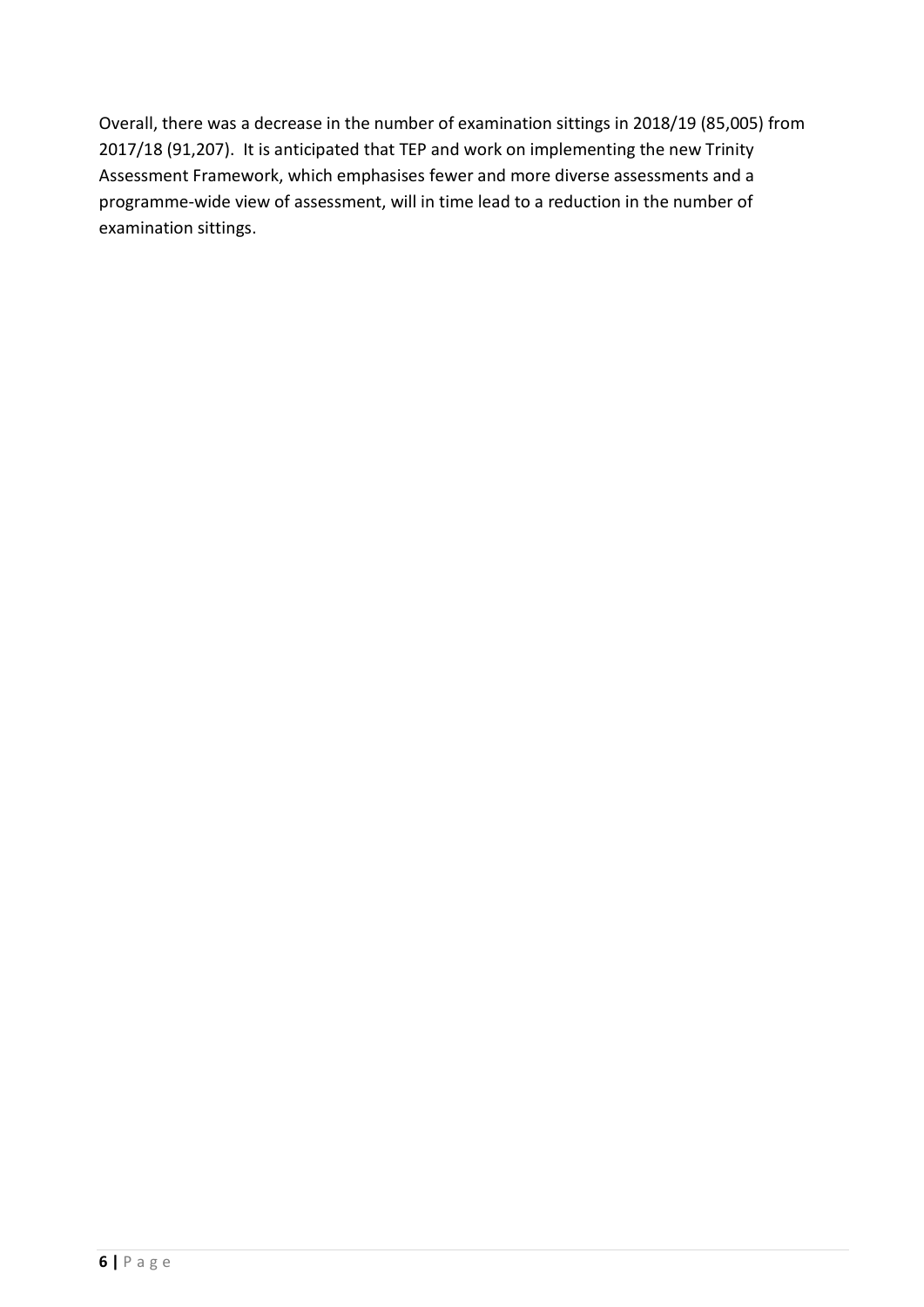### <span id="page-6-0"></span>Part I: Overview of Developments: 2018/19

#### <span id="page-6-1"></span>1 Overview of Developments 2018/19

A number of developments took place during 2018/19 and these are presented below under 'Partnership Agreements and course developments', the 'Trinity Education Project', 'Widening Participation and entry routes', and 'Policies'.

#### <span id="page-6-2"></span>1.1 Partnership Agreements and course developments

In 2018/19 Council approved the proposal for an articulation programme in Engineering with the University of Michigan-Shanghai Jiao Tong University Joint Institute (UM-SJTU JI). Registered students complete three years at UM-SJTU JI followed by two years in Trinity's Engineering programme allowing successful students to graduate with the MAI (St). Three dual-degree programmes with Columbia were approved in History of Art and Architecture, Film, and Classics, Ancient History and Archaeology. Two additional dual-degree programmes, Neuroscience and Geoscience, were approved by Council in October 2019.

Six new undergraduate programmes, including the dual-degree programmes above and three under the new TEP structures, were approved by Council. These included proposals to expand two joint-honors subjects, namely Film, and History of Art and Architecture, into full single-subject programmes providing students with an option to graduate with a single honors in these subjects for the first time. Two further proposals for new joint-honors subjects in Linguistics and Social Policy received endorsement from USC in 2018/19 and are scheduled to be presented to Council in 2019/20. In the Faculty of Engineering, Mathematics and Science (FEMS), the Schools of Chemistry and Biochemistry and Immunology collaborated to develop a new moderatorship option in Chemistry with Biosciences for students entering the study of Science through the Chemical Sciences strand (TR061).

Council approved the two-year part-time mode of delivery for the Royal Irish Academy of Music validated Diploma in Music Teaching and Performance from September 2020.

The initial cohort of 40 students enrolled on four dual-degree programmes (English Studies, European Studies, History, Middle Eastern & European Languages and Cultures) offered by Trinity and Columbia University, and 29 students registered for year 3 of the International Engineering Programme (IEP) with Thapar University in 2018/19. The partnership with Singapore Institute of Technology (Singapore IT), in its sixth year, led to 151 students registered in 2018/19, a slight decrease on 2017/18 (161 students).

#### <span id="page-6-3"></span>1.2 Trinity Education Project

The Trinity Education Project (TEP) was one of the goals of the University's Strategic Plan 2014- 2019 to renew the Trinity Education. The key features of TEP include:

• a university-wide set of graduate attributes,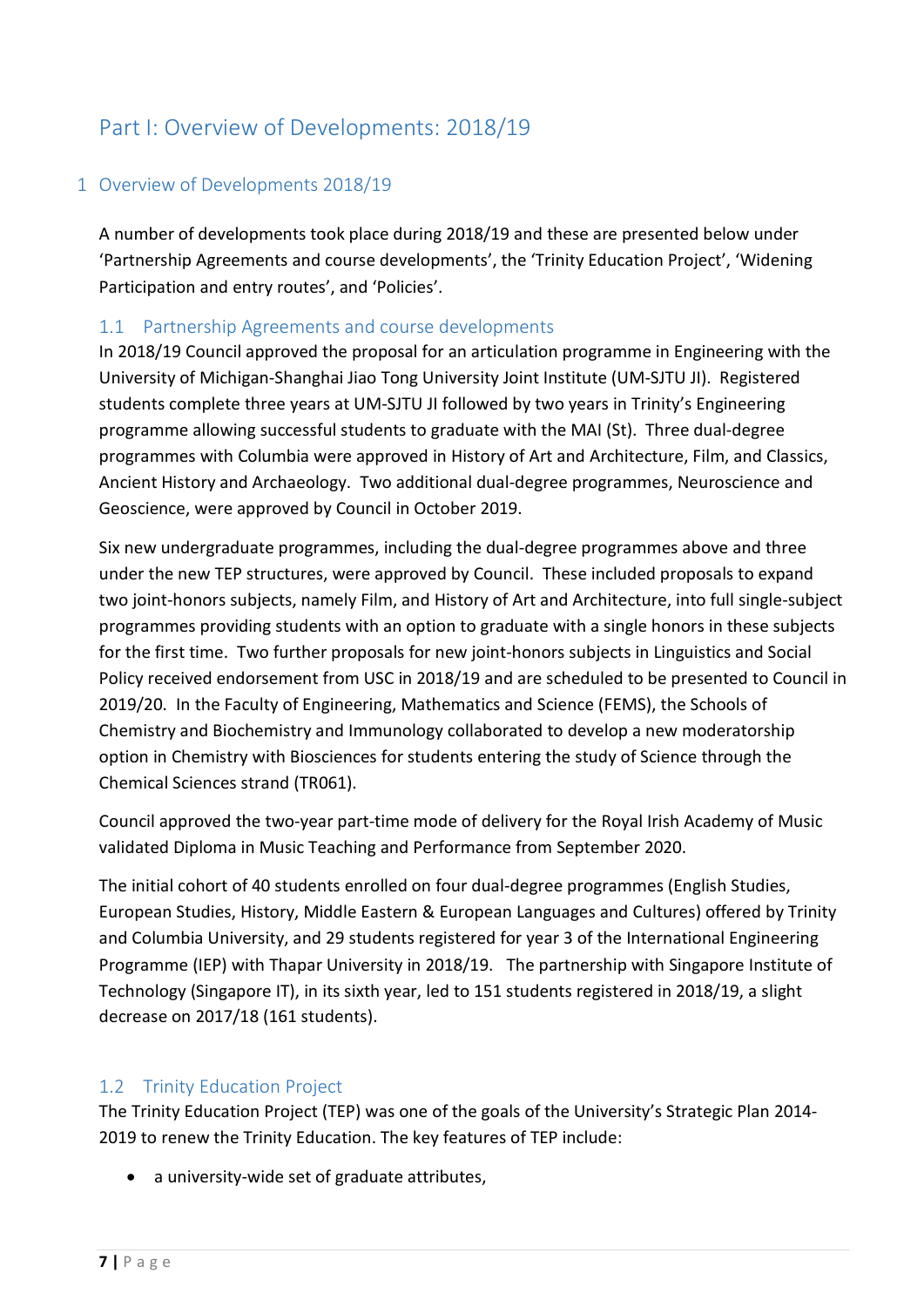- a new programme architecture, including a new joint honors structure,
- a new approach to assessment,
- a capstone or independent research project,
- a new academic year structure,
- revised progression and award regulations, and
- the creation of open modules and Trinity Electives.

In September 2018/19, Council approved the TEP Governance Structures, Roles in TEP Governance Structures, and the Terms of Reference (TOR) and membership for TEP Plenary, TEP Steering, and four workstreams – TEP Transitions, TEP Logistics, TEP Features, and TEP Communications (CL/18- 19/006).

In 2018/19, the implementation of TEP continued with the first intake of students into Phase I programmes; the introduction of the new academic year structure and semesterised assessment with examinations scheduled after each 12 week teaching semester (December and April/May); and new progression and award regulations applying to undergraduate students on all programmes. The regulations provide students with the opportunity to accumulate 10 ECTS at 'Qualified Pass' to progress to year 2, to present for re-assessment in the event of failing modules, and for students entering programmes on the new architecture to have their degree award calculated on their final two years' results, weighted at 30% and 70% respectively.

Work continued to support the implementation of TEP Phase II programmes in 2019/20 with Council approving a new timetabling policy to support the delivery of the 2019/20 timetable and accompanying procedures for year 1 and 2 programmes under the new Common Architecture. Definition and criteria for the TEP Capstone Project, a stand-alone 20 ECTS module offered in the final year, were approved by Council in 2018/19 along with 27 Trinity Electives to be rolled out in 19/20. The launch of the Trinity Electives website took place in the last week of March 2019, with students selecting their Trinity Electives in April 2019.

The curriculum mapping of programmes under the Common Architecture was completed. This was to ensure that all years of a programme were aligned with the new architecture.

In 2018/19, work began on the implementation of the Trinity Assessment Framework. The piloting of a tool on the mapping of the assessment practices of Schools to support the calibration of assessment workloads at the programme level commenced and will continue into 2019/20.

#### <span id="page-7-0"></span>1.3 Widening Participation and entry routes

In April 2019 Council approved the Asylum Seekers Access Provision (ASAP) Scholarship to support the entry of four students from Direct Provision Centres to Trinity by covering their course fees; providing an annual stipend of €1,500 and access to a laptop; and providing free meals and public transport costs. Criteria for eligibility included that the student be attending University for the first time and not eligible for State support. Students will be offered places through the CAO with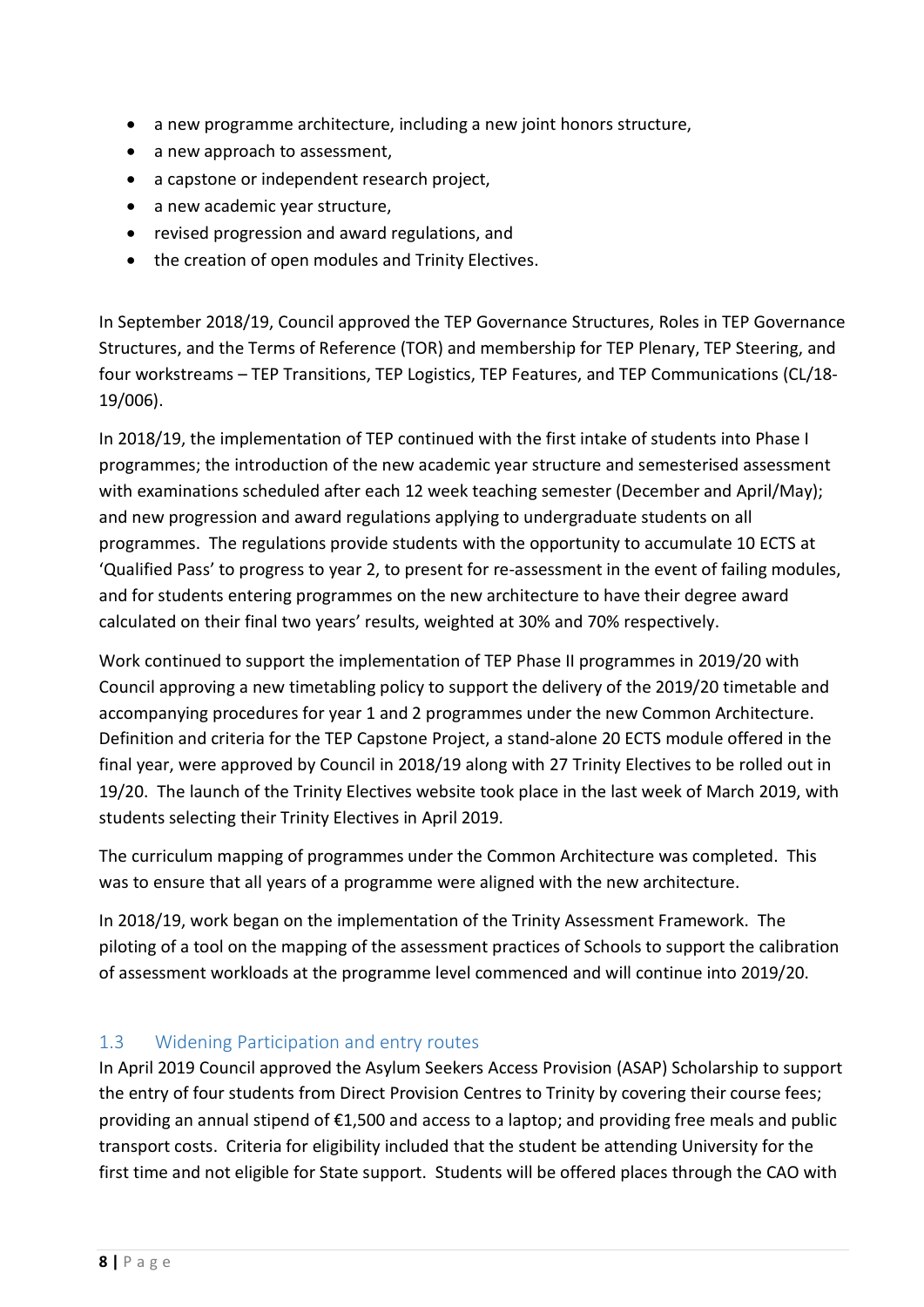those with the highest points offered scholarships. Remaining scholarships will be offered to the next ranking student or to students across faculties.

The Widening Participation Group (WPG), a subcommittee of USC aims to support Trinity in achieving its strategic objectives on creating a diverse and inclusive undergraduate student body, held its first two meetings in 2018/19. The WPG will advocate for and oversee progress in widening participation for underrepresented groups across University life, and will oversee and monitor data on access, participation and retention for widening participation cohorts. It will report its progress to USC on an annual basis.

The expansion of progression pathways from FET programmes to Degree programmes offered by the Faculty of Arts, Humanities and Social Sciences (AHSS) took place during the 2018/19 academic year. New FET entry routes were approved for candidates from FET cognate courses into Law, Global Business, and Business, Economics and Social Studies (BESS); and Maths for Science, Technology, Engineering and Mathematics (STEM), as a Higher Leaving Certificate equivalent for programmes in the School of Mathematics, the School of Engineering and the School of Computer Science and Statistics.

#### <span id="page-8-0"></span>1.4 Policies

Two policies approved by Council in 2018/19 were The Trinity Employability and Employer Guide and a new iteration of the Student Partnership Policy. The Trinity Employability and Employer Guide, developed in response to national policy rooted in the National Skills Strategy and National Plan for Education, was approved in September 2018 (CL/18-19/007). A new iteration of the Student Partnership Policy with the theme 'Transforming Student Engagement: Enhancing Participation in Governance' was approved by Council in November 2018 (CL/18-19/054).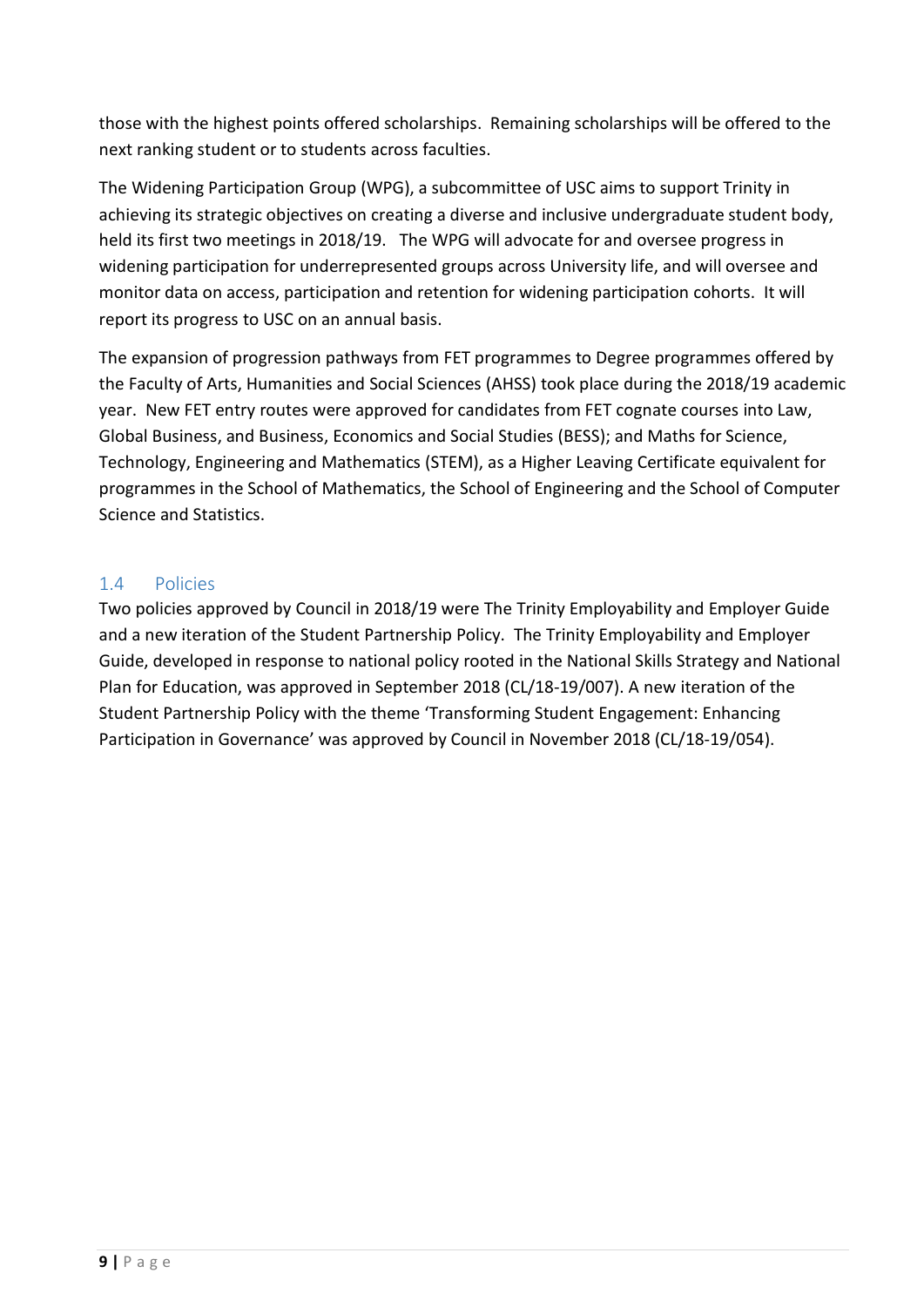### Part II: Admissions

### <span id="page-9-1"></span><span id="page-9-0"></span>2 Composition of the undergraduate student body

In 2018/19 there were 13,221 registered students on undergraduate programmes in Trinity (72% of the total student population), representing a slight increase on 2017/18 (13,025 students). There were 1,677 non-EU undergraduate students, an increase on 2017/18 (1,538). The data is presented in Table C1(a): Student Body by Fee Status 2018/19-2015/16 below.

| <b>Student Group /</b>       | 2018/19   |       | 2017/18      |        |       |        | 2016/17   |       | 2015/16      |        |       |              |
|------------------------------|-----------|-------|--------------|--------|-------|--------|-----------|-------|--------------|--------|-------|--------------|
| <b>Fee Status</b>            | <b>EU</b> | Non-  | Grand        | EU     | Non-  | Grand  | <b>EU</b> | Non-  | Grand        | EU     | Non-  | Grand        |
|                              |           | EU    | <b>Total</b> |        | EU    | Total  |           | EU    | <b>Total</b> |        | EU    | <b>Total</b> |
| Undergraduate                | 11,544    | 1,677 | 13,221       | 11.487 | 1,538 | 13,025 | 11,361    | 1,324 | 12,685       | 11,422 | 1,261 | 12,683       |
| Postgraduate                 | 3,743     | 1,379 | 5,122        | 3,797  | 1,197 | 4,994  | 3,929     | 962   | 4,891        | 4,030  | 739   | 4,769        |
| Foundation                   | 64        | 0     | 64           | 61     |       | 62     | 54        | 0     | 54           | 59     | 0     | 59           |
| <b>Grand Total</b>           | 15,351    | 3,056 | 18,407       | 15,345 | 2,736 | 18,081 | 15,344    | 2,286 | 17,630       | 15,511 | 2,000 | 17,511       |
| <b>Year on Year Increase</b> |           |       | 2%           |        |       | 3%     |           |       | 1%           |        |       |              |
| <b>Accumulative Increase</b> |           |       | 5%           |        |       |        |           |       |              |        |       |              |

Table C1(a): Student Body by Fee Status 2018/19 - 2015/16 (source: AR Annual Report 2018/19; pg. 35)

The sections below present profiles of the undergraduate non-EU and EU student population, Northern Ireland admissions, and students entering Trinity through alternative access routes.

#### <span id="page-9-2"></span>2.1 Non-EU Undergraduate Students

Table C1(a) reports an increase in the number of non-EU undergraduate students by 416 from 2015/16 to 2018/19. Non-EU students accounted for 13% of the 2018/19 undergraduate student population.

The increase in non-EU students attending Trinity may be attributed to the efforts by Global Relations to recruit international students to meet the Trinity Strategic Plan 2014-19 target of 18% of the overall student population (UG and PG). This target was almost achieved in 2018/19 with non-EU students accounting for 17% of the overall student population (UG and PG). Articulation Agreements and dual-degree programmes have likely contributed to this growth.

Undergraduate registrations<sup>[1](#page-9-3)</sup> for year 1 from 2017/18 to 2018/19 (see Appendix I: Table A4) saw an increase in the number of non-EU registered students in programmes in the Arts, Humanities and Social Sciences (AHSS) (an increase of 17 students), Engineering, Mathematics and Science (EMS) (an increase of 7 students), Health Sciences (an increase of 22 students) and Multi-Faculty (an increase of 35 students). The increase in the number of non-EU students entering programmes in the Health Sciences may be attributed to an increase in the number of students (15) entering such programmes through the International Foundation Programme (IFP) in

<span id="page-9-3"></span><sup>&</sup>lt;sup>1</sup> Undergraduate (UG), UG Validated and UG Visiting programmes.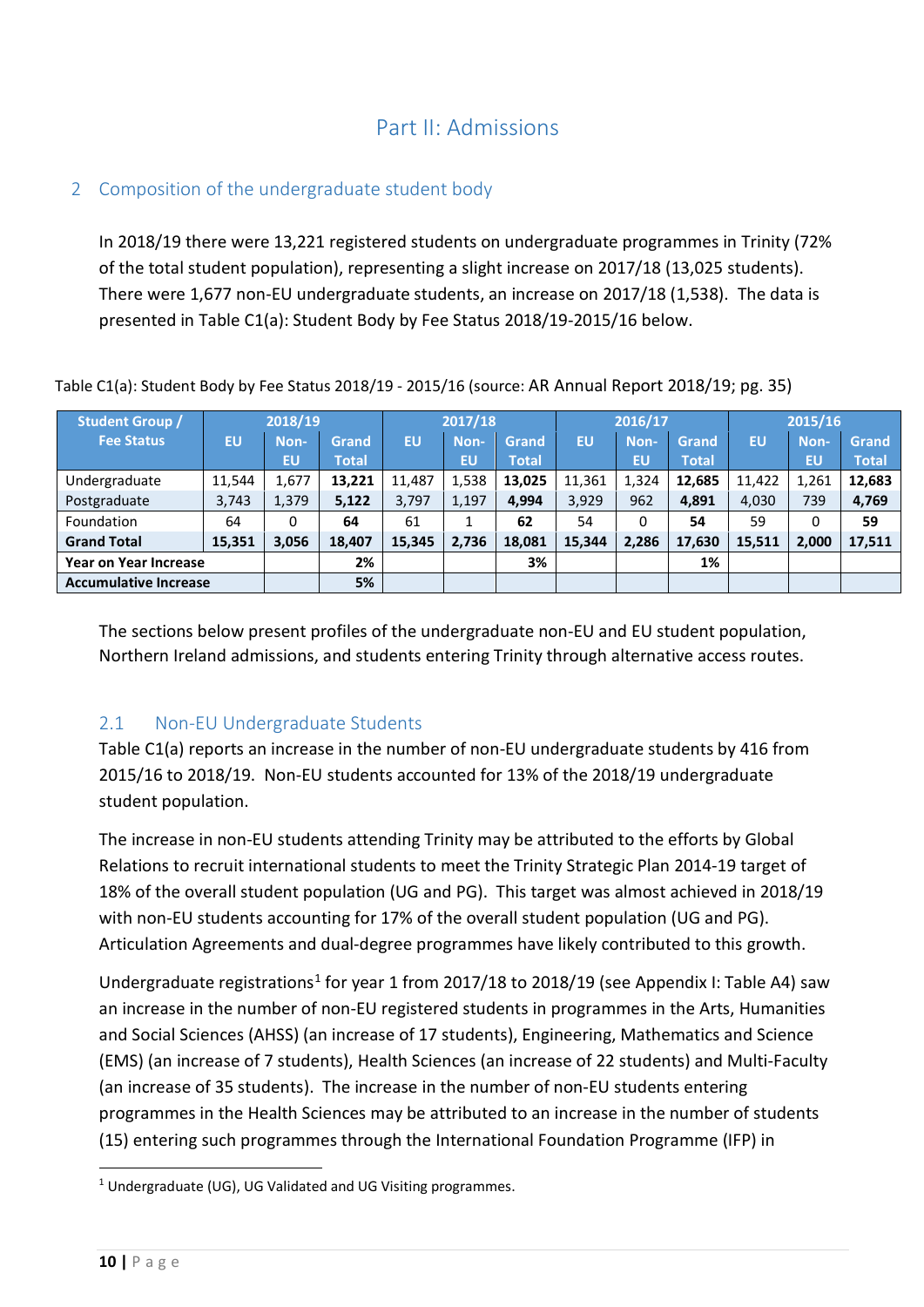2018/19 (see below for more information). Direct entry applications and registrations to Medicine also increased from 54 (2017/18) to 68 (2018/19) due to additional capacity in the School (ref: Table B2 in the AR Annual Report, pg. 21).

In 2018/19 Council approved three dual-degree programmes with Columbia University and one Articulation Agreement with the University of Michigan-Shanghai Jiao Tong University Joint Institute (presented in Table G1 below). Forty (40) students were admitted to dual-degree programmes in English Studies, European Studies, History, Middle Eastern & European Languages and Cultures.

Table G1: Course Proposals approved by University Council, 2018/19 (source: AR Annual Report 2018/19, pg. 67).

| <b>Approved by</b><br><b>Council</b> | UG/<br><b>PG</b> | <b>Name of Course</b>                                                                                                     | <b>Award</b> | <b>Duration</b><br>(Years) | <b>NFQ</b><br><b>Level</b> | <b>School</b>                                      |
|--------------------------------------|------------------|---------------------------------------------------------------------------------------------------------------------------|--------------|----------------------------|----------------------------|----------------------------------------------------|
| 20th March 2019                      | UG               | Articulation programme in<br>Engineering, with University of<br>Michigan-Shanghai Jiao Tong<br>University Joint Institute | M.A.I. (St.) | 2                          | 9                          | Engineering                                        |
| 20th March 2019                      | UG.              | Dual degree programme in<br>History of Art and Architecture,<br>with Columbia University                                  | <b>B.A.</b>  | 4                          | 8                          | Histories and<br><b>Humanities</b>                 |
| 8th May 2019                         | UG               | Dual Degree programme in Film,<br>with Columbia University                                                                | B.A.         | $\overline{4}$             | 8                          | <b>Creative Arts</b><br>(Drama, Film<br>and Music) |
| 29th May 2019                        | UG               | Dual Degree programme in<br>Classics, Ancient History and<br>Archaeology, with Columbia<br>University                     | B.A.         | 4                          | 8                          | Histories and<br><b>Humanities</b>                 |

Trinity's partnership agreements with Thapar University in Engineering and Singapore IT in four programmes across the Health Sciences led to 65 (Thapar) and 151 (Singapore IT) student registrations in 2018/19.

The International Foundation Programme (IFP)  $^2$  $^2$  delivered by MIE and validated by Trinity was established in 2016. It caters for non-EU students whose second level terminal examination does not qualify them for direct entry to full-time undergraduate degree programmes in Trinity. Students can register for one of two pathways – pathway A prepares students to enter Arts and Social Sciences programmes and pathway B, Engineering, Health Science and Science programmes.

In 2018/19 MIE processed a total of 220 applications (an increase of 40 from 2017/18) from more than 44 countries resulting in 80 registrations (50 registrations in 2017/18) with

<span id="page-10-0"></span> $<sup>2</sup>$  Students successfully completing the programme will also receive the Certificate in International Foundation</sup> Studies for Higher Education, a special purpose award aligned to Level 6 of the National Framework of Qualifications (NFQ).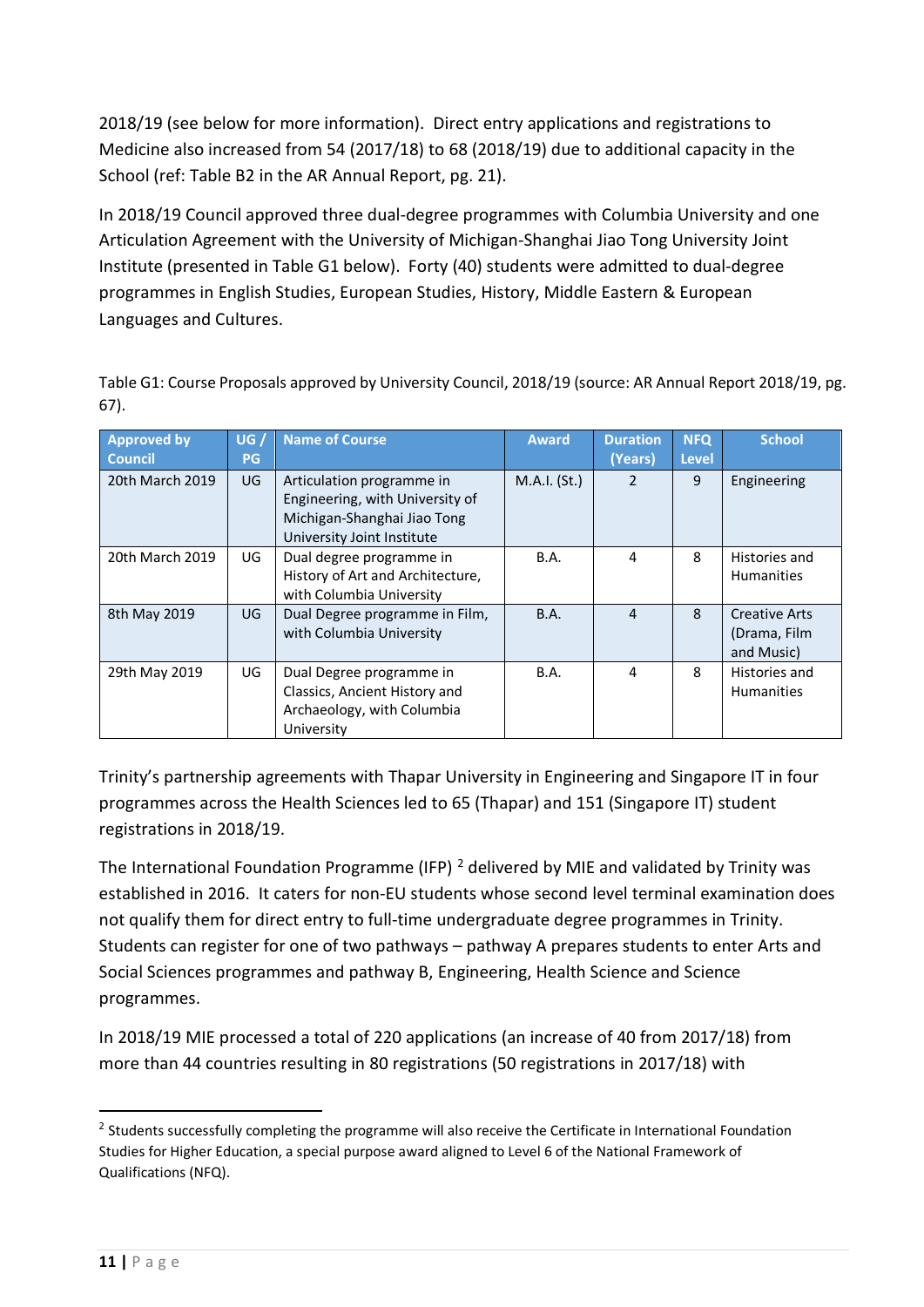representation from 14 countries including Saudi Arabia, China, Kuwait, Nigeria, Oman, Palestine, Russia, Turkey, UAE and Ukraine. Thirty-three (33%) of the participants joined pathway A while 67% joined pathway B (ref: AR Annual Report 2018/19, pg. 25, & Table B8, pg. 26). It is expected that the number of students will continue to rise in 2019/20.

### <span id="page-11-0"></span>2.2 EU undergraduate student admissions

In relation to the EU student population, the number of EU registered first-year students (includes UG, UG validated, UG visiting) has remained virtually unchanged over the last five years with a slight decrease in numbers for 2018/19 (3,515). In 2017/18 there were 3,522 registered EU students (see Appendix I: Table A4, Total Undergraduate Year 1 Registrations 2018/19 to 2015/16).

EU students apply to Trinity via the CAO and the proportion of CAO applicants to Trinity (as a proportion of CAO applicants to the University sector) experienced a slight decrease from 2017/18 (17%) to 2018/19 (16%) (see Appendix II: Figure B2, Proportion of CAO Applicants to the University Sector (incl. DIT), 2018-2015). The ratio of applications to quota and of eligible applications to quota has remained stable over the last three admission cycles. However, the ratio of first preference applications and eligible first preference applications to quota decreased by 7% on 2017 with Trinity receiving 7,616 first preference CAO applications in 2018/19 compared to 8,213 in 2017/18 (ref: Table B1: Total CAO Eligible First Preference Applications by Faculty 2018-2015, AR Annual Report, 2018/19 pg. 16-19). Four other Institutions, DCU, UCC, UL and DIT (now Technological University (TU) Dublin), recorded a 1% decrease in first preference applications in 2018/19. Despite the 7% decrease first preference CAO applications well exceeded the quotas on programmes across all Faculties. A new EU student recruitment manager appointed by the Global Relations Office (GRO) in September 2018, and further recruitment planned under the Global Relations Strategy (GRS) 3, will allow for a greater focus on the recruitment of students from Ireland and from EU member states.

### <span id="page-11-1"></span>2.3 Demographic Breakdown of EU applicants and entrants

In 2018/19, 89% of all CAO applicants were from the island of Ireland (see Appendix III: Table A21 Full Breakdown of CAO Applications to Trinity). Other EU applicants (including Britain) and non-EU students applying through the CAO constitute 11% of all CAO applicants. Previous Senior Lecturer's Annual Reports indicate stability in this profile.

In terms of the geographical spread of CAO applicants (including NI) from the island of Ireland, the overwhelming majority in 2018/19 were from Dublin and Leinster (75%). There has been very little variation in this profile year on year and this has been reported in previous Senior Lecturer's Annual Reports. In relation to new entrants from the island of Ireland, 81% were from Dublin and Leinster, slightly larger than the applicant profile (see Appendix IV: Table C4 Distribution of Undergraduate New Entrants by County 2018/19 – 2016/17) representing an increase from the previous year (77% in 2017-18, Senior Lecturer's Annual Report). Limited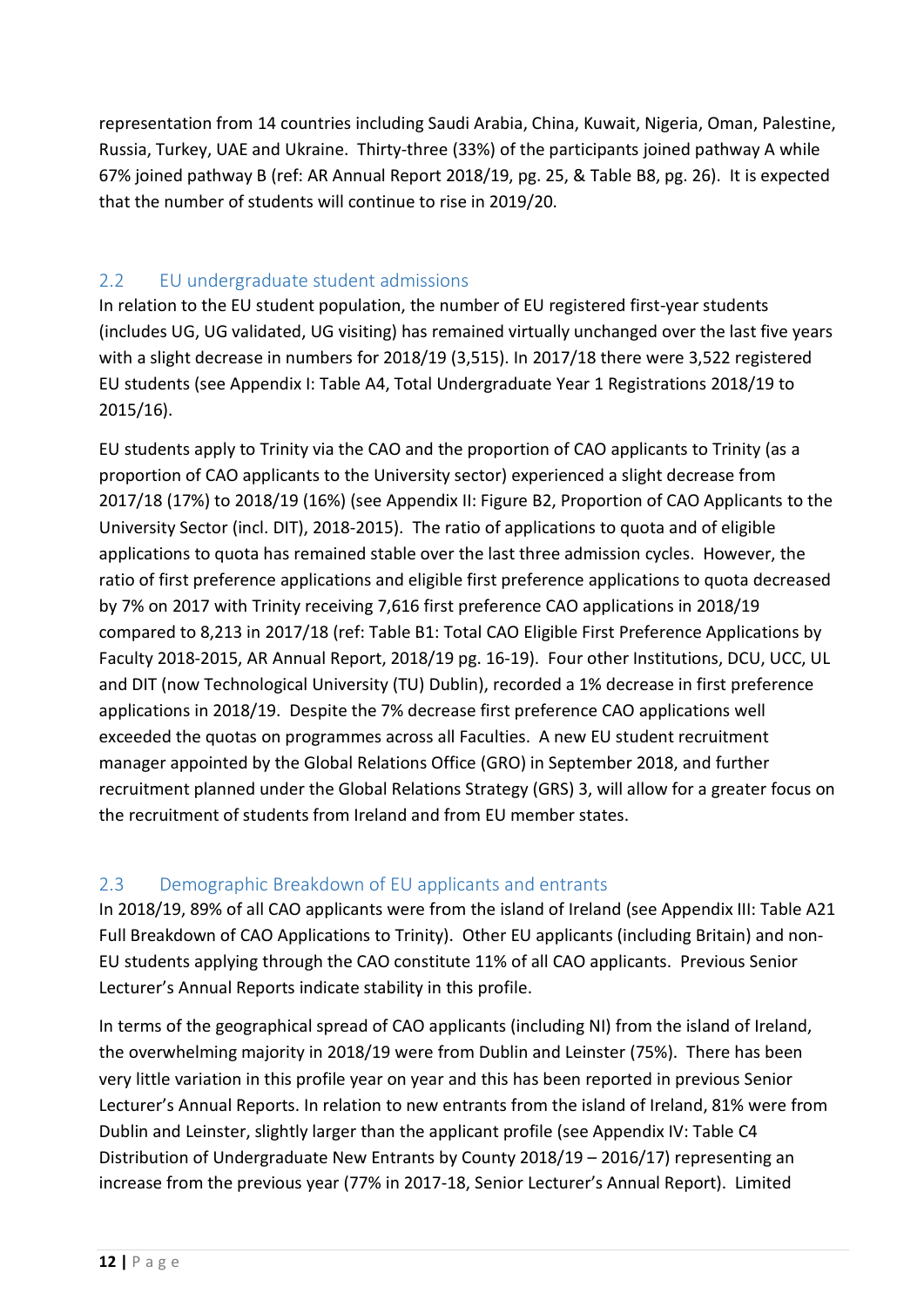accommodation availability and costs associated with living in Dublin are likely to be factors in applicants' decision-making when choosing a Higher Education Institution (HEI) to attend.

### <span id="page-12-0"></span>2.4 Northern Ireland Admissions

The 2017/18 Senior Lecturer's Annual Report reported an overall increase of 60% in the number of applicants from Northern Ireland (NI) from 2014/15 to 2017/18. The growth was attributed in part to the Northern Ireland Engagement Programme (NIEP), launched in 201[3](#page-12-1)<sup>3</sup> with the aim of re-engaging with schools across NI to increase the number of NI students registered for undergraduate programmes in Trinity.

2018/19 (763) saw a decrease in the number of applicants from NI from 2017/18 (964). Of the 763 applicants, 153 applied via the NI Feasibility Study and 610 through the standard route. The decrease in the number of applications is likely to be attributed to the uncertainty arising from Brexit and the long-term EU fee status of NI students.

The number of offers made to NI Feasibility Study students decreased from 2017/18 (288) to 2018/19 (235); however, the conversion of offers to acceptances increased to 54% in 2018/19 from 49% in 2017/18. Overall the conversion of offers to acceptances in respect of all NI applications to Trinity remained stable at 36% (from 2017/18) (see Table B7 below). This stability in acceptances may be attributed to assurances provided by the Department of Education and Skills that all UK entrants in 2018 and in 2019 will be entitled to 'free-fees' for the duration of their degree. The timing of the announcement by the Department was quite late and may not have been widely known at the time of CAO application.

| Year | <b>NI Applications to Trinity</b> | <b>Trinity Offers made to NI Students</b> | <b>Acceptances</b> |  |
|------|-----------------------------------|-------------------------------------------|--------------------|--|
| 2018 | 610 (Standard)                    | 181 (Standard)                            | 56 (31%)           |  |
|      | 153 (Feasibility Study)           | 54 (Feasibility Study)                    | 29 (54%)           |  |
|      | Total 763                         | Total 235                                 | Total 85 (36%)     |  |
| 2017 | 701 (Standard)                    | 207 (Standard)                            | 65 (31%)           |  |
|      | 263 (Feasibility Study)           | 81 (Feasibility Study)                    | 40 (49%)           |  |
|      | Total 964                         | Total 288                                 | Total 105 (36%)    |  |
| 2016 | 736 (Standard)                    | 197 (Standard)                            | 79 (40%)           |  |

Table B7: Northern Ireland Feasibility Study applicants, offers and acceptances 2018 – 2015 (source: AR Annual Report 2018/19, pg. 24).

<span id="page-12-1"></span><sup>&</sup>lt;sup>3</sup> Students seeking entry via the Feasibility Study are required to apply through the CAO in the normal way but have to complete an additional application form and return this to the TCD Admissions Office by 1 May of the year in which they hope to matriculate. A maximum of 3 places (depending on the course quota) are set aside in all courses (excluding Medicine), which students from NI can access with 3 A-levels. Students have to present with the minimum profile of ABB and meet course-specific requirements. They are ranked on merit.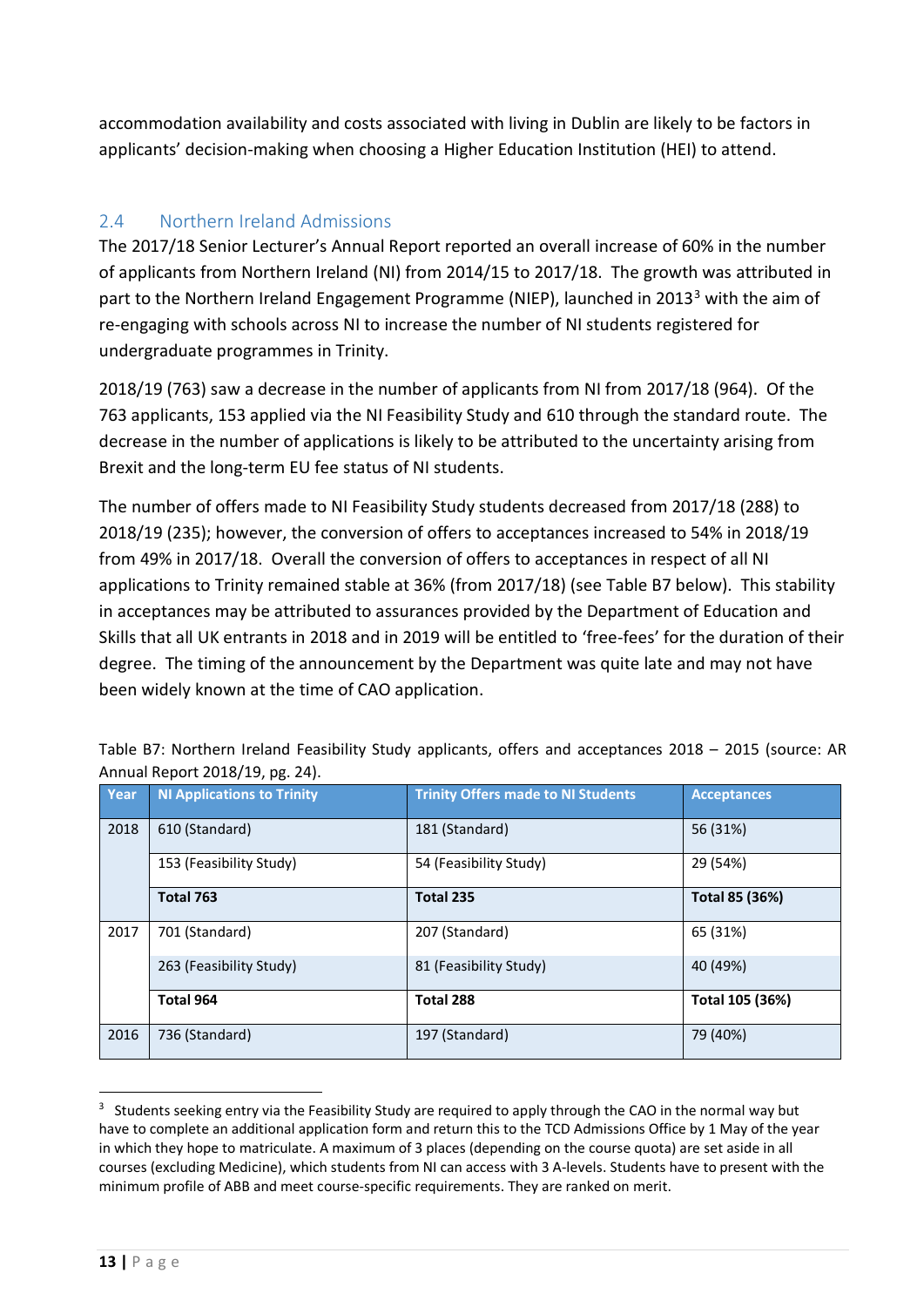|      | 192 (Feasibility Study) | 48 (Feasibility Study) | 23 (48%)        |
|------|-------------------------|------------------------|-----------------|
|      | Total 928               | Total 245              | Total 102 (42%) |
| 2015 | 543 (Standard)          | 176 (Standard)         | 74 (42%)        |
|      | 211 (Feasibility Study) | 68 (Feasibility Study) | 33 (48%)        |
|      | Total 754               | Total 244              | Total 107 (44%) |

Source: Combination of Central Admissions Office (CAO) & SITS

Improving the conversion of offers to acceptances and registrations is clearly one of the key challenges for NIFS. Unlike UK universities, Trinity is not in a position to make conditional offers to applicants; however, the College can explore ways in which it can engage with applicants post-CAO submission through the use of social media and other forms of digital marketing. The Global Office is currently exploring ways of enhancing its digital marketing activity in NI, as NI student recruitment is part of the Global Relations Strategy 3 (GRS 3).

2018/19 was the fourth year of the NI Feasibility Study and while it cannot continue indefinitely, it sends out a clear message as to Trinity's commitment to the objective of attracting a significantly higher number of students from NI to Trinity and supports the reengagement with NI schools. Council is expected to deliberate on the future of the Study before the end of the 2019/20 academic year.

#### <span id="page-13-0"></span>2.5 Alternative access routes and widening participation

There are a number of successful alternative access routes for widening participation groups such as HEAR, DARE<sup>4</sup>, CDETB FET<sup>[5](#page-13-2)</sup> links, TAP Foundation programmes for young adults and mature students, mature nursing and the mature student dispensation scheme. Within the HEAR and DARE scheme, students may enter on full or reduced points.

The College Strategic Plan 2014-19 states that Trinity will increase "the percentage of underrepresented groups enrolled on undergraduate courses to 25% in 2019" (Strategic Plan 2014-19, pg. 20). The data presented in Table 2.5 below indicates that 22% of students admitted to undergraduate programmes entered Trinity via Alternative Admission Routes. This falls short of the College Strategic Plan target of 25%. Table 2.5 reports a total of 247 students entering Trinity through DARE in 2018/19, however it is important to note that this does not reflect the number of students with a disability in Trinity due to a significant number of students registering with the Disability Service during the academic year (see Disability Service Annual Report, 2018/19<sup>[6](#page-13-3)</sup>).

<span id="page-13-1"></span><sup>4</sup> The Higher Education Access Route (HEAR) and the Disability Access Route to Education (DARE) are national admissions schemes aimed at students from low income groups and students with a disability, where qualifying applicants can compete for a quota of reduced Leaving Certificate points places across a range of higher education institutions.

<span id="page-13-2"></span><sup>5</sup> Further Education via the City of Dublin Education and Training Board.

<span id="page-13-3"></span><sup>&</sup>lt;sup>6</sup> [https://www.tcd.ie/disability/assets/doc/pdf/Annual-report-statistics/18-19/KPIs\\_Statistics\\_2018\\_19.pdf](https://www.tcd.ie/disability/assets/doc/pdf/Annual-report-statistics/18-19/KPIs_Statistics_2018_19.pdf)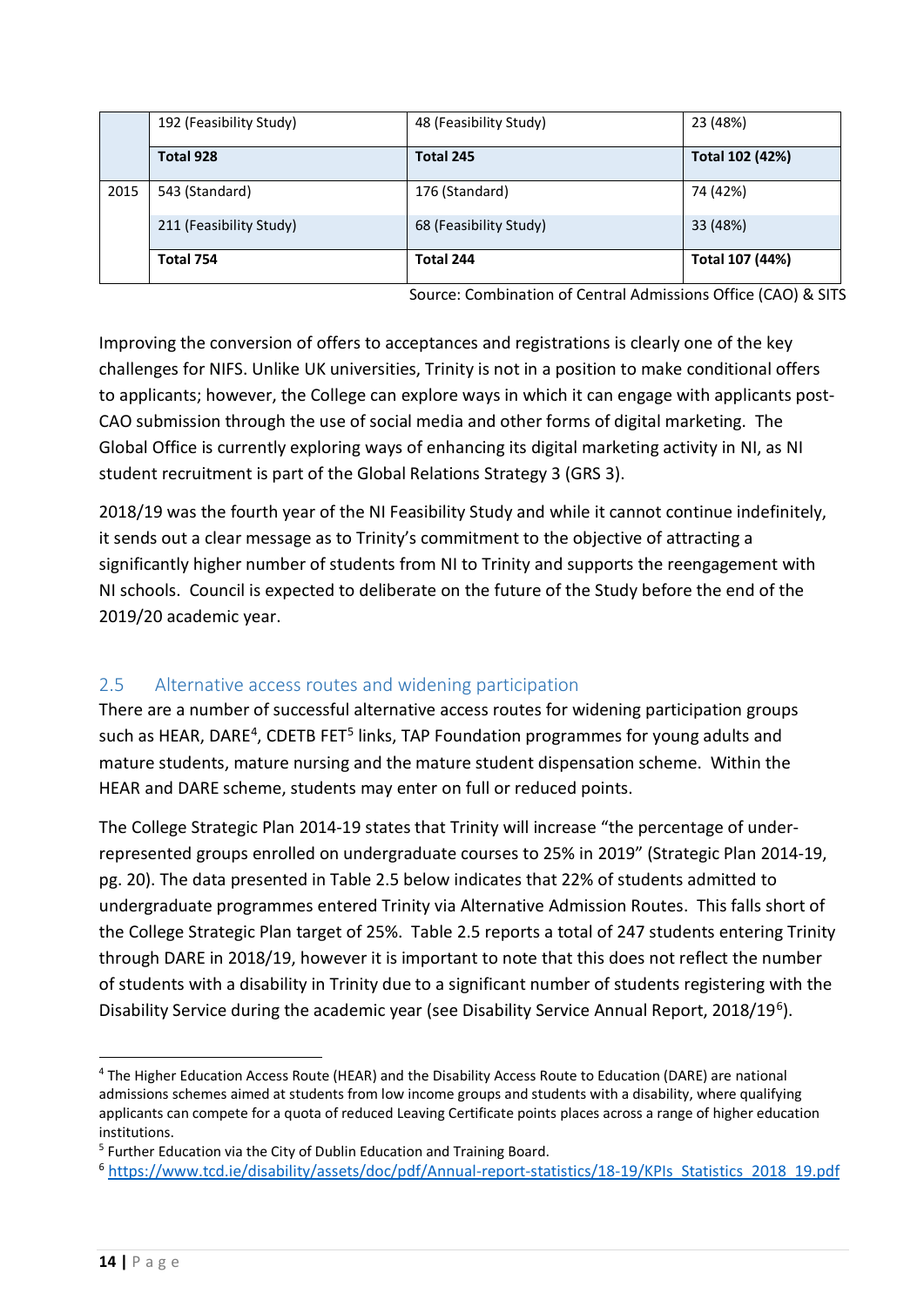Table 2.5: Undergraduate student admissions by Alternative Entry Routes (source: combined data from Tables B3 and B4 provided by the AR, see Appendix V).

| <b>Entry Route</b>                                         | 2018/19        |
|------------------------------------------------------------|----------------|
| <b>HEAR - Full Points</b>                                  | 37             |
| HEAR - Concession on points                                | 107            |
| HEAR/DARE/FETAC/AFS*                                       | 10             |
| DARE (students with a disability) *^                       | 247            |
| Mature Students (mature dispensation & mature nursing)     | 168            |
| Mature students: TAP Foundation Course                     | 13             |
| Mature students: CDETB - Pearse College Foundation Course  | $\overline{4}$ |
| Mature students: CDETB - Plunket College Foundation course | 5              |
| Young Adults TAP Foundation Course                         | 26             |
| Young Adults CDETB Liberties Liberal Arts                  | 13             |
| Young Adults CDETB Rathmines                               | $\mathbf{1}$   |
| Total for alternative entry routes                         | 631            |
| <b>Total CAO Entrants</b>                                  | 2,867          |
| Total as a % of new entrants                               | 22%            |

Note: 10 students (18 in 2017, 11 in 2016) satisfied the entry criteria for the HEAR scheme and are being supported by TAP as 'HEAR eligible' students but were admitted through either the DARE/FETAC/AFS entry routes. \*Includes merit and reduced points.

^ Represents entry routes only (excludes students who subsequently register with the Disability Service post entry).

Table B3 presents the data of students admitted to undergraduate programmes by faculty and gender. Data relating to students who entered through Foundation Courses is not included, as information relating to faculty and gender is not available at present. This data will be presented in subsequent Senior Lecturer's Annual Reports.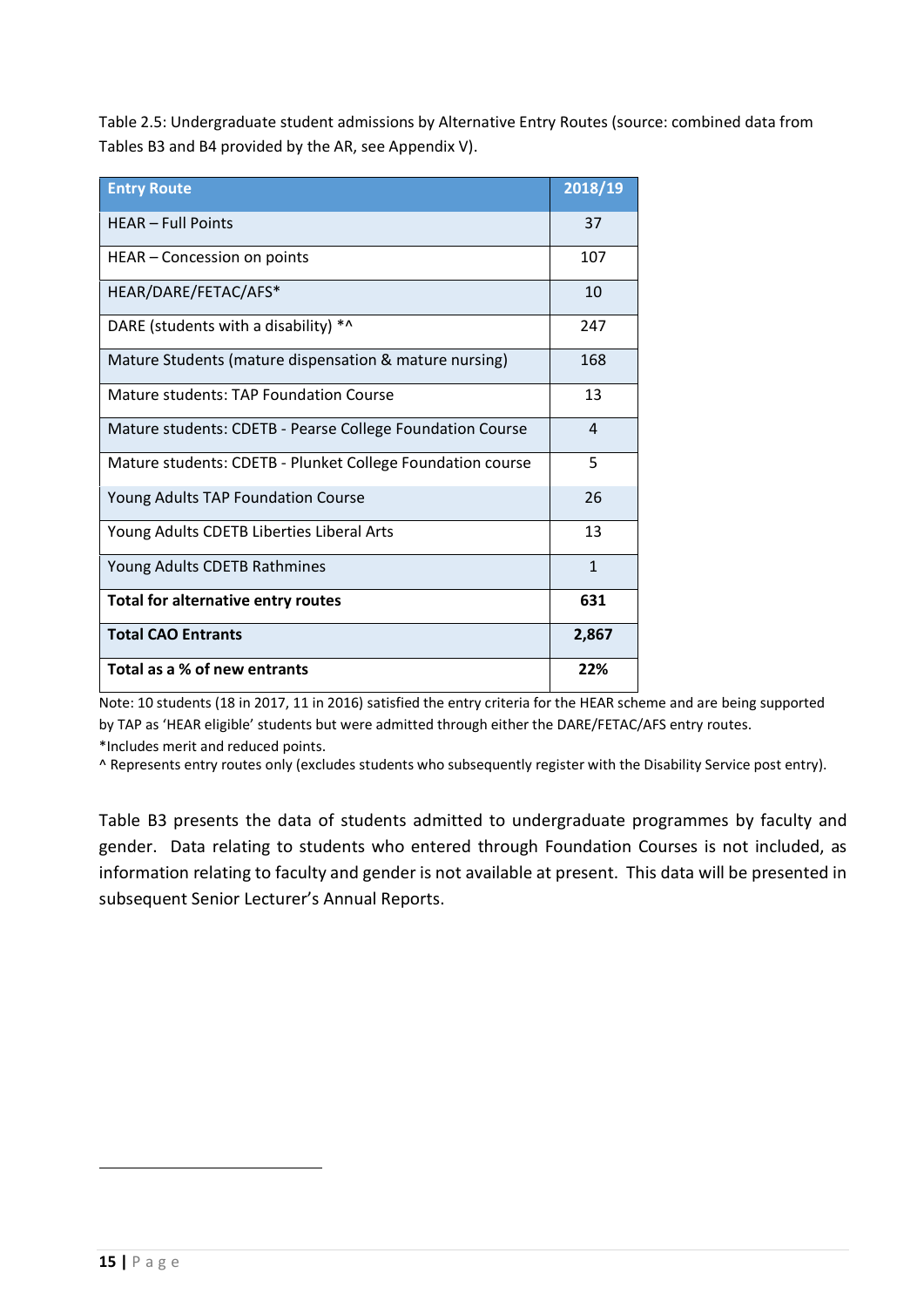Table B3: Undergraduate New Entrants by Alternative CAO Admission Routes by Faculty, by Gender 2018/19 (source: AR Annual Report 2018/19, pg. 22)\*.

| <b>Category of New Entrant</b>                            |     | <b>AHSS</b> |     | <b>EMS</b>     |     | <b>HS</b> |     | <b>MF</b> | <b>Total</b> |
|-----------------------------------------------------------|-----|-------------|-----|----------------|-----|-----------|-----|-----------|--------------|
|                                                           | M   | F           | M   | F              | M   | F         | M   | F         |              |
| <b>HEAR</b><br>(Socio-economically disadvantaged) **      | 13  | 21          | 24  | 19             | 13  | 41        | 2   | 11        | 144          |
| Mature students (mature dispensation<br>& mature nursing) | 17  | 23          | 5   | $\overline{4}$ | 15  | 90        | 6   | 8         | 168          |
| DARE (students with a disability) **^                     | 43  | 52          | 34  | 21             | 12  | 56        | 12  | 17        | 247          |
| <b>Totals for Entry Routes</b>                            | 73  | 96          | 63  | 44             | 40  | 187       | 20  | 36        | 559          |
| <b>Total CAO Entrants 2018/19</b>                         | 943 |             | 853 |                | 619 |           | 452 |           | 2,867        |
| Total as a % of Faculty new entrants -<br><b>CAO</b>      | 18% |             | 13% |                | 37% |           | 12% |           | 19%          |

\*Note table does not include students who entered through HEAR/DARE/FETAC/AFS, TAP and CDETB Foundation courses as presented in Table 2.5 above.

\*\*Includes merit and reduced points.

^ Represents entry routes only (excludes students who subsequently register with the Disability Service post entry). Source CAO.

In 2018/19, there was a decrease in applications and in the number of applicants meeting the criteria for the HEAR Scheme, along with a decrease in the number of students registered for the Mature Students Dispensation Scheme (MSDS) from 2017/18 to 2018/19. The decrease in MSDS students is in line with the Seasonally Adjusted Unemployment Rate which was 4.8% in December 2019 and the financial barriers faced by prospective students.

It is important to note that while the above tables represent students admitted through alternative entry routes, they do not represent all Socio-Economically Disadvantaged (SED) students admitted to first-year. Equal Access Data from the Higher Education Authority (HEA) demonstrate that approximately 440 students from SED categories registered in first year of undergraduate study 2014-18, many of whom did not enter via these routes. In addition to this number, an average of 50 student entrants per year, who are not within the HEA target socioeconomic groups, are HEAR eligible. It is likely therefore that the figures for SED admissions are likely to be considerably higher than the tables capture. The current estimate is 1,975 SED students 1st to 5th year.

The College's Strategic Plan 2014-19 set a 25% target, the National Access Plan 2015-19 and the Higher Education Authority's (HEA) System Performance Framework 2018-2020 have set specific targets for students progressing from the FET sector. Trinity has made available approximately 100 places through the approval of FET entry routes into a number of undergraduate programmes. FET entry routes to Law, Global Business and BESS were approved by Council in January 2019 and additional places for entry into eight programmes in 2020/21 were approved in November 2019.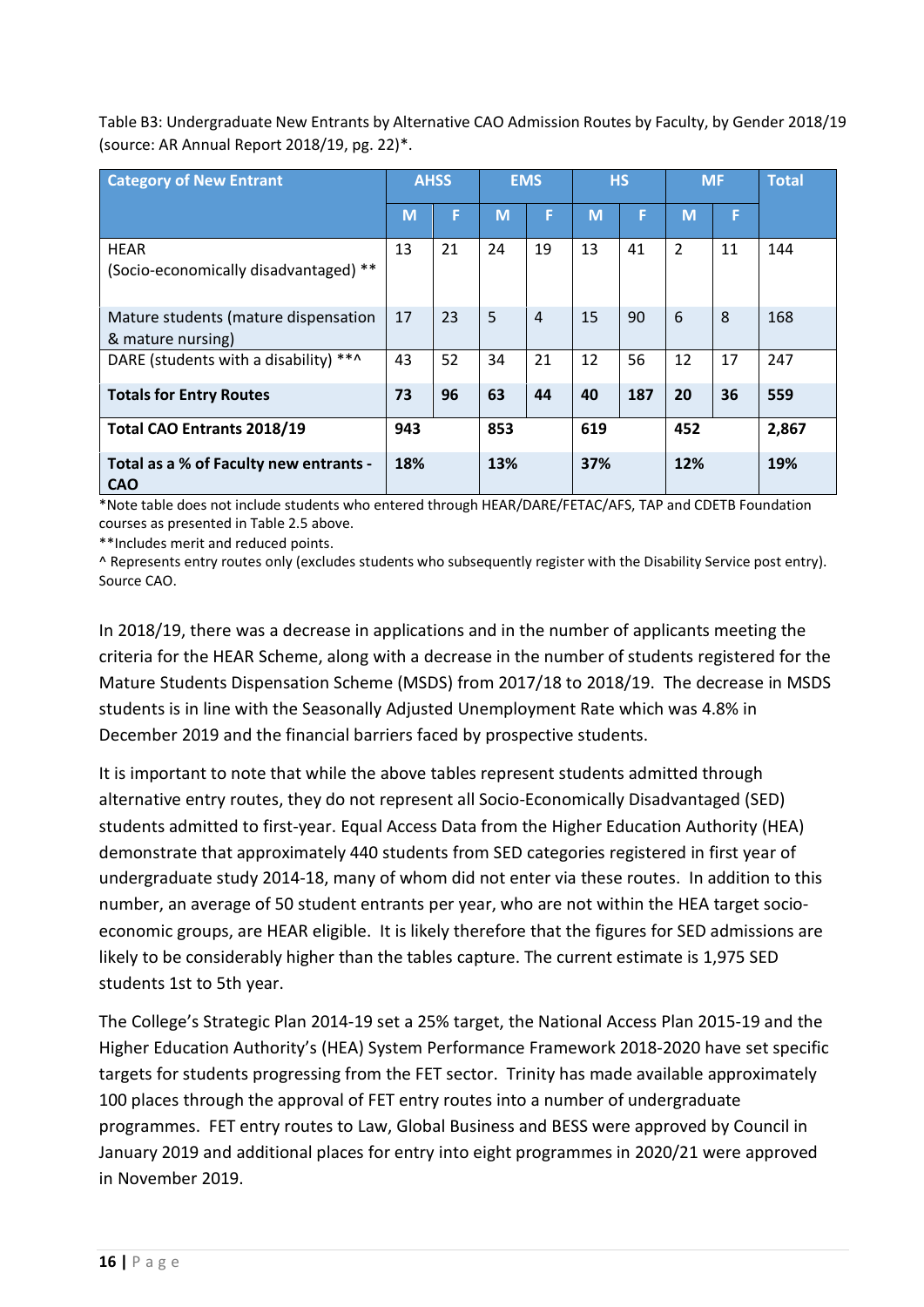In 2018, Trinity embarked on the first cycle of the Programme for Access to Higher Education (PATH) in collaboration with partner HEIs in Leinster Pillar  $1^7$  $1^7$ . The collaboration aims to increase the number of non-traditional students from six target groups (entrants progressing from FET, first time mature students, low SES students in DEIS schools, lone parents, Irish Traveller students, and students with a disability) entering and successfully completing third level. To this end, Leinster Pillar 1 is delivering the 1916 Bursary scheme, a cross-community mentoring programme, a summer programme to introduce students to Creative Arts course and career options, open-learning modules across four HEIs, and, finally it aims to position Dublin as a UNESCO City of Learning.

The WPG, a sub-committee of USC held its first two meetings in 2018/19. The focus of the Group in 2018/19 was to progress work on developing a single source of reliable data for students entering Trinity through alternative entry routes and in tracking their progression and retention. The WPG concentrated its efforts on identifying ways of promoting awareness of FET entry routes into Trinity programmes. The WPG expects to report on its progress to USC and Council before the end of the 2019/20 academic year.

### <span id="page-16-0"></span>2.6 Trinity Admissions Feasibility Study

The Trinity Admissions Feasibility Study (TAFS) admits students to three courses: Law (10 places), History (10 places) and Ancient and Medieval History and Culture (5 places). In 2018/19, 21 students were admitted: Law (10), History (10), Ancient and Medieval History and Culture (1). This student number represents a slight decrease from 2017/18 (24 students admitted). In 2018, a total of 244 students applied to participate in the Study compared to 269 in 2017/18 and 238 in 2016/17.

TAFS was set up to assist in the development of national policy by seeing if there is a fairer and better mechanism for admitting students to higher education using a range of assessments (including the Leaving Certificate, RPR<sup>[8](#page-16-2)</sup> and a personal statement/essay). It was not designed as an access route for students from socio-economically disadvantaged backgrounds; rather it was explicitly intended to benefit students whose ability and potential might not be captured under the current CAO system, regardless of background (Interim Report 2015). It has been accepted that TAFS as a feasibility study cannot continue indefinitely. In April 2019, Council approved the extension of TAFS for a further two-year period to gather additional data and establish if the Study should be expanded or extended (CL/18-19/158.1). Alternative mechanisms for widening access to Trinity will continue to be explored through the WPG and the Irish University Association (IUA) Task Group on Reform of University Selection and Entry.

<span id="page-16-1"></span><sup>7</sup> The four HEIs are: MIE, NCAD, IADT and UCD.

<span id="page-16-2"></span><sup>&</sup>lt;sup>8</sup> Relative Performance Rank (RPR) – the performance of the applicant relative to other applicants from their school. This scale looks at the rank of the applicant compared to every other applicant from their school who has applied to any course, in any college, through the CAO.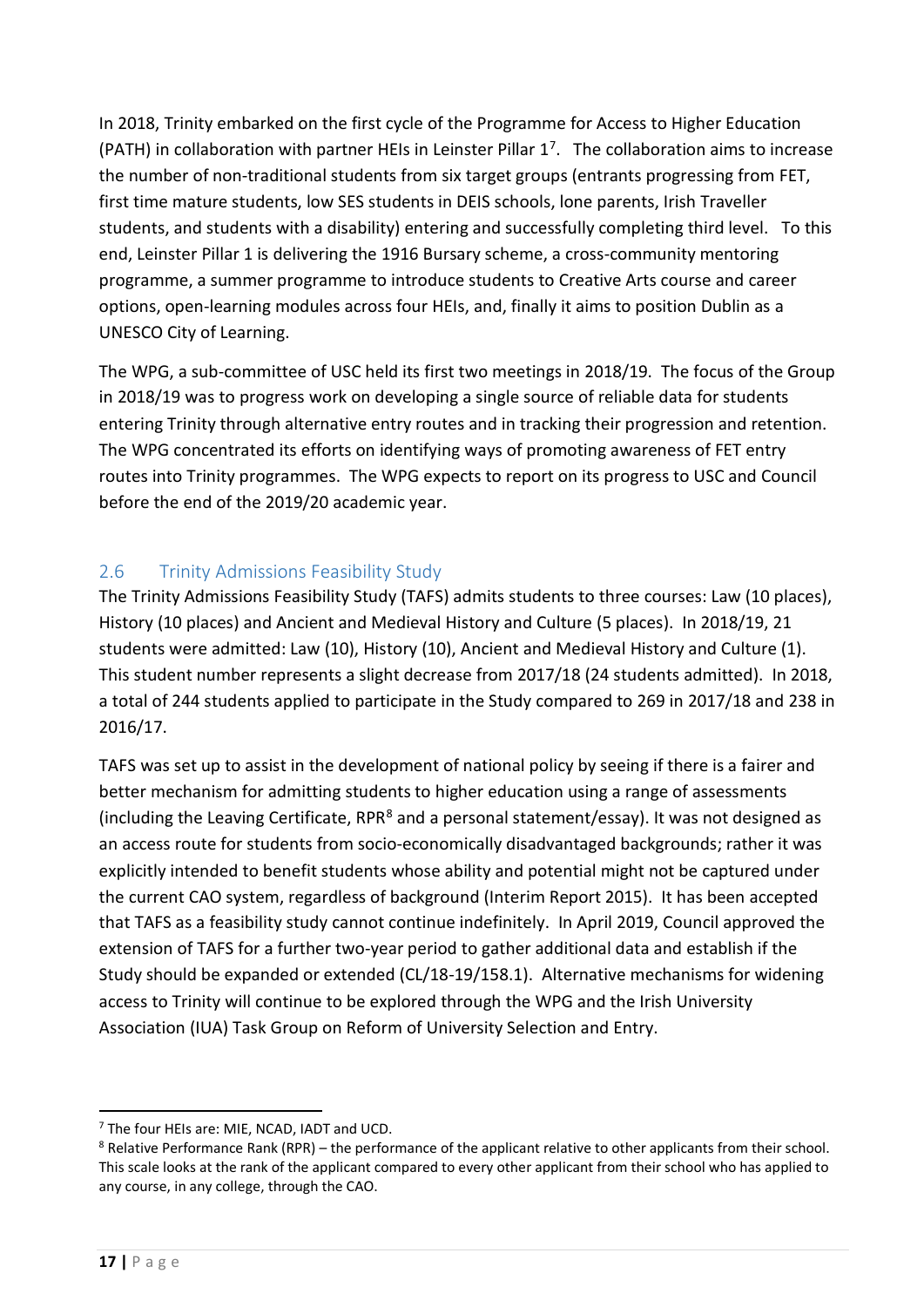### <span id="page-17-0"></span>2.7 Asylum Seekers Access Provision (ASAP) Scholarships

In April 2019, Council approved a proposal to support the entry of students who are asylum seekers and who meet the criteria set out for entry to Trinity under a Scholarship initiative ASAP (CL/18-19/159). ASAP applies to students in Direct Provision who have taken the Irish Leaving Certificate and who are unable to take up CAO offers of places in Trinity due to their classification as non-EU students. The ASAP Scholarship approved by Council supports the entry of four students from Direct Provision Centres within commutable distance to Trinity by covering their course fees, providing an annual stipend of €1,500 and access to a laptop, and providing free meals and public transportation costs.

The application process and selection criteria approved by Council included the completion of a scholarship application form and the provision of supporting documentation to Trinity with offers of support made to students in mid-August after the first round of CAO offers. Nineteen (19) applications were received under the initiative for 2019/20 entry and two Scholarships were awarded.

### <span id="page-17-1"></span>2.8 Entrance Exhibition Awards

2018/19 was the first year of the implementation of the new eligibility criteria for the award of Entrance Exhibitions, approved by Council in October 2017. The new eligibility criteria determined that students who achieved the highest points among Trinity entrants from their secondary school and a minimum of 500 points, including bonus points for mathematics in the Leaving Certificate examination or EU/EEA equivalent, would receive an Entrance Exhibition Award.

In 2018/19, 439 new entrants were awarded an Entrance Exhibition, having achieved a minimum points score of 500 in the Leaving Certificate or equivalent (reference AR Report, 2018/19, pg. 27). This compares with 580 awards in 2017/18. The 2018/19 cohort came from 379 different schools (245 in 2017/18) from all 32 countries in Ireland. Students from 20 EU and non-EU countries including Singapore and the US were also awarded an Entrance Exhibition.

Table B11 below presents data relating to Entrance Exhibition Awards by Faculty and Gender. The Faculty of EMS presented the highest number of Entrance Exhibition Awards (147) followed by AHSS (131) in 2018/19. Fifty-two percent (52%) of recipients identified as female.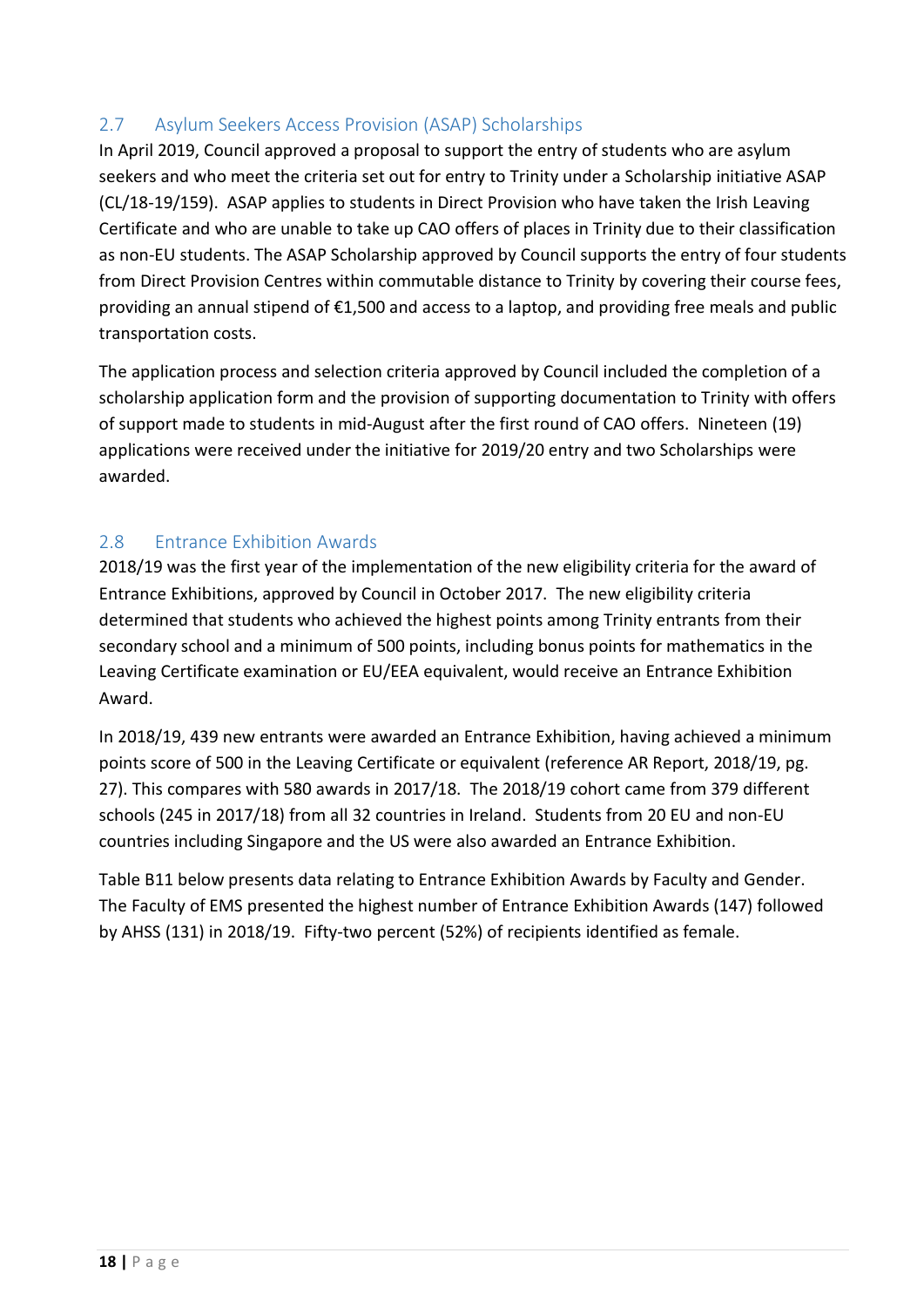| <b>Faculty</b> | 2018/19 |     |              |     | 2017/18 |              | 2016/17 |     |              |  |
|----------------|---------|-----|--------------|-----|---------|--------------|---------|-----|--------------|--|
|                | M       | F   | <b>Total</b> | M   | F       | <b>Total</b> | M       | F   | <b>Total</b> |  |
| <b>AHSS</b>    | 48      | 83  | 131          | 64  | 107     | 171          | 36      | 77  | 113          |  |
| <b>EMS</b>     | 96      | 51  | 147          | 118 | 74      | 192          | 84      | 53  | 137          |  |
| <b>HS</b>      | 44      | 63  | 107          | 52  | 90      | 142          | 58      | 108 | 166          |  |
| <b>MF</b>      | 21      | 33  | 54           | 36  | 39      | 75           | 10      | 21  | 31           |  |
| <b>Total</b>   | 209     | 230 | 439          | 270 | 310     | 580          | 188     | 259 | 447          |  |

Table B11: Entrance Exhibition Awards by Faculty, by Gender, 2018/19 – 2016/17 (source: AR Annual Report 2018/19, pg. 28).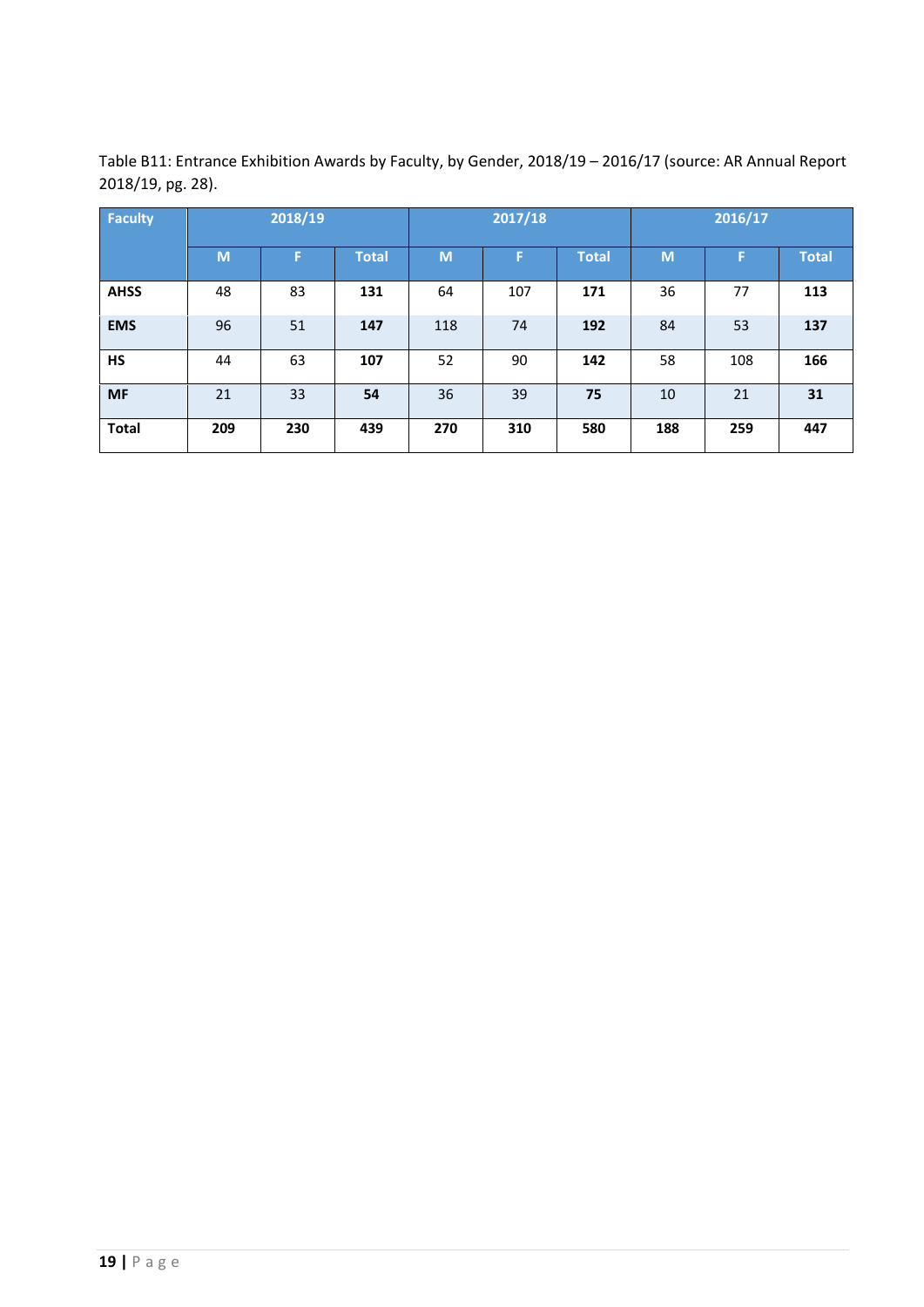### Part III: Student Lifecycle Post-Admission

#### <span id="page-19-1"></span><span id="page-19-0"></span>3 Retention, progression and performance of students in final degree award

The Strategic Plan 2014-19 set the target of improving rates of undergraduate transition from first to second-year courses from 84% in 2012 to 90% in 2019. Following the recommendation from the Senior Lecturer's Annual Report of 2016/17, the production and analysis of the progression and retention data has been conducted by AR. This Report presents data relating to students' progression and retention for programme years 1-5 for the academic year 2018/19. The data presented for first-year students includes the category 'new entrant', defined by the HEA as 'undergraduate students entering third-level for the first time'. Data on progression and retention is also included for the categories, EU and non-EU students, gender, and students who entered Trinity through alternative entry routes.

#### <span id="page-19-2"></span>3.1 Undergraduate Student Retention Analysis

#### *3.1.1 General Overview*

Table 3.1 presents the total number of registered students on Trinity undergraduate programmes in 2018/19 following data cleansing. For the purposes of the progression and retention data presented in this section, 533 students were removed from the analysis, leaving a total of 11,583 registered students on undergraduate programmes.

Table 3.1: Retention Analysis Profile of Students excluded from analysis (source: data provided by AR on 27 February 2020).

| <b>Student Status</b>                          | <b>Number of students</b> |
|------------------------------------------------|---------------------------|
| Undergraduate (including validated programmes) | 12,116                    |
| Diploma and Professional Diploma               | $-103$                    |
| Students off books                             | $-165$                    |
| Students off books assessment                  | $-198$                    |
| <b>Medical Internship</b>                      | $-61$                     |
| <b>Student Union Officer</b>                   | -6                        |
| <b>Total number of students</b>                | 11,583                    |

#### *3.1.2 Undergraduate new entrants: Progression and Retention Profile*

Table 3.2 presents data relating to new entrants for 2018/19. A 91.5% progression rate was achieved from year 1 to year 2, which is greater than the 90% target presented in the Trinity Strategic Plan 2014-2019. It also represents an increase on the 2017/18 retention rate (88%).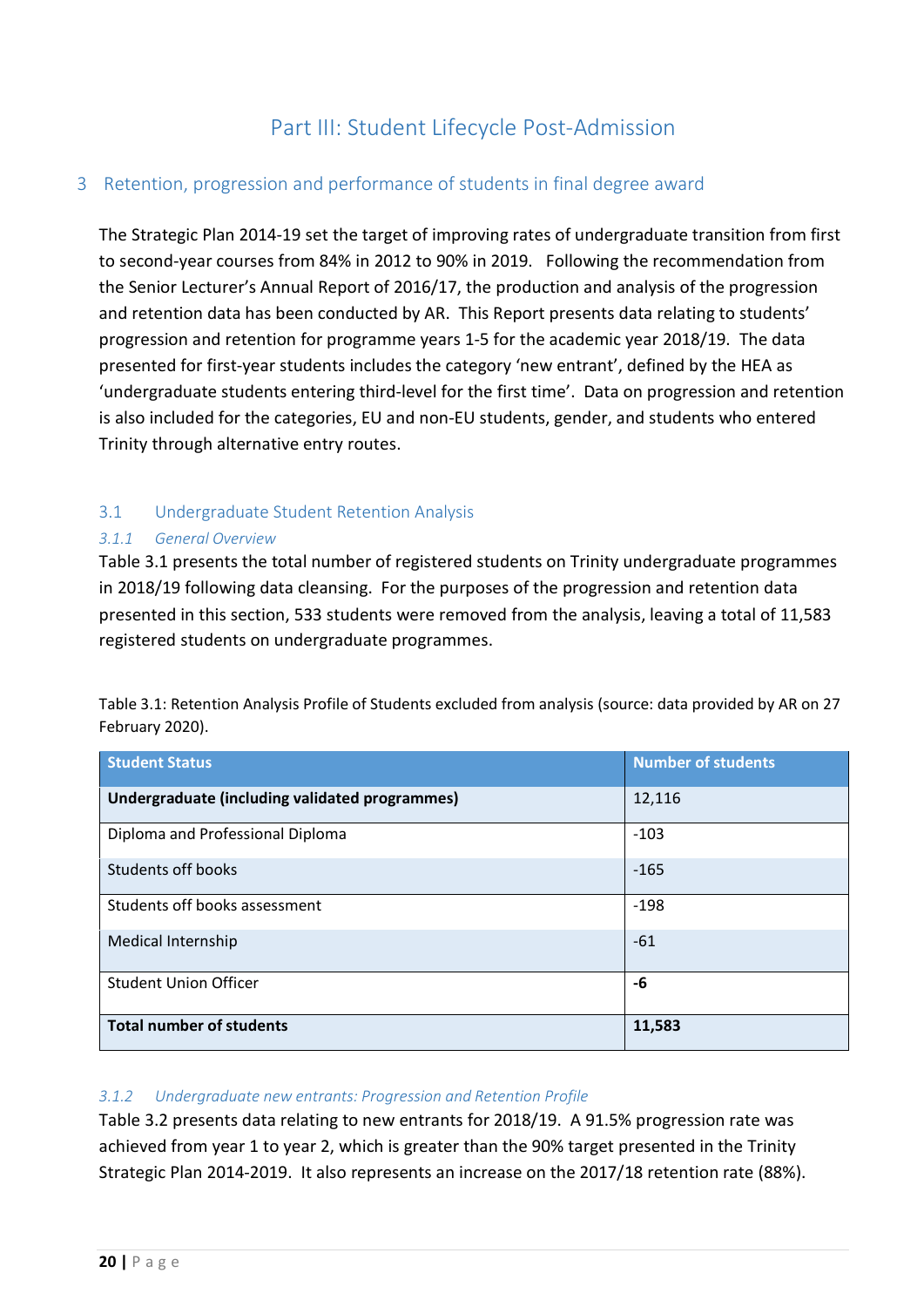Retention is defined as students who progressed, repeated year 1 and who transferred to another course within Trinity. The data presented in Table 3.2 reveal an overall retention rate of 96%, which is the same as achieved in 2017/18. However, in comparing the data with 2017/18, a smaller percentage of students transferred to another course in 2018/19 (3%) compared to 2017/18 (5%), and in 2018/19, 2% of students repeated the same course compared to 3% in 2017/18.

| <b>Standing &amp; Retention</b> | <b>Student No.</b> | %      |
|---------------------------------|--------------------|--------|
| Year 1                          | 2,905              | 100.0% |
| <b>Progressed Same Course</b>   | 2,658              | 91.5%  |
| Repeat same course              | 55                 | 1.9%   |
| Transferred to another course   | 78                 | 2.7%   |
| Not Retained                    | 114                | 3.9%   |
| <b>Grand Total</b>              | 2905               | 100.0% |

Table 3.2: New Entrant Data Year 1, 2018/19 (source: data provided by AR on 27 February 2020)

Table 3.3 presents new entrant data by Faculty. There is some variance across Faculty for student progression to year 2 with the Faculty of Health Sciences (FHS) achieving a progression rate of 94% (89% in 2017/18), the Faculty of Arts, Humanities and Social Sciences (FAHSS) achieving a progression rate of 93% (91% in 2017/18), the Faculty of Engineering, Mathematics and Science (FEMS) achieving a 91% progression rate (85% in 2017/18), and Multi-Faculty achieving an 85% progression rate (86% in 2017/18), which was the only Faculty that did not achieve the Trinity Strategic Plan target. Improved progression rates for FHS, FAHSS and FEMS may be attributed to the introduction of the semesterisation and supplemental examinations.

Table 3.3: New Entrant Data by Faculty 2018/19 (source: data provided by AR on 27 February 2020)

| <b>Standing &amp; Retention</b>  |     | <b>AHSS</b> |     | <b>EMS</b> | <b>HS</b> |       | <b>MF</b> |       | <b>Total</b> |       |
|----------------------------------|-----|-------------|-----|------------|-----------|-------|-----------|-------|--------------|-------|
|                                  | N   | %           | N   | %          | Ñ         | %     | N         | %     | <b>N</b>     | %     |
| Year 1                           | 984 | 100%        | 842 | 100%       | 707       | 100%  | 372       | 100%  | 2905         | 100%  |
| <b>Progressed Same</b><br>Course | 914 | 92.9%       | 763 | 90.6%      | 665       | 94.1% | 316       | 84.9% | 2658         | 91.5% |
| Repeat same course               | 13  | 1.3%        | 17  | 2.0%       | 12        | 1.7%  | 13        | 3.5%  | 55           | 1.9%  |
| Transferred to another<br>course | 21  | 2.1%        | 21  | 2.5%       | 12        | 1.7%  | 24        | 6.5%  | 78           | 2.7%  |
| <b>Not Retained</b>              | 36  | 3.7%        | 41  | 4.9%       | 18        | 2.5%  | 19        | 5.1%  | 114          | 3.9%  |
| <b>Grand Total</b>               | 984 | 100%        | 842 | 100%       | 707       | 100%  | 372       | 100%  | 2905         | 100%  |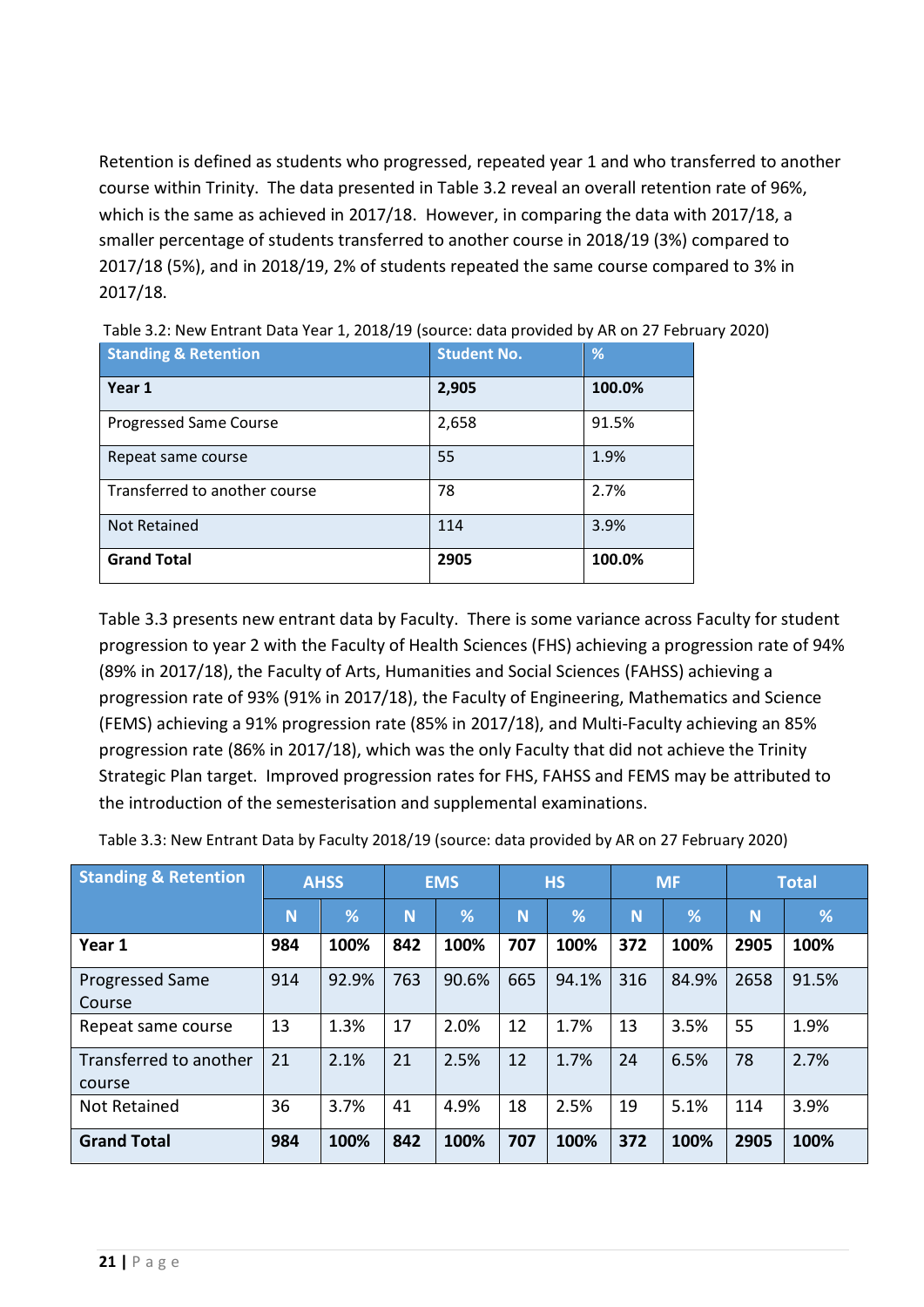Tables 8a and 8b (see Appendix VI) present data relating to student progression and retention by gender and Faculty. While there was some variability in student enrolments across the three Faculties according to gender, e.g. FEMS (342 Female and 500 Male), there is little difference in the progression and retention rate for males and females in FAHSS and FEMS. However, there are some differences in progression rates in relation to year 2 for males (89%) and females (96%) in the FHS, and for males (77%) and females (90%) in Multi-Faculty programmes. In addition, 11% of males on Multi-Faculty programmes transferred to another course compared to 4% of females.

Examining the progression and retention of EU and non-EU students (new entrants), it can be seen from data presented in Tables 9a and 9b (see Appendix VII) that there are some differences in the progression and retention rates of students from EU and non-EU countries across the Faculties of AHSS, EMS and Multi-Faculty. Non-EU student attrition is greater on programmes within the FAHSS (8% compared to 3% EU) and FEMS (12% compared to 5% EU). Caution is urged when interpreting this data due to the small number of non-EU students. However, there is a need for greater student supports to be targeted at non-EU students as they transition to Trinity and to living in a new country that may have different cultural traditions than their countries of origin.

#### *3.1.3 Undergraduate registered students: progression and retention*

The 2018/19 Senior Lecturer's Annual Report presents data on undergraduate student progression and retention across programme years. This data has not been presented in previous Senior Lecturer's Annual Reports and provides us with a snapshot of student progression and retention across five years of the student lifecycle for 2018/19, (see Table 2 in Appendix VIII). From Table 2 it can be seen that the number of students 'not retained' decreases for each programme year, which is to be expected due to student attribution being at its highest in first-year.

Delving deeper and examining data for EU and non-EU student progression and retention by faculty across years 1 to 5 (see Appendix IX) highlights some differences across Faculty and years. Taking first-year, FEMS had the highest student attrition at nearly 6%, while FHS had the lowest at 2.5%. Overall student attrition for 2018/19 across years was 2%. Of note from the table is the increase in non-EU registered students across years, mainly in FAHSS programmes (year 4 – 32 students, year  $1 - 90$  students).

Table 4 (see Appendix X) presents data on student progression and retention by Faculty and gender across years 1 to 5. Examining student registration across the three faculties over the five years by gender, FEMS was the only faculty with significantly more males than females, which is not surprising. Of interest is the variability, although small, in progression rates across the faculties with slightly more females having progressed to the subsequent year of a programme than males. For Multi-Faculty, there was a larger difference, with 76% of males progressed to year 2 compared to 90% females. The number of males repeating the same course was greater (across all five years and faculties), especially for year 1. In Multi-Faculty programmes, 11% of males transferred to another course in year 1 compared with 3% of females.

Table 3.4 below presents data on the profile of registered students for years 1 to 5 who were nonretained.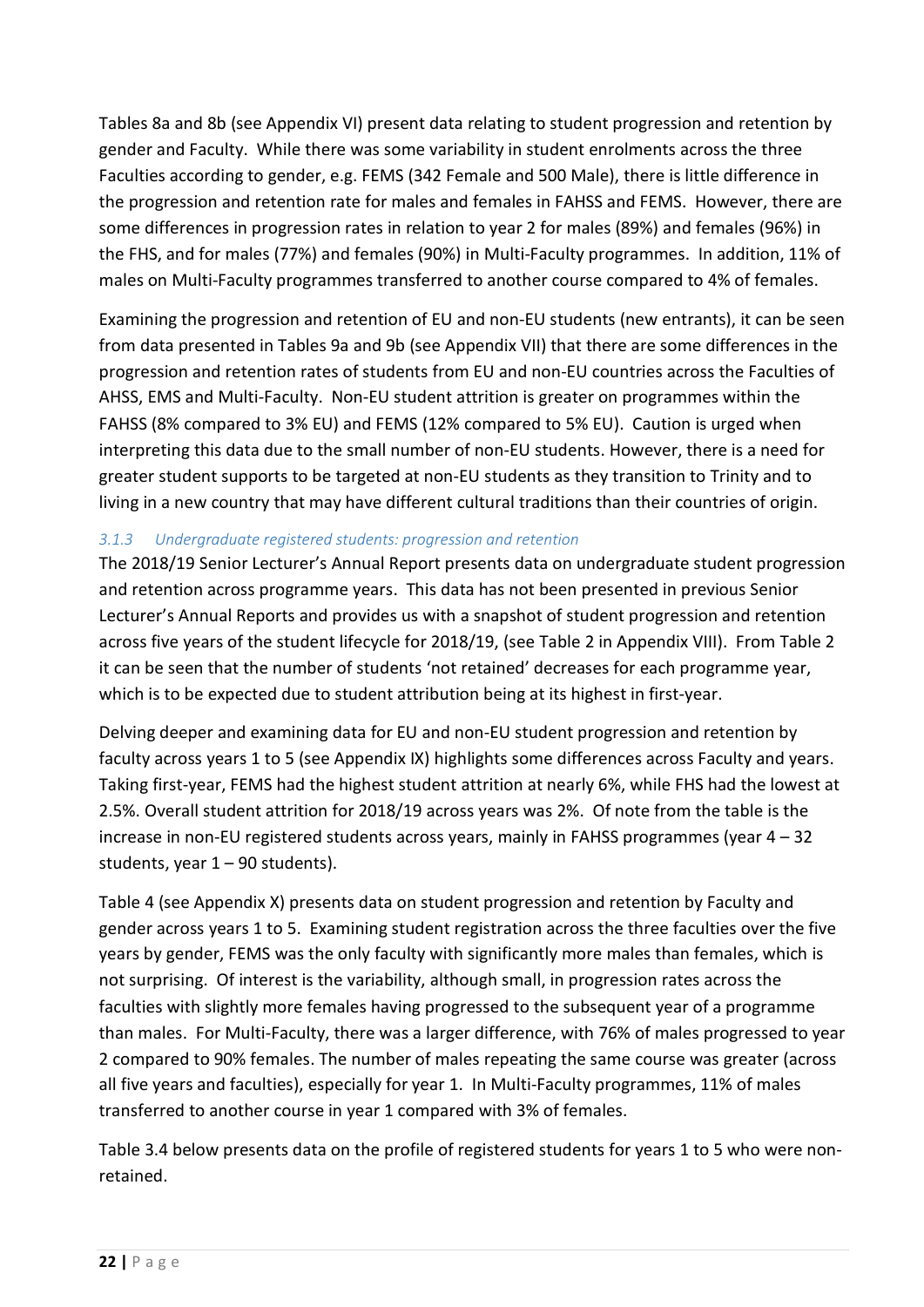| <b>Faculty</b>              | <b>Not Retained</b> | <b>Gender</b> |             |           | <b>Fee Status</b> |
|-----------------------------|---------------------|---------------|-------------|-----------|-------------------|
|                             |                     | <b>Female</b> | <b>Male</b> | <b>EU</b> | <b>NEU</b>        |
| <b>FHASS</b>                | 68                  | 35            | 33          | 58        | 10                |
| <b>FEMS</b>                 | 87                  | 25            | 62          | 77        | 10                |
| <b>FHS</b>                  | 38                  | 23            | 15          | 36        | $\overline{2}$    |
| <b>MF</b>                   | 41                  | 24            | 17          | 37        | $\overline{4}$    |
| <b>Grand Total</b>          | 234                 | 107           | 127         | 208       | 26                |
| % of UG registered students | 2%                  |               |             |           |                   |

Table 3.4: Non retained UG registered student profile across years 1-5, 2018/19

It will be some time before a comprehensive analysis can be undertaken to establish trends in student progression and retention across all years of a programme. Such an analysis will be able to provide us with some insights on the profile of students requiring support and the point in time when students will benefit most from tailored interventions during their time in Trinity.

### <span id="page-22-0"></span>3.2 Award Classifications

The AR Annual Report provides comparative data on the percentage of students achieving different award classifications (degree award) in 2018/19 (see Appendix XI: Table E14 Distribution of Grades achieved by Course at Undergraduate Degree Examination in 2018/19). There is little variance in the overall percentage distribution of grades across Faculties for 2018/19 and 2017/18 (from the Senior Lecturer's Annual Report, 2017/18), though there are some variances across subjects and disciplines. More data is needed over a longer period to establish trends in relation to the distribution of first-class awards and, indeed, awards in other classes. In addition, bands under 'Second Class' are subsumed, i.e., division of Second Class First Division and Second Class Second Division for a number of subjects/disciplines for the award classification, making it difficult to monitor the allocation of grades across the two divisions.

It is important that Trinity tracks trends in this space, not just with an internal focus, but also in relation to comparator institutions.

#### <span id="page-22-1"></span>3.3 Gold Medals

In April 2018, Council approved that Gold Medals be awarded on the basis of the final overall degree award, calculated on a 30/70 basis over the final two years in line with TEP progression and award regulations. The change came into effect for the new entrant cohort in 2018/19 for TEP Phase 1 programmes and will come into effect in 2019/20 for the new entrant cohort in TEP Phase 2 programmes. Two Models for the award of Gold Medals were approved: Model 1, the overall degree mark only (with the overall degree mark set at 75% or above), and Model 2, an overall degree award mark (with the overall degree mark set at 75% or above), and a minimum of 70% in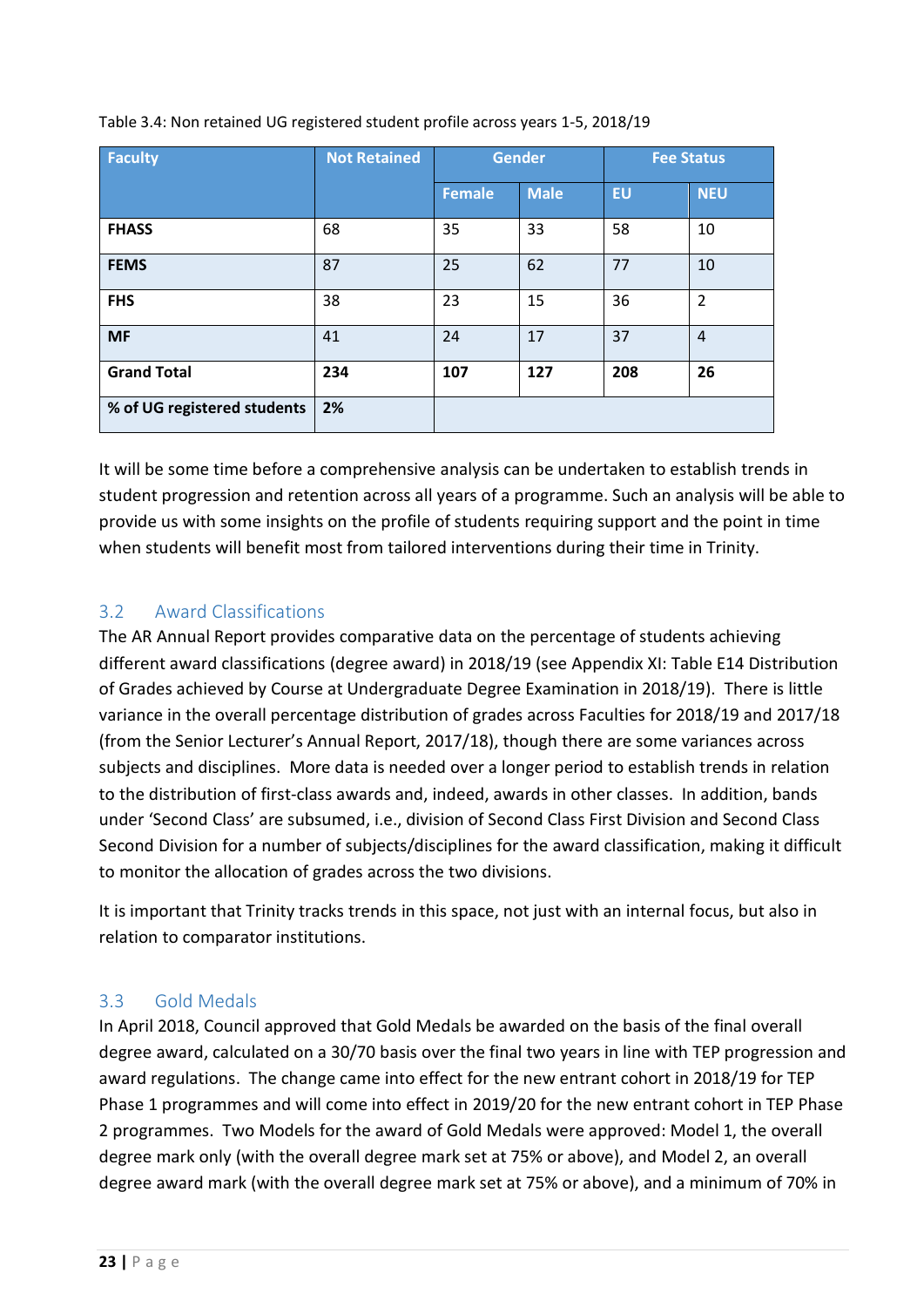each named component of the degree award. It will be some time before the impact of the changes is known.

The percentage of students achieving a Gold Medal as a proportion of the overall number of firstclass awards in 2018/19 increased by 2% from 2017/18 (see Table E19 below). The overall percentage of students achieving a Gold Medal as a proportion of the overall number of first-class awards awarded Gold Medals over the last four years has remained relatively stable, i.e. 23% for the year 2016/17, 20% for the year 2017/18, and 22% for the year 2018/19. Of note, is the increase in the percentage of students awarded Gold Medals in the Faculty of Health Sciences from 2017/18 (21%) to 2018/19 (33%).

Table E19: Number of First-Class Degree and Gold Medals awarded by Faculty, 2018/19 – 2015/16 (source: AR Report 2018/19, pg. 65)

| <b>Faculty</b> | 2018/19                              |                       |                                      | 2017/18                      |                                      | 2016/17               | 2015/16                              |                       |
|----------------|--------------------------------------|-----------------------|--------------------------------------|------------------------------|--------------------------------------|-----------------------|--------------------------------------|-----------------------|
|                | <b>First Class</b><br><b>Degrees</b> | Gold<br><b>Medals</b> | <b>First Class</b><br><b>Degrees</b> | <b>Gold</b><br><b>Medals</b> | <b>First Class</b><br><b>Degrees</b> | Gold<br><b>Medals</b> | <b>First Class</b><br><b>Degrees</b> | Gold<br><b>Medals</b> |
| <b>AHSS</b>    | 287                                  | 37                    | 242                                  | 33                           | 190                                  | 30                    | 190                                  | 13                    |
| <b>EMS</b>     | 240                                  | 69                    | 204                                  | 63                           | 235                                  | 70                    | 171                                  | 41                    |
| <b>HS</b>      | 159                                  | 53                    | 106                                  | 22                           | 101                                  | 23                    | 132                                  | 32                    |
| <b>MF</b>      | 90                                   | 12                    | 60                                   | 7                            | 81                                   | 16                    | 78                                   | 14                    |
| <b>Total</b>   | 776                                  | 171                   | 612                                  | 125                          | 607                                  | 139                   | 571                                  | 100                   |

Source: SITS

Table E20 below presents the number of Gold Medals awarded by gender. In 2018/19, 80 Gold Medals were awarded to males and 91 to females. The number of Gold Medals awarded to females has increased year on year since 2015/16 to 2018/19.

Table E20: Gold Medals awarded by Gender 2018/19 – 2015/16 (source: AR Report 2018/19, pg. 65)

| Gender       | 2018/19 | 2017/18 | 2016/17 | 2015/16 |
|--------------|---------|---------|---------|---------|
| <b>Male</b>  | 80      | 65      | 80      | 48      |
| Female       | 91      | 60      | 59      | 52      |
| <b>Total</b> | 171     | 125     | 139     | 100     |

Source: SITS

### <span id="page-23-0"></span>3.4 Student Cases

In January 2016, responsibility for managing Student Cases moved from Trinity Teaching & Learning to the Academic Registry, where there is a dedicated and integrated team which handles various stages of the student life-cycle.

Table E2(a) below shows a sharp decrease (75%) in the number of cases submitted to the Courts of First Appeal following the reassessment period. This can be attributed to the introduction of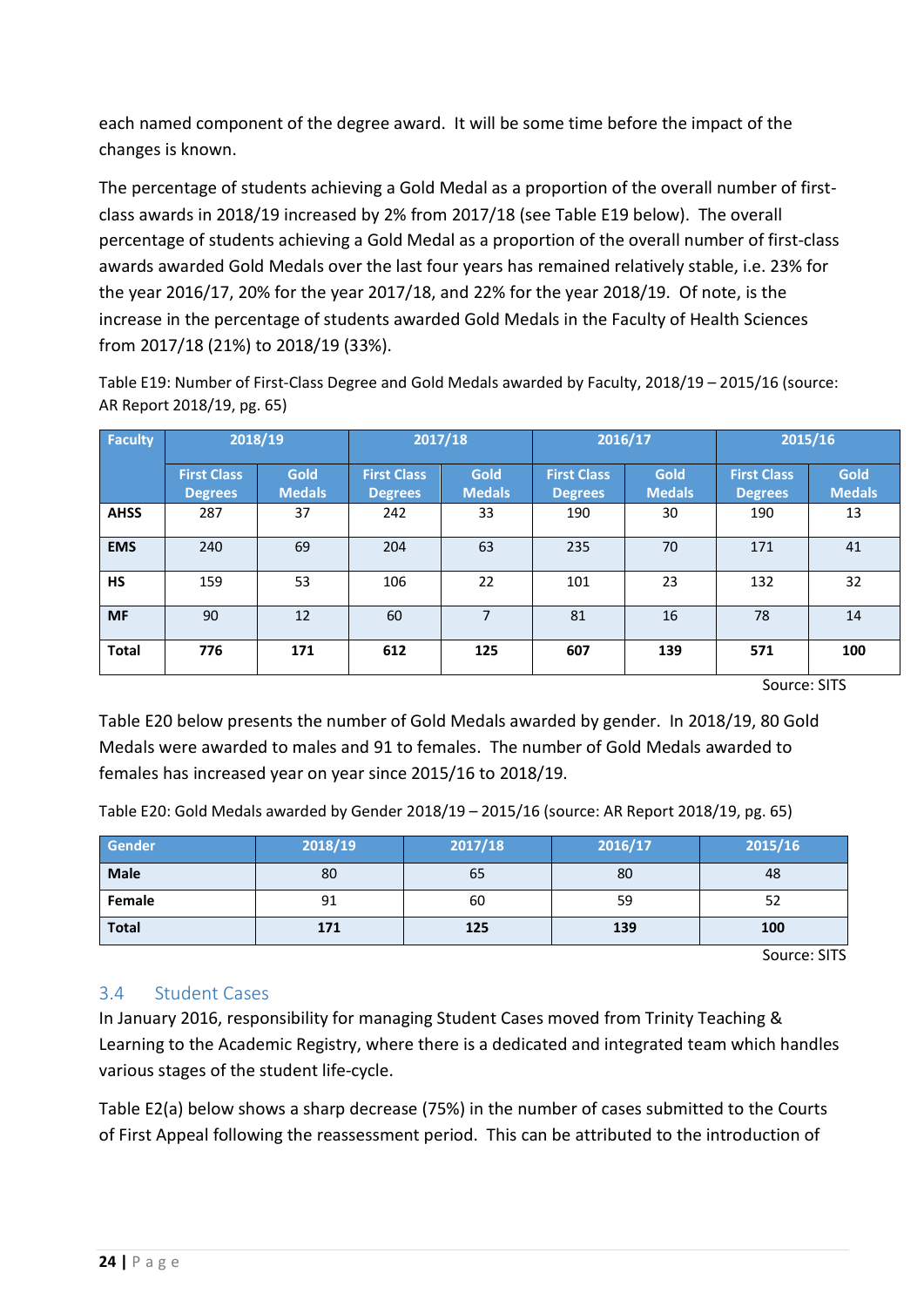semesterised assessment and new progression and award regulations introduced in 2018/19 (Special Examinations were no longer available from the academic year 2018/19).

**Courts of First Appeal 2018/19 2017/18 2016/17 2015/16 Annual Reasses Annual Suppl Annual Suppl Annual Suppl Arts, Humanities & Social Sciences** 4 | 4 | 4 | 22 | 9 | 30 | 13 | 34 **Law** 10 3 5 11 0 0 0 0 **Engineering, Science, SCSS** | 0 | 11 | 2 | 45 | 3 | 53 | 8 | 46 **Medicine, Nursing, Pharmacy, Therapies** 2 | 18 | 6 | 64 | 6 | 64 | 9 | 94 **Multi-Faculty (TSM)** | 0 | 1 | 1 | 6 | 2 | 11 | 3 | 6 Total **16 37 18 148 20 158 33 180** Overall Total **53 166 178 213**

Table E2(a): Undergraduate Student Cases: Courts of First Appeal 2018/19 - 2015/16 (source: AR Annual Report 2018/19, pg. 45).

Source: Extracted from AR Student Cases UG Daily Log

Table E2(b) reports a decrease in the number of student cases arising at the Academic Appeals Committee. In 2018/19 there were eight cases while in 2017/18 there were 37. The decrease can be attributed to the introduction of semesterised assessment and the new progression regulations introduced in 2018/19

Table E2(b): Number of Undergraduate Cases: Academic Appeals Committee: 2018/19 - 2015/16 (source: AR Annual Report 2018/19, pg. 46).

| <b>Academic Appeals</b>                                    | 2018/19                    |                 | 2017/18       |                | 2016/17       |              | 2015/16        |                |
|------------------------------------------------------------|----------------------------|-----------------|---------------|----------------|---------------|--------------|----------------|----------------|
|                                                            | <b>Semester</b><br>$1 + 2$ | <b>Reassess</b> | <b>Annual</b> | <b>Suppl</b>   | <b>Annual</b> | <b>Suppl</b> | <b>Annual</b>  | <b>Suppl</b>   |
| <b>Arts, Humanities &amp;</b><br><b>Social Sciences</b>    | $\Omega$                   | $\mathcal{P}$   | 5             | 5              | 4             | 10           | 1              | 19             |
| Law                                                        | $\mathbf{1}$               | $\Omega$        | $\Omega$      | $\Omega$       | $\Omega$      | $\Omega$     | $\Omega$       | $\Omega$       |
| Engineering,<br>Science, SCSS                              | $\Omega$                   | $\mathbf{1}$    | $\Omega$      | $\overline{7}$ | 1             | 10           | $\mathcal{P}$  | 8              |
| <b>Medicine, Nursing,</b><br>Pharmacy,<br><b>Therapies</b> | $\Omega$                   | $\overline{4}$  | 3             | 13             | $\mathbf{1}$  | 6            | $\mathfrak{D}$ | 20             |
| <b>Multi-Faculty (TSM)</b>                                 | $\Omega$                   | $\Omega$        | $\mathbf{1}$  | 3              | $\Omega$      | 1            | $\Omega$       | $\overline{2}$ |
| Total                                                      | $\mathbf{1}$               | $\overline{7}$  | 9             | 28             | 6             | 27           | 5              | 49             |
| <b>Overall Total</b>                                       | 8                          |                 | 37            |                | 33            |              | 54             |                |

Source: Extracted from AR Student Cases UG Daily Log

However, while there has been a decrease overall in the number of student cases being brought to the Court of First Appeal and Academic Appeals Committee, there was an increase in the number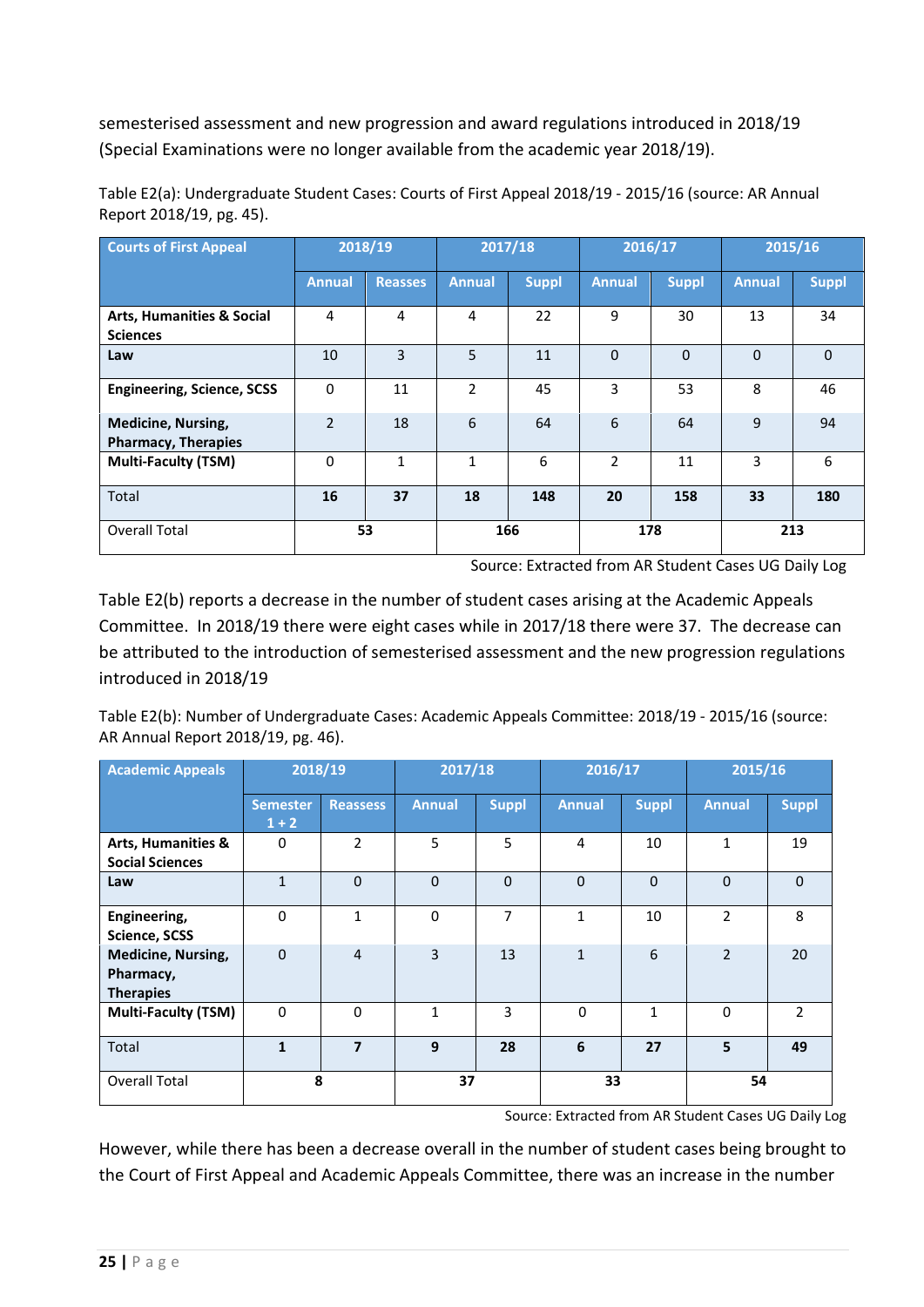of students requesting to repeat modules off-books following the reassessment session in 2018/19 (127) from 2017/18 (47). This can be attributed to Special Examinations no longer being available.

#### <span id="page-25-0"></span>3.5 Plagiarism

A Plagiarism Policy based on a set of shared undergraduate and postgraduate regulations on plagiarism was approved by Council in June 2015. The policy identifies four levels of plagiarism presenting the penalties associated with each; and the requirement that all students complete an online tutorial with a declaration that they have done so when handing in written work for assessment. Information on plagiarism is consolidated on a website hosted by the library and programme handbooks provide links to the website.

The recording of plagiarism cases at the module level in SITS became available in 2015. The number of recorded cases in 2015/16 was low (12), increasing to 45 in 2016/17 with a similar number of cases reported in 2017/18 (42) and 2018/19 (47) (ref. AR Annual Report 2018/19, pg. 57). The increase in 2016/17 may have been due to recording and reporting practices becoming more embedded. As more years of data become available, it will be important to track the distribution of the levels of plagiarism across all years of a programme as a means of informing possible future revisions to the policy and/or to educate students in relation to academic integrity.

#### <span id="page-25-1"></span>3.6 Examinations

Table E10(b) from the AR Report below presents the breakdown of examination sittings from 2018/19 to 2015/16. The 2018/19 data provides a breakdown of sittings for semester 1 and semester 2.

| <b>Examination Sittings</b>          |                                              | 2018/19 |        | 2017/18 | 2016/17 | 2015/16 |
|--------------------------------------|----------------------------------------------|---------|--------|---------|---------|---------|
| End of Year / Semester               | 32,139<br>Semester 1<br>36,246<br>Semester 2 |         | 68,385 | 62,430  | 61,046  | 75,778  |
|                                      |                                              |         |        |         |         |         |
| <b>Reassessments / Supplementals</b> |                                              |         | 3,644  | 4,107   | 3,926   | 4,260   |
| <b>Specials</b>                      |                                              |         |        | 98      | 109     | 147     |
| <b>Council Approved</b>              | Annual                                       |         | 6,649  | 15,161  | 15,269  | 12,562  |
|                                      | Supplemental <sup>^</sup>                    |         | 477    |         |         |         |
| <b>Term Tests</b>                    |                                              |         | 2,754  | 6,433   | 5,509   | 5,533   |
| <b>Foundation Scholarship</b>        |                                              |         | 2,560  | 2,470   | 2,307   | 2,653   |
| Other*                               |                                              |         | 536    | 508     | 480     | 531     |
| <b>Totals</b>                        |                                              |         | 85,005 | 91,207  | 88,646  | 101,464 |

Table E10(b): Breakdown of Examination Sittings, 2018/19 – 2015/16 (source: AR Annual Report 2018/19, pg. 52)

 $\overline{N}$  Data not available in SITS for 2017/18 – 2015/16,  $*$  Music Entrance Test and Matriculation (number of students who applied). Source: SITS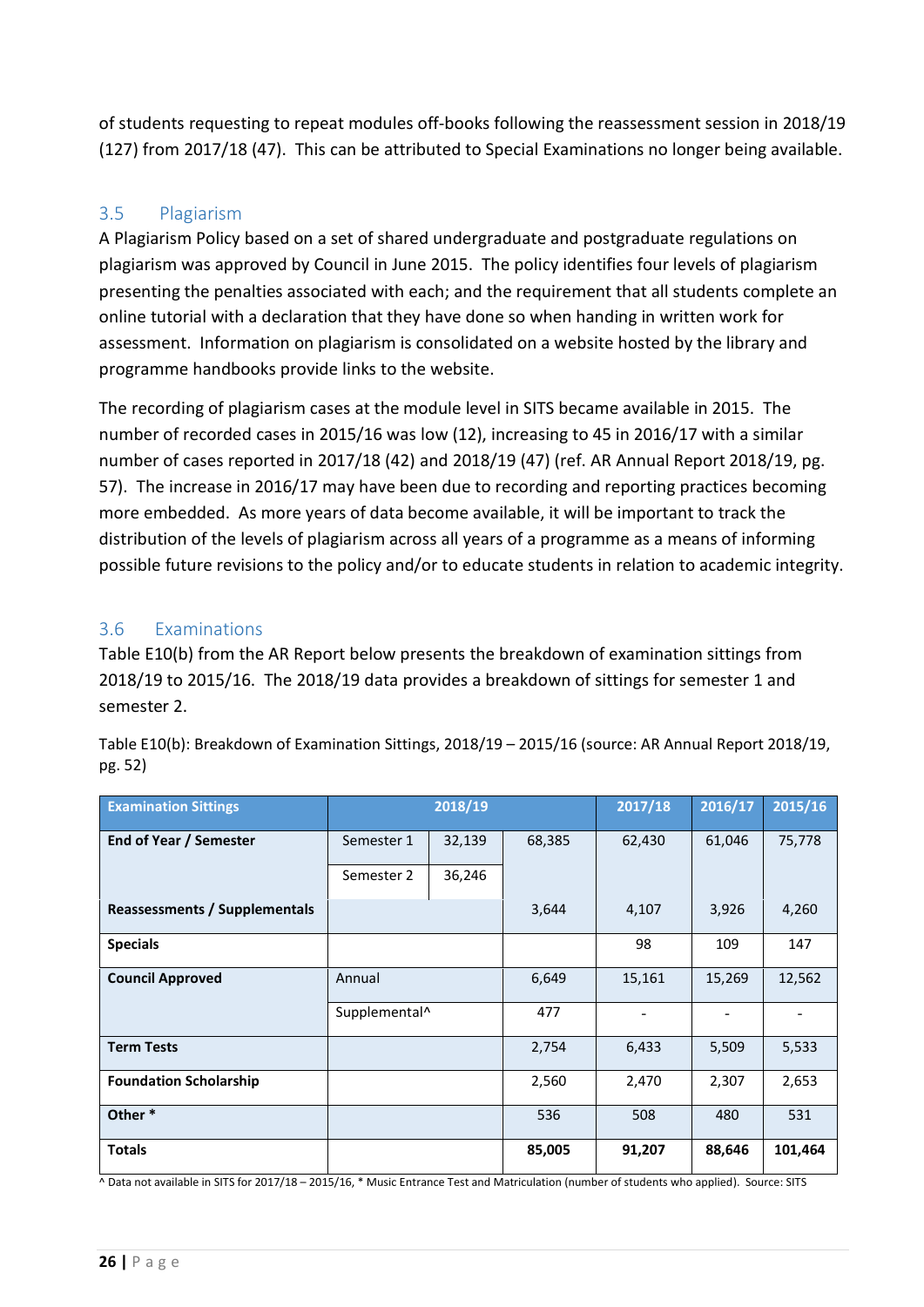The AR Annual Report 2018/19 reported a decrease in the number of examination sittings from 2017/18 (91,207) to 2018/19 (85,005), though there was an increase in the number of examination sittings scheduled in the formal assessment periods by 9.5% from 2017/18 to 2018/19. The report attributes the changes to the introduction of the new academic year structure, which resulted in the realignment of some Council approved examinations into the formal end of Semester assessment periods. It also attributes the changes to the TEP requirement that all modules carry a credit of either 5 ECTS or 10 ECTS, resulting in modules with larger ECTS being split into five-credit modules. To accommodate the increase in the number of examination sittings AR increased the number of examination sessions per day from two to three, each session with multiple examination durations (six different durations ranging from 1 hour to 3.5 hours). There were a total of 59 examination sessions in 2018/19 (17 in semester 1, 25 in semester 2, and 17 in semester 3). To reduce the disruption to students taking examinations of a longer duration there is a need to rationalise examination durations across all examination sessions.

The above data suggests there is a need for a change in culture regarding assessment practices as envisaged by the TEP Assessment Framework, which places the focus on fewer, more diverse assessments, a programme/subject-view of assessment, and a reduction in high stakes summative end-of-semester examinations. The introduction of the new academic year structure in 2018/19 and end-of-semester assessment led to a reduction in the time available for assessment and supplementals.

Academic Practice is progressing work on mapping the assessment practices of Schools across programmes with the appointment of Teaching Fellows and assessment assistants to support Schools with mapping their assessment practices at the programme level. An institutional programme assessment tool is currently being developed to support the mapping of assessment practices across College.

### <span id="page-26-0"></span>3.7 Examination Accommodations

In 2018/19, the number of students that registered for examination accommodations with the Disability Service at the annual examination session increased to 1,199 students from 1,022 in 2017/18 representing a 17% increase. However, the number of students who requested an examination accommodation via their Tutor who were not registered with the Disability Service decreased by 45% from 2017/18 to 2018/19 (ref: AR Annual Report 2018/19 pg. 52).

The increase in the numbers of students registering for examination accommodations at the annual examination sessions may be attributed to an increase in the number of students registered with the Disability Service. Overall, 11% of undergraduate students registered with a disability in 2018/19 (ref. Disability Service Annual Report 2018/19, pg. 7).

The approval of a policy on reasonable accommodations in January 2018 on foot of extensive work by the Disability Service, the Dean of Graduate Studies and the Senior Lecturer/Dean of Undergraduate Studies is to be welcomed, particularly in the context of the introduction of semesterised examinations, insofar as it sets out clear procedures and cut-off dates for seeking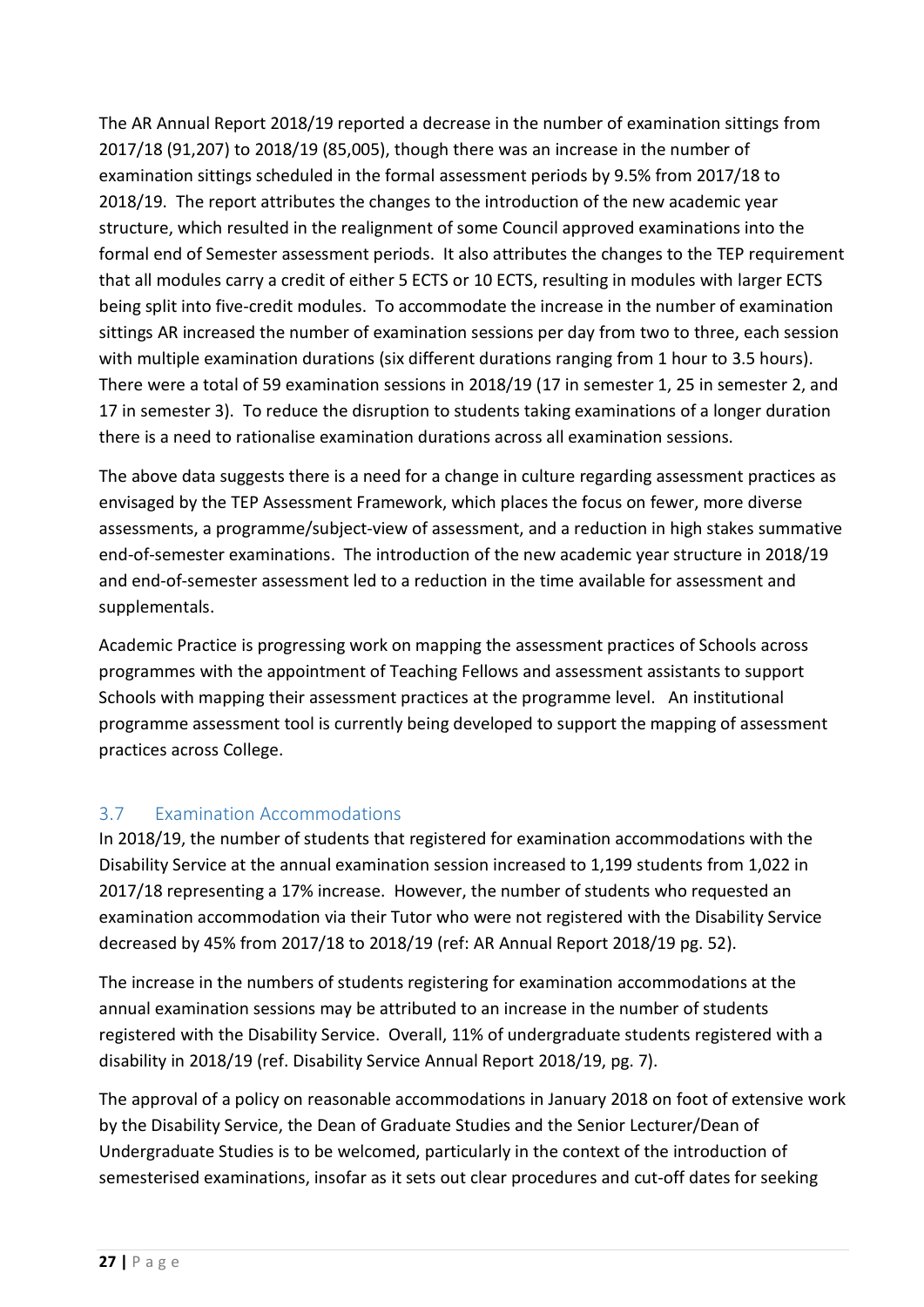and granting examination accommodations. The effectiveness of the policy in supporting students, whilst ensuring that there is time to plan for capacity requirements in relation to venues, will have to be monitored over the next number of years.

### <span id="page-27-0"></span>3.8 Foundation Scholarship

In 2018/19, 58 new Foundation and Non-Foundation Scholars were elected, compared with 73 in 2017/18 and 55 in 2016/2017 (Table E13 below). Of the Foundation and Non-Foundation Scholarships awarded, 27 were to females and 31 to males compared to 38 to females and 35 to males in 2017/18.

2018/19 was the fourth year in which all programmes were required to have a minimum of 25% of the overall Scholarship mark that is 'general', i.e., discipline-related, but going beyond the set curriculum. Furthermore, to be eligible for Scholarships, candidates, alongside the requirement of an overall first, were required to obtain a majority of first-class marks with remaining paper(s) achieving a mark of 65% or above.

The introduction of the new academic year structure, which designated a week for Foundation Scholarship examinations at the beginning of January, reflects the status of 'Schol' as a distinctive examination. However, it may be timely to consider alternative timing for Schol and the alignment of the Foundation Scholarship examination with the new Trinity Curriculum landscape.

Table E13: Number of Foundation and Non-Foundation Scholarships Awarded 2018/19 – 2015/16 (AR Annual Report 2018/19, pg. 57).

| <b>Faculty</b>       | 2019           |                |               | 2018         | 2017          |              | 2016          |                |
|----------------------|----------------|----------------|---------------|--------------|---------------|--------------|---------------|----------------|
|                      | <b>Female</b>  | <b>Male</b>    | <b>Female</b> | <b>Male</b>  | <b>Female</b> | <b>Male</b>  | <b>Female</b> | <b>Male</b>    |
| <b>AHSS</b>          | 6              | 8              | 12            | 11           | 10            | 5            | 9             | 11             |
| <b>EMS</b>           | 7              | 13             | 11            | 17           | 6             | 19           | 5             | 10             |
| <b>HS</b>            | 10             | 7              | 14            | 6            | 12            | 1            | 9             | $\overline{4}$ |
| <b>MF</b>            | $\overline{4}$ | $\overline{3}$ | $\mathbf{1}$  | $\mathbf{1}$ | $\mathbf{1}$  | $\mathbf{1}$ | 2             | $\mathbf{1}$   |
| <b>Total</b>         | 27             | 31             | 38            | 35           | 29            | 26           | 25            | 26             |
| <b>Overall Total</b> | 58             |                | 73            |              | 55            |              |               |                |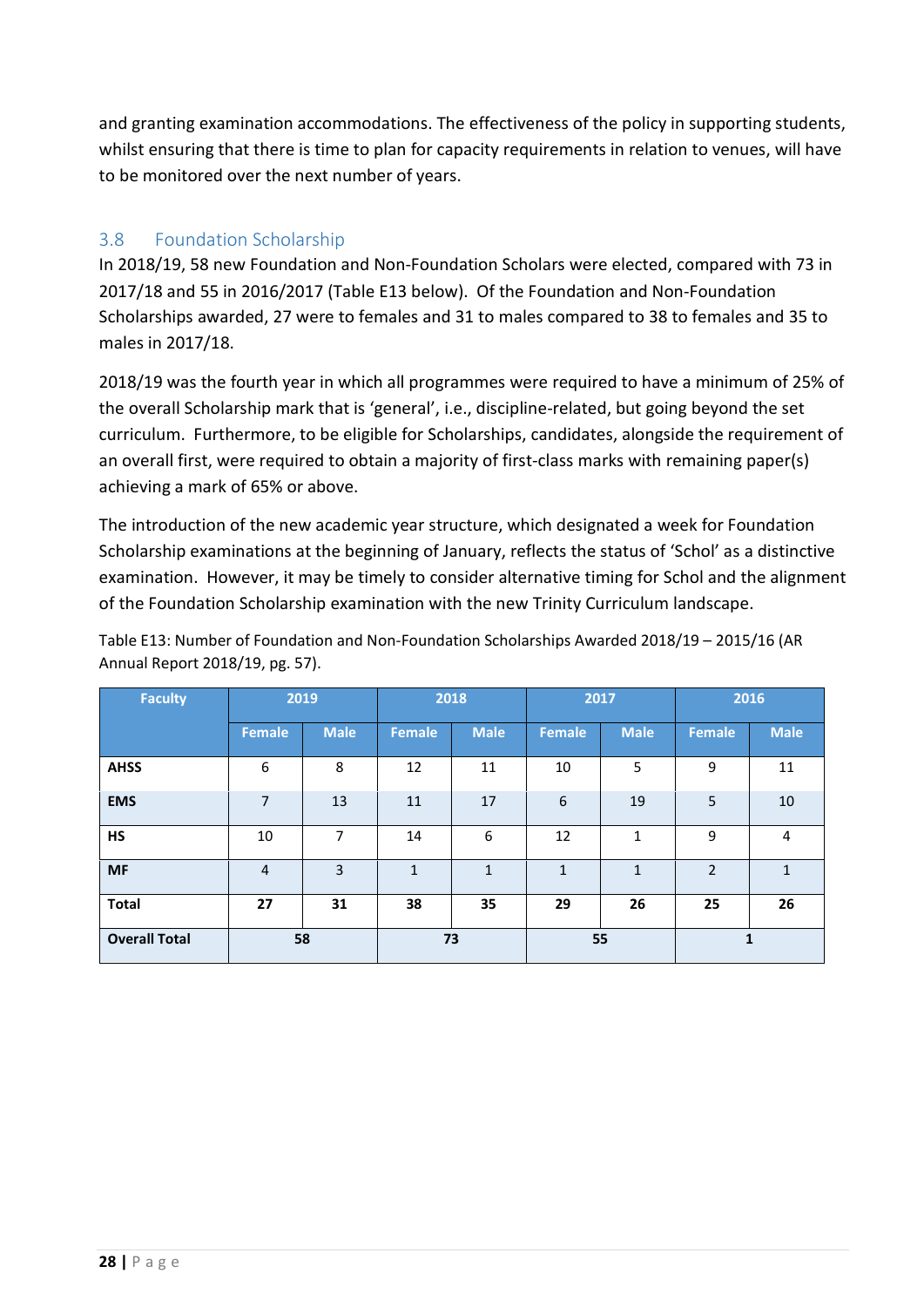# Appendices

<span id="page-28-0"></span>Tables / Figures provided by Academic Registry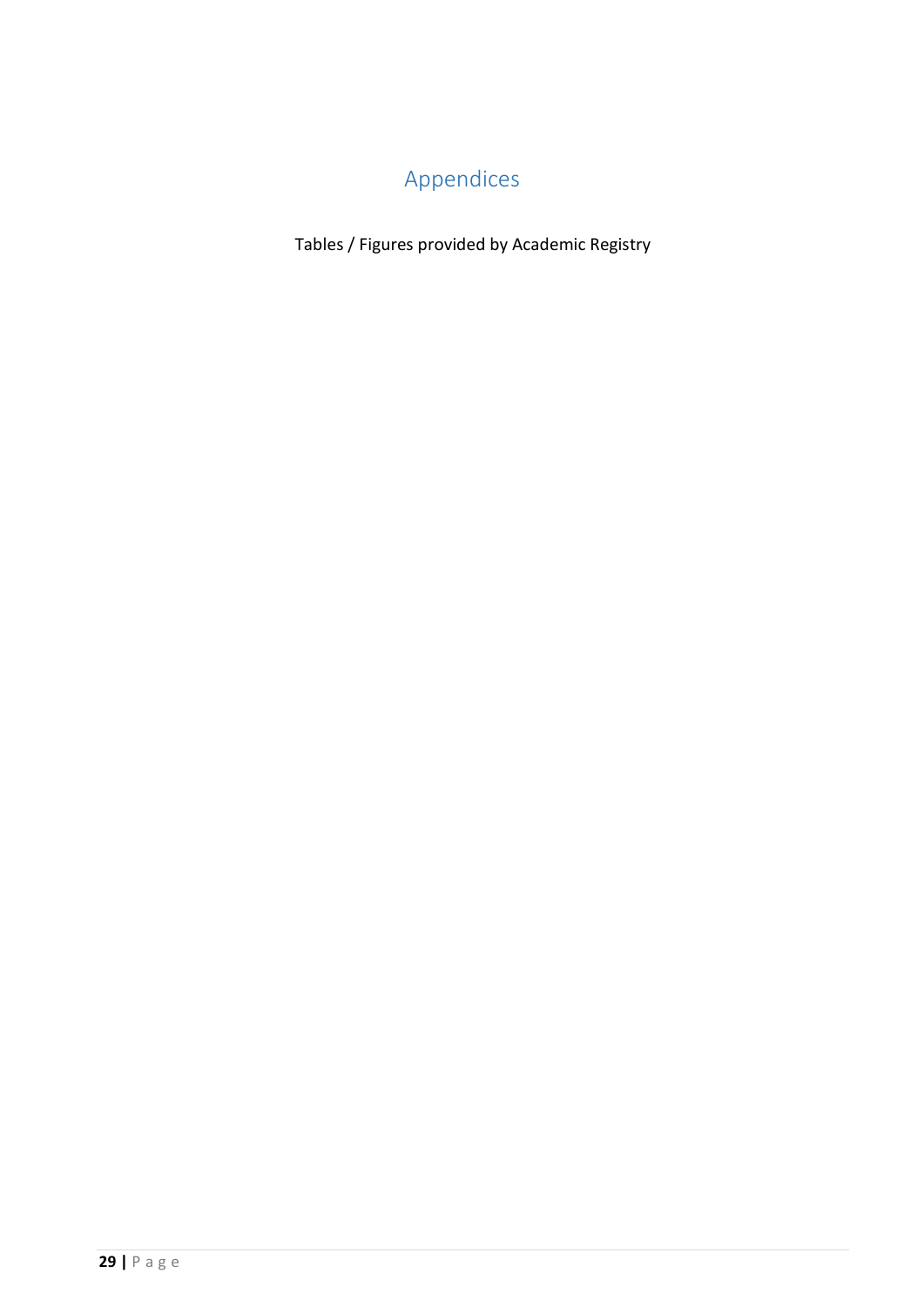## Appendix I

**Table A4: Total Undergraduate Year 1 Registrations 2018/19 to 2015/16 (source: provided by AR, February 2020)**

<span id="page-29-0"></span>

|                |                               |       | 2018/19       |              |                | 2017-18        |              |                | 2016-17       |              |           | 2015-16       |              |
|----------------|-------------------------------|-------|---------------|--------------|----------------|----------------|--------------|----------------|---------------|--------------|-----------|---------------|--------------|
| <b>Faculty</b> | <b>Course</b><br><b>Group</b> | EU    | <b>Non EU</b> | <b>Total</b> | <b>EU</b>      | <b>Non EU</b>  | <b>Total</b> | <b>EU</b>      | <b>Non EU</b> | <b>Total</b> | <b>EU</b> | <b>Non EU</b> | <b>Total</b> |
| <b>AHSS</b>    | UG                            | 985   | 96            | 1,081        | 1,016          | 83             | 1,099        | 973            | 66            | 1,039        | 968       | 47            | 1,015        |
|                | <b>UG Validated</b>           | 24    |               | 24           | 18             | $\overline{2}$ | 20           | 20             | $\mathbf{1}$  | 21           | 8         |               | 8            |
|                | <b>UG Visiting</b>            | 380   | 432           | 812          | 431            | 430            | 861          | 360            | 379           | 739          | 330       | 337           | 667          |
|                | <b>Total</b>                  | 1,389 | 528           | 1,917        | 1,465          | 515            | 1,980        | 1,353          | 446           | 1,799        | 1,306     | 384           | 1,690        |
|                |                               |       |               |              |                |                |              |                |               |              |           |               |              |
| <b>EMS</b>     | <b>UG</b>                     | 877   | 45            | 922          | 846            | 43             | 889          | 827            | 25            | 852          | 840       | 31            | 871          |
|                | <b>UG Visiting</b>            | 97    | 18            | 115          | 96             | 13             | 109          | 89             | 6             | 95           | 96        | 113           | 209          |
|                | <b>Total</b>                  | 974   | 63            | 1,037        | 942            | 56             | 998          | 916            | 31            | 947          | 936       | 144           | 1,080        |
|                |                               |       |               |              |                |                |              |                |               |              |           |               |              |
| <b>HS</b>      | UG                            | 717   | 99            | 816          | 706            | 77             | 783          | 703            | 79            | 782          | 724       | 79            | 803          |
|                | <b>Total</b>                  | 717   | 99            | 816          | 706            | 77             | 783          | 703            | 79            | 782          | 724       | 79            | 803          |
|                |                               |       |               |              |                |                |              |                |               |              |           |               |              |
| <b>Multi</b>   | UG                            | 420   | 35            | 455          | 407            | 25             | 432          | 414            | 25            | 439          | 409       | 18            | 427          |
| <b>Faculty</b> | <b>UG Visiting</b>            | 15    | 143           | 158          | $\overline{2}$ | 118            | 120          | $\overline{2}$ | 90            | 92           | 35        | 74            | 109          |
|                | <b>Total</b>                  | 435   | 178           | 613          | 409            | 143            | 552          | 416            | 115           | 531          | 444       | 92            | 536          |
|                |                               |       |               |              |                |                |              |                |               |              |           |               |              |
|                | <b>Grand Total</b>            | 3,515 | 868           | 4,383        | 3,522          | 791            | 4,313        | 3,388          | 671           | 4,059        | 3,410     | 699           | 4,109        |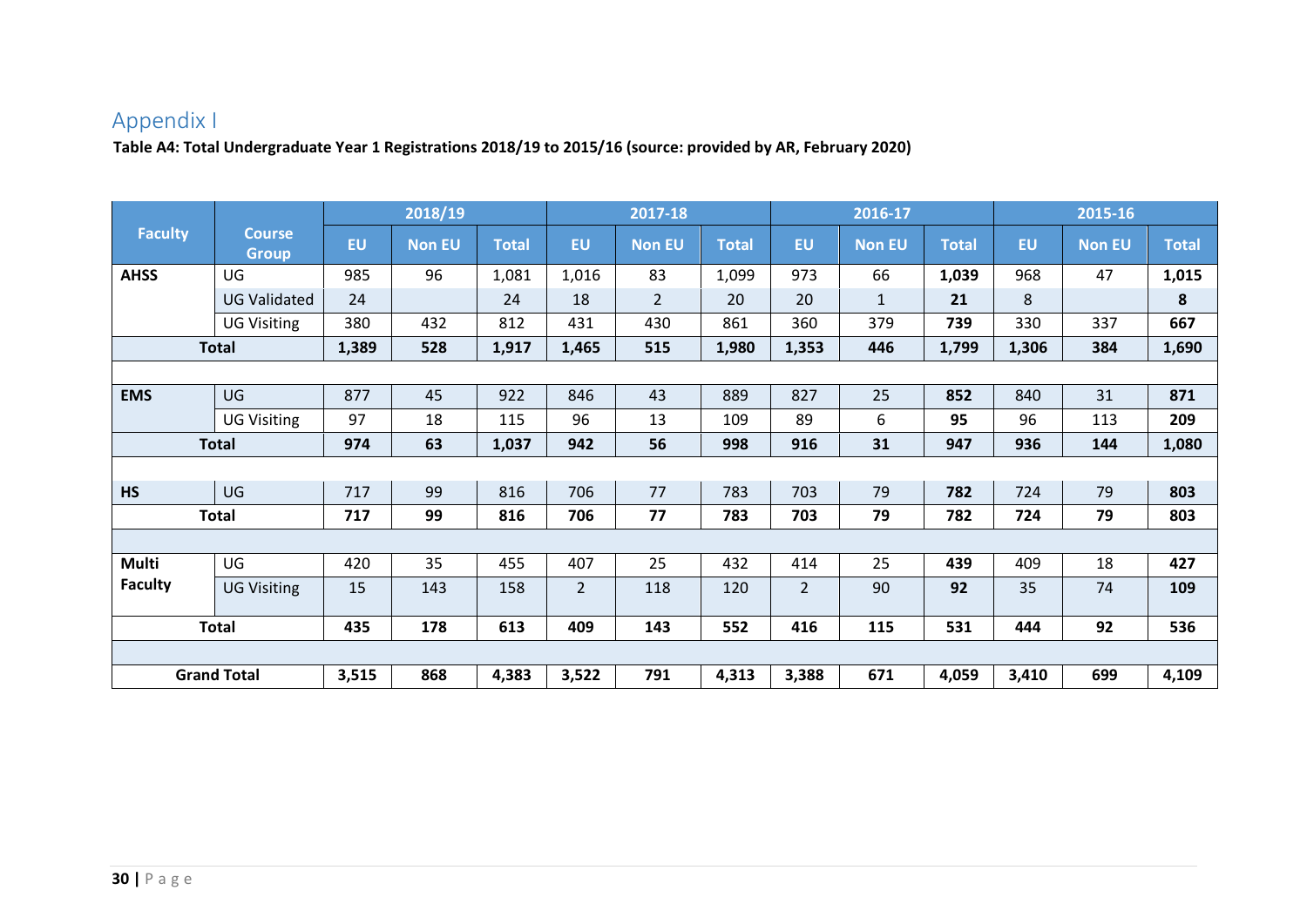### <span id="page-30-0"></span>Appendix II



**Figure B2: Proportion of CAO Applicants to the University Sector (incl DIT), 2018 – 2015 (source: AR Annual Report 2018/19). Source CAO**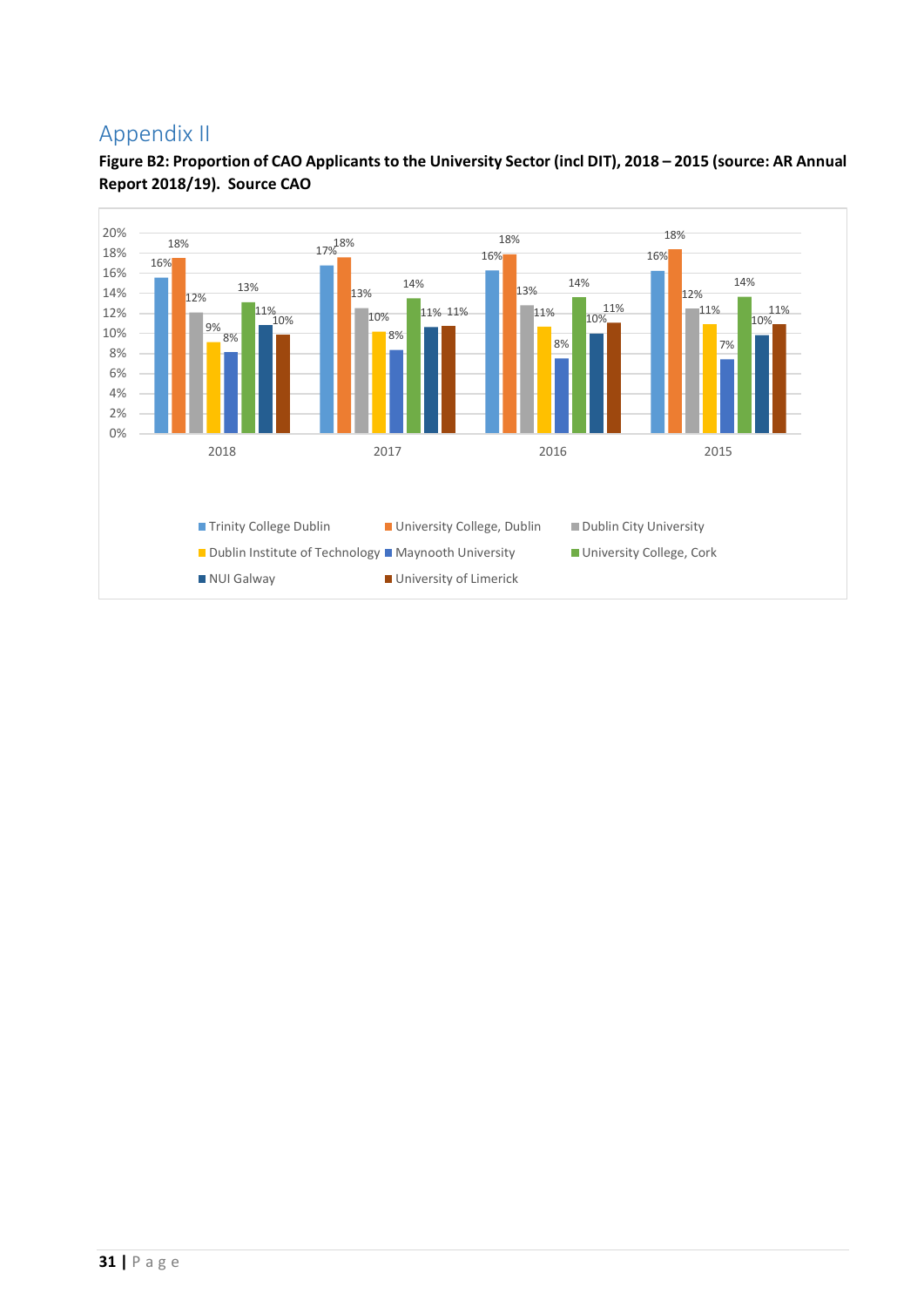## Appendix III

**Table A21: Full Breakdown of CAO Applications to Trinity from 2018-2016 by province County (source: data provided by the AR, February 2020)**

<span id="page-31-0"></span>

|                         |          |                  |             | 2018   |                 |      | 2017   |                 |             | 2016   |                 |
|-------------------------|----------|------------------|-------------|--------|-----------------|------|--------|-----------------|-------------|--------|-----------------|
| <b>Province</b>         |          | County           | <b>Male</b> | Female | No.<br>students | Male | Female | No.<br>students | <b>Male</b> | Female | No.<br>students |
| Connaught               |          | <b>GALWAY</b>    | 124         | 291    | 415             | 149  | 285    | 434             | 150         | 302    | 452             |
|                         |          | LEITRIM          | 21          | 45     | 66              | 29   | 49     | 78              | 24          | 54     | 78              |
|                         |          | MAYO             | 84          | 172    | 256             | 84   | 183    | 267             | 107         | 210    | 317             |
|                         |          | <b>ROSCOMMON</b> | 58          | 97     | 155             | 63   | 96     | 159             | 48          | 95     | 143             |
|                         |          | <b>SLIGO</b>     | 43          | 88     | 131             | 52   | 95     | 147             | 70          | 107    | 177             |
| Leinster                | Dublin   | <b>DUBLIN</b>    | 2837        | 4185   | 7022            | 2888 | 4311   | 7199            | 2936        | 4195   | 7131            |
|                         | Rest of  | CARLOW           | 36          | 82     | 118             | 52   | 87     | 139             | 42          | 83     | 125             |
|                         | Leinster | KILDARE          | 394         | 661    | 1055            | 390  | 687    | 1077            | 361         | 660    | 1021            |
|                         |          | KILKENNY         | 74          | 139    | 213             | 66   | 148    | 214             | 85          | 173    | 258             |
|                         |          | <b>LAOIS</b>     | 64          | 166    | 230             | 78   | 150    | 228             | 69          | 143    | 212             |
|                         |          | LONGFORD         | 49          | 79     | 128             | 33   | 87     | 120             | 46          | 68     | 114             |
|                         |          | <b>LOUTH</b>     | 156         | 319    | 475             | 151  | 308    | 459             | 141         | 301    | 442             |
|                         |          | <b>MEATH</b>     | 302         | 589    | 891             | 349  | 565    | 914             | 366         | 548    | 914             |
|                         |          | <b>OFFALY</b>    | 61          | 104    | 165             | 52   | 124    | 176             | 67          | 155    | 222             |
|                         |          | WESTMEATH        | 86          | 202    | 288             | 101  | 176    | 277             | 90          | 199    | 289             |
|                         |          | <b>WEXFORD</b>   | 127         | 276    | 403             | 151  | 281    | 432             | 157         | 253    | 410             |
|                         |          | <b>WICKLOW</b>   | 283         | 447    | 730             | 292  | 419    | 711             | 330         | 412    | 742             |
| <b>Munster</b>          |          | <b>CLARE</b>     | 59          | 124    | 183             | 74   | 126    | 200             | 52          | 135    | 187             |
|                         |          | <b>CORK</b>      | 184         | 348    | 532             | 211  | 411    | 622             | 257         | 424    | 681             |
|                         |          | <b>KERRY</b>     | 79          | 131    | 210             | 95   | 157    | 252             | 99          | 187    | 286             |
|                         |          | <b>LIMERICK</b>  | 84          | 144    | 228             | 117  | 161    | 278             | 111         | 156    | 267             |
|                         |          | TIPPERARY        | 81          | 151    | 232             | 107  | 178    | 285             | 84          | 190    | 274             |
|                         |          | WATERFORD        | 70          | 114    | 184             | 80   | 106    | 186             | 73          | 110    | 183             |
| <b>Northern Ireland</b> |          | <b>ANTRIM</b>    | 266         | 497    | 763             | 325  | 627    | 952             | 328         | 600    | 928             |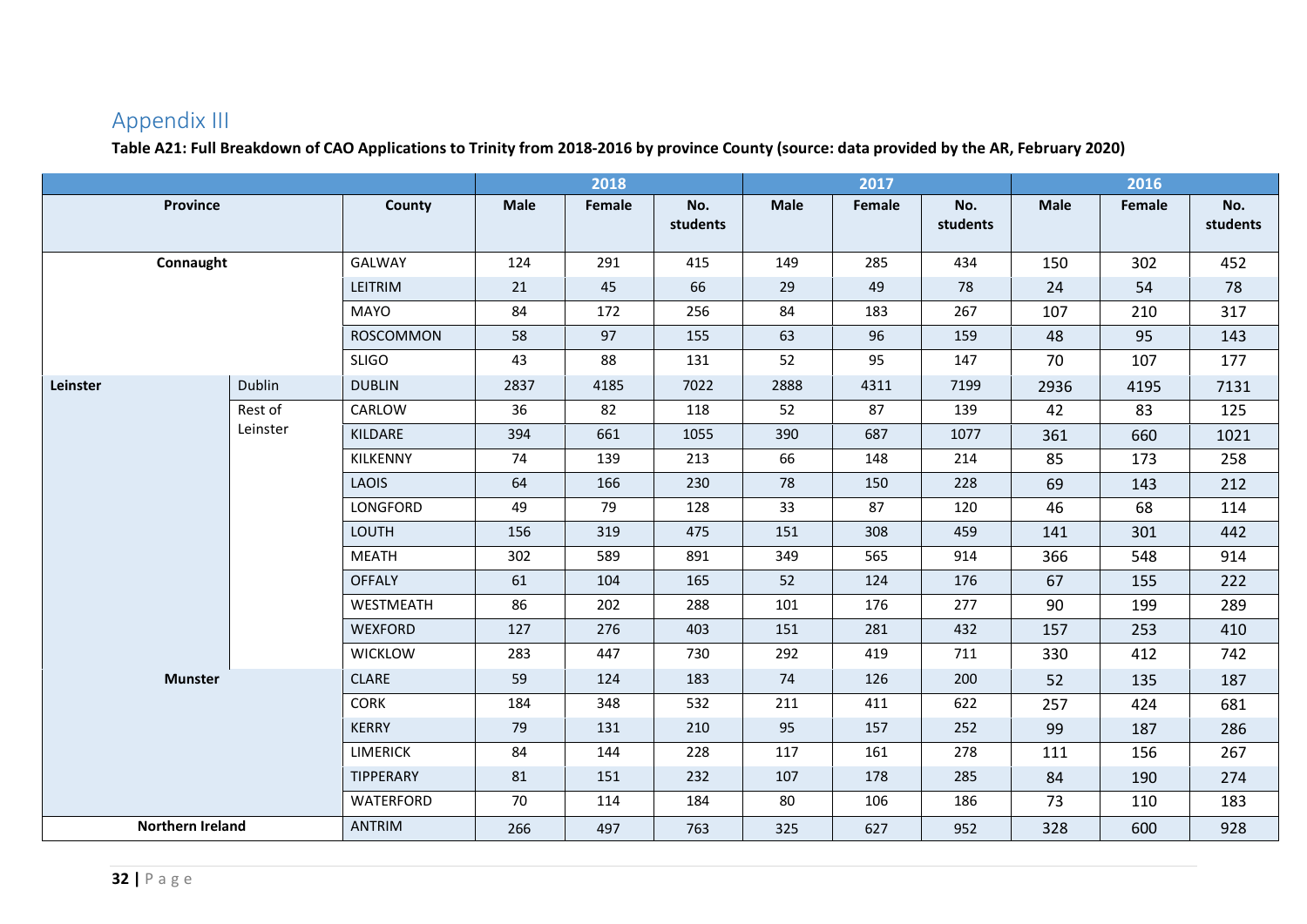|                                     | ARMAGH        |             |        |                 |      |        |                 |             |        |                 |
|-------------------------------------|---------------|-------------|--------|-----------------|------|--------|-----------------|-------------|--------|-----------------|
|                                     | <b>DERRY</b>  |             |        |                 |      |        |                 |             |        |                 |
|                                     | <b>DOWN</b>   |             |        |                 |      |        |                 |             |        |                 |
|                                     | FERMANAGH     |             |        |                 |      |        |                 |             |        |                 |
|                                     | <b>TYRONE</b> |             |        |                 |      |        |                 |             |        |                 |
| Ulster (3 counties in the Republic) | CAVAN         | 76          | 142    | 218             | 84   | 179    | 263             | 75          | 180    | 255             |
|                                     | DONEGAL       | 95          | 159    | 254             | 118  | 237    | 355             | 114         | 234    | 348             |
|                                     | MONAGHAN      | 53          | 108    | 161             | 64   | 116    | 180             | 54          | 132    | 186             |
|                                     | Sub-Total     | 5846        | 9860   | 15706           | 6255 | 10349  | 16604           | 6336        | 10306  | 16642           |
|                                     |               |             |        |                 |      |        |                 |             |        |                 |
|                                     | Total         |             | 15706  |                 |      | 16604  |                 |             | 16642  |                 |
|                                     |               |             |        |                 |      |        |                 |             |        |                 |
|                                     |               |             |        |                 |      |        |                 |             |        |                 |
| <b>Country</b>                      |               | <b>Male</b> | Female | No.<br>students | Male | Female | No.<br>students | <b>Male</b> | Female | No.<br>students |
| Ireland (excl. NI)                  |               | 5580        | 9363   | 14943           | 5930 | 9722   | 15652           | 6008        | 9706   | 15714           |
| <b>Northern Ireland</b>             |               | 266         | 497    | 763             | 325  | 627    | 952             | 328         | 600    | 928             |
| <b>Britain</b>                      |               | 210         | 342    | 552             | 247  | 367    | 614             | 240         | 337    | 577             |
| <b>Europe</b>                       |               | 431         | 794    | 1225            | 396  | 707    | 1103            | 337         | 653    | 990             |
| Non - EU                            |               | 100         | 160    | 260             | 105  | 168    | 273             | 116         | 190    | 306             |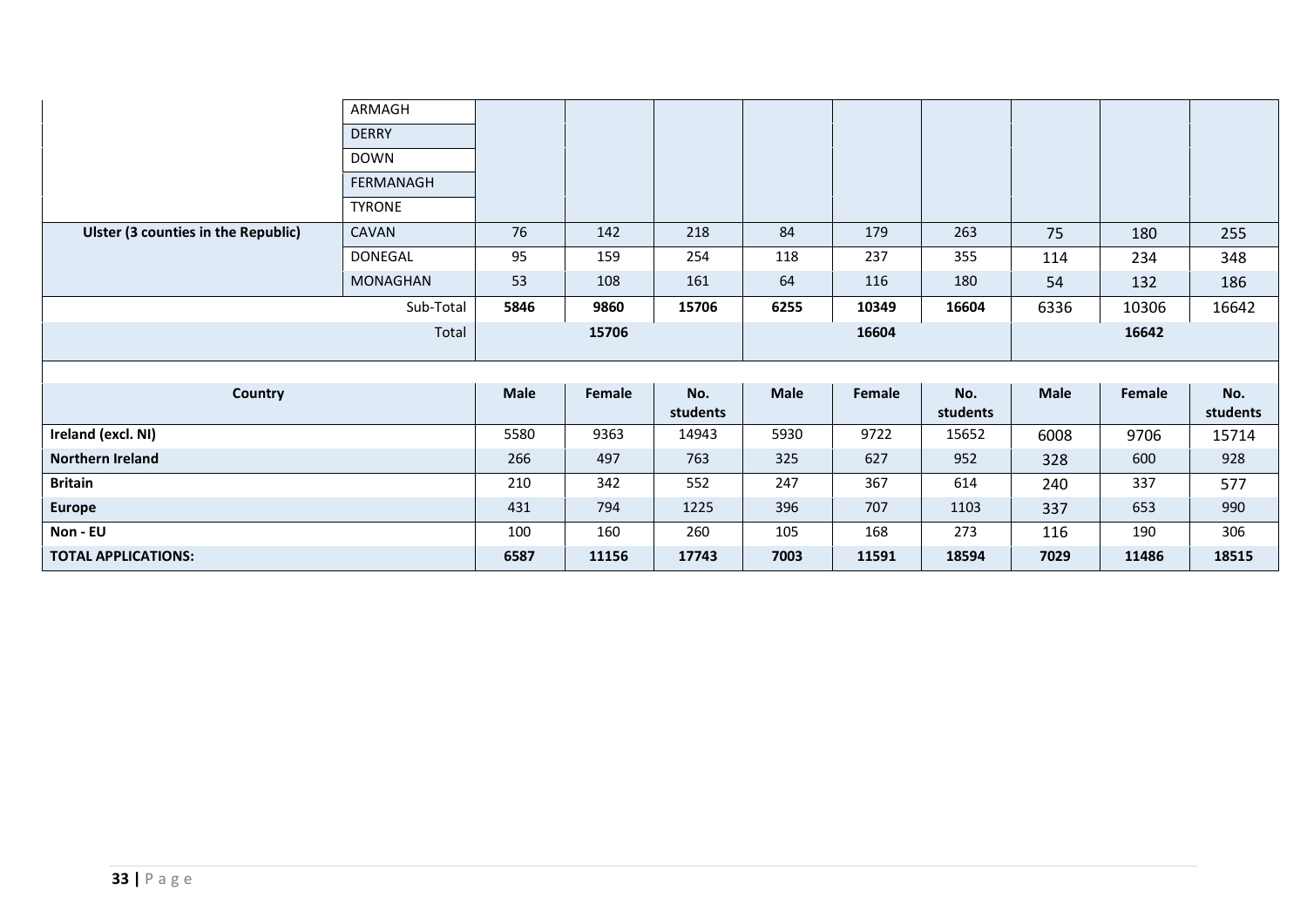## <span id="page-33-0"></span>Appendix IV

**Table C4: Distribution of undergraduate new entrants by county 2018/19-2016/17 (source: AR Annual Report 2018/19, Table C4).**

| <b>County Name</b>  | 2018/19        | 2017/18        | 2016/17        | <b>County Name</b>      | 2018/19        | 2017/18        | 2016/17        |
|---------------------|----------------|----------------|----------------|-------------------------|----------------|----------------|----------------|
| <b>Antrim</b>       | 21             | 47             | 29             | Dublin 17               | 10             | 9              | 8              |
| Armagh              | 4              | $\overline{2}$ | $\overline{4}$ | Dublin 18               | 65             | 67             | 62             |
| <b>Belfast City</b> | $\mathbf 0$    | $\overline{2}$ | $\mathbf 0$    | Dublin 20               | 13             | 9              | $\overline{7}$ |
| <b>Carlow</b>       | 17             | 22             | 26             | Dublin 22               | 26             | 27             | 25             |
| Cavan               | 23             | 28             | 36             | Dublin 24               | 60             | 56             | 51             |
| <b>Clare</b>        | 27             | 25             | 28             | Fermanagh               | $\overline{7}$ | 6              | $\overline{3}$ |
| <b>Co Dublin</b>    | 448            | 466            | 404            | <b>Galway County</b>    | 62             | 53             | 60             |
| <b>Cork City</b>    | $\mathbf{1}$   | $\mathbf{1}$   | $\overline{2}$ | <b>Kerry</b>            | 26             | 45             | 40             |
| <b>Cork County</b>  | 84             | 96             | 81             | <b>Kildare</b>          | 225            | 203            | 178            |
| <b>Derry</b>        | $\overline{7}$ | 9              | 5              | Kilkenny                | 42             | 41             | 56             |
| <b>Donegal</b>      | 30             | 42             | 32             | Laois                   | 36             | 45             | 30             |
| Down                | 12             | 12             | 20             | Leitrim                 | $\overline{7}$ | 9              | 11             |
| Dublin 1            | $\overline{7}$ | 6              | 5              | <b>Limerick County</b>  | 33             | 39             | 52             |
| Dublin 2            | 5              | $\overline{7}$ | 8              | Longford                | 13             | 11             | 18             |
| Dublin 3            | 54             | 63             | 59             | Louth                   | 57             | 65             | 65             |
| Dublin 4            | 64             | 57             | 60             | Mayo                    | 45             | 61             | 51             |
| <b>Dublin 5</b>     | 35             | 43             | 39             | <b>Meath</b>            | 170            | 122            | 161            |
| Dublin 6            | 79             | 71             | 83             | Monaghan                | 22             | 21             | 17             |
| Dublin 6W           | 46             | 36             | 38             | Offaly                  | 33             | 23             | 21             |
| Dublin <sub>7</sub> | 41             | 40             | 35             | Roscommon               | 27             | 28             | 20             |
| Dublin 8            | 24             | 30             | 39             | Sligo                   | 23             | 31             | 20             |
| Dublin 9            | 66             | 60             | 67             | <b>Tipperary</b>        | 24             | 42             | 45             |
| Dublin 10           | 10             | 12             | $\,8\,$        | <b>Tyrone</b>           | 5              | 5              | 9              |
| Dublin 11           | 35             | 29             | 40             | <b>Waterford City</b>   | $\mathbf 0$    | $\overline{2}$ | $\mathbf 0$    |
| Dublin 12           | 28             | 40             | 39             | <b>Waterford County</b> | 41             | 24             | 29             |
| Dublin 13           | 69             | 45             | 55             | Westmeath               | 48             | 38             | 51             |
| Dublin 14           | 63             | 60             | 70             | Wexford                 | 82             | 53             | 68             |
| Dublin 15           | 107            | 103            | 89             | <b>Wicklow</b>          | 155            | 145            | 138            |
| Dublin 16           | 61             | 60             | 79             | <b>Grand Total</b>      | 2,825          | 2,794          | 2,776          |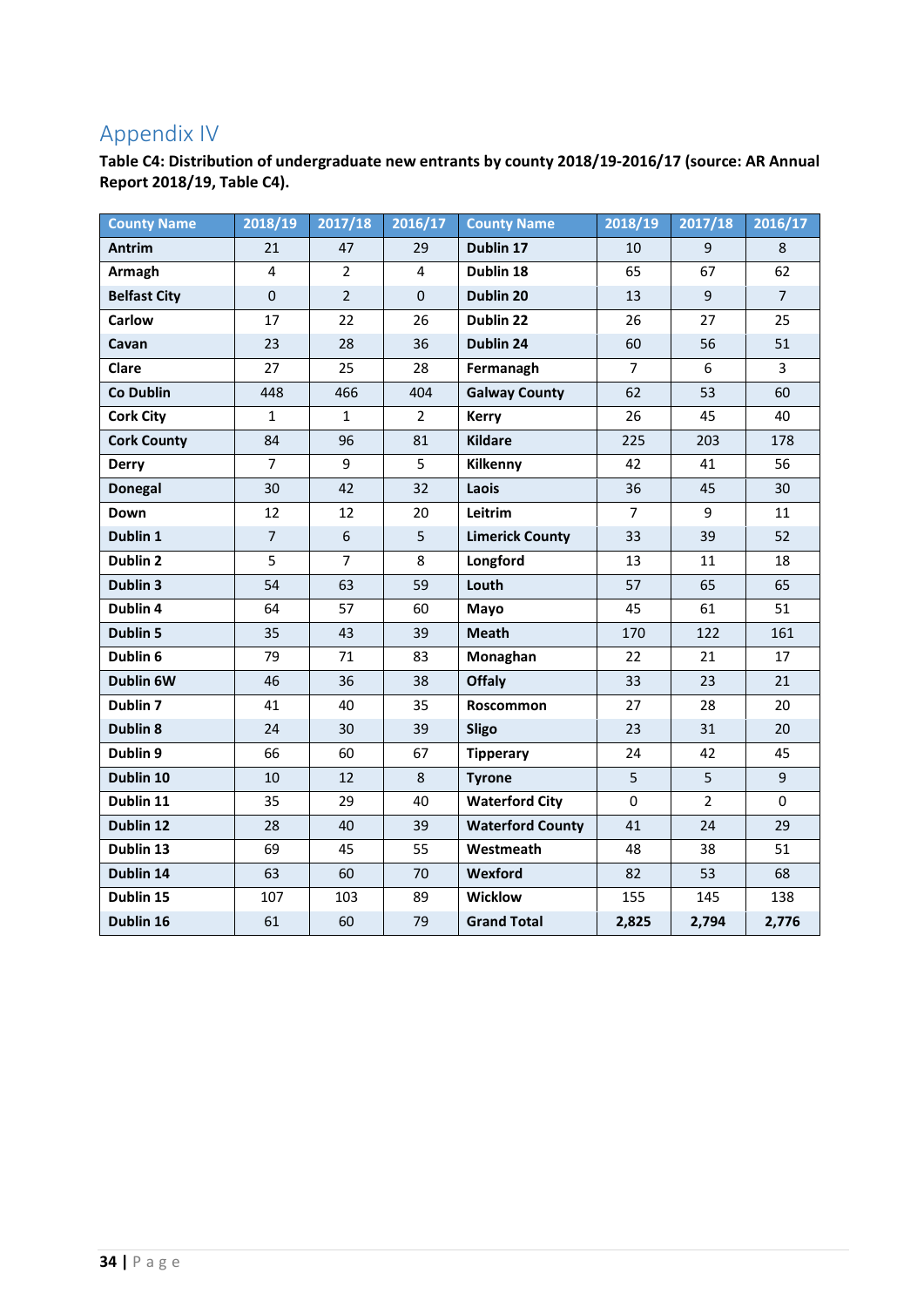## Appendix V

**Table B3: Undergraduate New Entrants by Alternative Admission Routes by Faculty, by Gender 2018/19 (source: AR Annual Report 2018/19, Table B3)**

| <b>Category of New Entrant</b>                       |    | <b>AHSS</b> |    | <b>EMS</b> |    | <b>HS</b> |        | <b>MF</b> | <b>Total</b> |
|------------------------------------------------------|----|-------------|----|------------|----|-----------|--------|-----------|--------------|
|                                                      | M  |             | M  |            | M  |           | M      |           |              |
| <b>HEAR</b><br>(Socio-economically disadvantaged) *  | 13 | 21          | 24 | 19         | 13 | 41        | ຳ<br>∠ | 11        | 144          |
| Mature students                                      | 17 | 23          |    | 4          | 15 | 90        | 6      | 8         | 168          |
| DARE (students with a disability) *^                 | 43 | 52          | 34 | 21         | 12 | 56        | 12     | 17        | 247          |
| <b>Totals for Alternative Entry Routes</b>           | 73 | 96          | 63 | 44         | 40 | 187       | 20     | 36        | 559          |
| Total CAO Entrants 2018/19                           |    | 943         |    | 853        |    | 619       |        | 452       | 2,867        |
| Total as a % of Faculty new entrants -<br><b>CAO</b> |    | 17.9%       |    | 12.5%      |    | 36.7%     |        | 12.4%     | 19%          |

**Table B4: Number of students admitted through the Trinity Access Programmes 2018-2015 (source: AR Annual Report 2018/19, Table B4)**

<span id="page-34-0"></span>

| <b>Entry Route</b>                             | 2018     | 2017           | 2016     | 2015 |
|------------------------------------------------|----------|----------------|----------|------|
| <b>HEAR-Full Points</b>                        | 37       | 67             | 52       | 50   |
| HEAR - Concession on points                    | 107      | 130            | 148      | 125  |
| HEAR/DARE/FETAC/AFS*                           | 10       | 18             | 11       | 13   |
| Mature Students - TAP/CDETD                    |          |                |          |      |
| Foundation Course – Mature Students            | 13       | 15             | 17       | 16   |
| Pearse College                                 | 4        | 5              | 3        | 3    |
| <b>Plunket College</b>                         | 5        | $\mathfrak{D}$ | 3        | 6    |
| Foundation Course - Young Adults               | 26       | 24             | 20       | 27   |
| Liberties Liberal Arts                         | 13       | 12             | 14       | 13   |
| Rathmines<br>$\overline{\phantom{a}}$          | 1        | 0              | $\Omega$ | 3    |
| <b>Total</b>                                   | 216      | 273            | 268      | 256  |
| Percentage Increase/Decrease on previous year: | $-20.9%$ | 1.9%           | 4.7%     | 1.6% |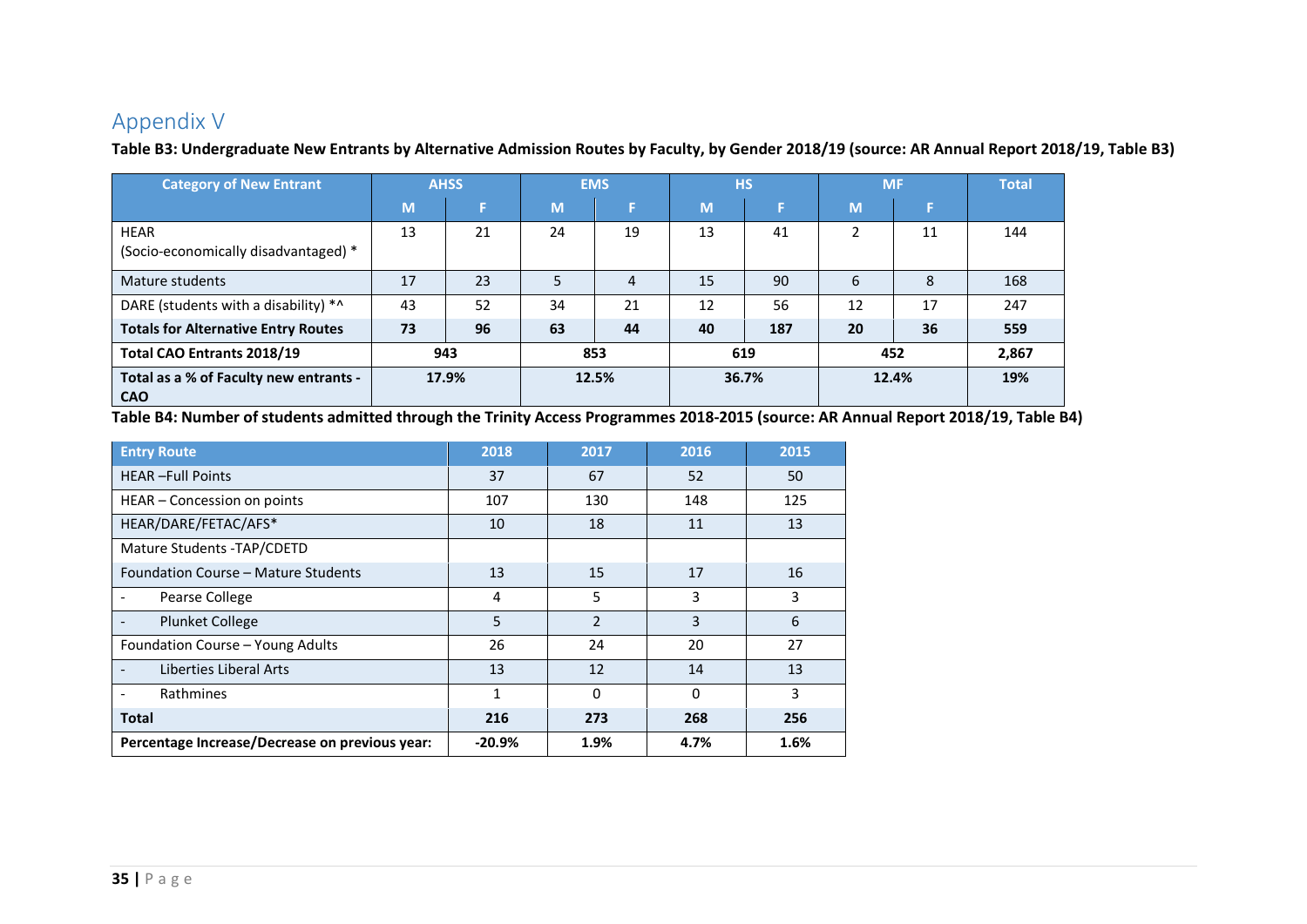## Appendix VI

| <b>Standing &amp; Retention</b> | <b>AHSS</b> |             | <b>AHSS</b>  |               | <b>EMS</b>  | <b>EMS</b>   |        | <b>HS</b>   | <b>HS</b>    | <b>MF</b> |      | <b>MF</b> | Grand        |
|---------------------------------|-------------|-------------|--------------|---------------|-------------|--------------|--------|-------------|--------------|-----------|------|-----------|--------------|
|                                 | Female      | <b>Male</b> | <b>Total</b> | <b>Female</b> | <b>Male</b> | <b>Total</b> | Female | <b>Male</b> | <b>Total</b> | Female    | Male | Total     | <b>Total</b> |
| Year 1                          | 596         | 388         | 984          | 342           | 500         | 842          | 535    | 172         | 707          | 240       | 132  | 372       | 2905         |
| <b>Progressed Same Course</b>   | 554         | 360         | 914          | 314           | 449         | 763          | 512    | 153         | 665          | 215       | 101  | 316       | 2658         |
| Repeat same course              |             | 10          | 13           |               | 14          | 17           |        | 8           | 12           | 4         | 9    | 13        | 55           |
| Transferred to another          | 17          | 4           | 21           | 9             | 12          | 21           |        |             | 12           | 9         | 15   | 24        | 78           |
| course                          |             |             |              |               |             |              |        |             |              |           |      |           |              |
| Not Retained                    | 22          | 14          | 36           | 16            | 25          | 41           | 14     | 4           | 18           | 12        |      | 19        | 114          |
| <b>Grand Total</b>              | 596         | 388         | 984          | 342           | 500         | 842          | 535    | 172         | 707          | 240       | 132  | 372       | 2905         |

#### **Table 8 (a) New Entrant Data Year 1 Faculty & Gender (source: data provided by AR 27 February 2020)**

#### <span id="page-35-0"></span>**Table 8 (b) New Entrant Data Year 1 Faculty & Gender % (source: data provided by AR 27 February 2020)**

| <b>Standing &amp; Retention</b> | <b>AHSS</b>   |             | <b>AHSS</b> |               | <b>EMS</b>  | <b>EMS</b> | <b>HS</b>     |             | <b>HS</b>    | <b>MF</b>     |             | <b>ME</b>    | <b>Grand</b> |
|---------------------------------|---------------|-------------|-------------|---------------|-------------|------------|---------------|-------------|--------------|---------------|-------------|--------------|--------------|
|                                 | <b>Female</b> | <b>Male</b> | Total       | <b>Female</b> | <b>Male</b> | Гоtal      | <b>Female</b> | <b>Male</b> | <b>Total</b> | <b>Female</b> | <b>Male</b> | <b>Total</b> | Total        |
| Year 1                          | 100%          | 100%        | 100%        | 100%          | 100%        | 100%       | 100%          | 100%        | 100%         | 100%          | 100%        | 100%         | 100%         |
| Progressed Same Course          | 93.0%         | 92.8%       | 92.9%       | 91.8%         | 89.8%       | 90.6%      | 95.7%         | 89.0%       | 94.1%        | 89.6%         | 76.5%       | 84.9%        | 91.5%        |
| Repeat same course              | 0.5%          | 2.6%        | 1.3%        | 0.9%          | 2.8%        | 2.0%       | 0.7%          | 4.7%        | 1.7%         | 1.7%          | 6.8%        | 3.5%         | 1.9%         |
| Transferred to another          | 2.9%          | 1.0%        | 2.1%        | 2.6%          | 2.4%        | 2.5%       | 0.9%          | 4.1%        | 1.7%         | 3.8%          | 11.4%       | 6.5%         | 2.7%         |
| course                          |               |             |             |               |             |            |               |             |              |               |             |              |              |
| Not Retained                    | 3.7%          | 3.6%        | 3.7%        | 4.7%          | 5.0%        | 4.9%       | 2.6%          | 2.3%        | 2.5%         | 5.0%          | 5.3%        | 5.1%         | 3.9%         |
| <b>Grand Total</b>              | 100%          | 100%        | 100%        | 100.0%        | 100%        | 100%       | 100%          | 100%        | 100%         | 100%          | 100%        | 100%         | 100%         |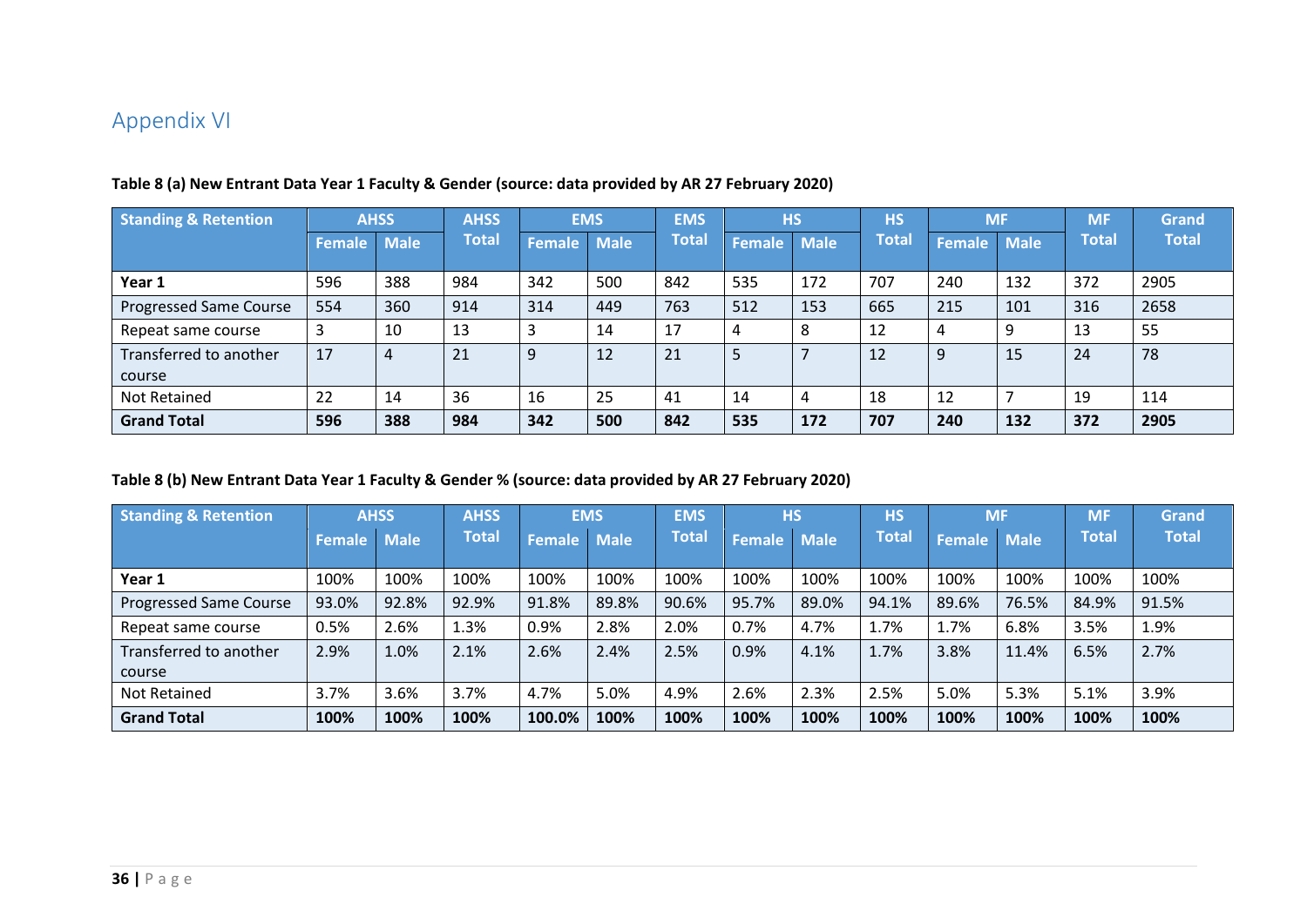## Appendix VII

| <b>Standing &amp; Retention</b> |     | <b>AHSS</b>              |              |           | <b>EMS</b> | <b>EMS</b>   |           | <b>HS</b>     | <b>HS</b>    |           | <b>MF</b>  | <b>MF</b> | <b>Grand</b> |
|---------------------------------|-----|--------------------------|--------------|-----------|------------|--------------|-----------|---------------|--------------|-----------|------------|-----------|--------------|
|                                 | EU  | <b>NEU</b>               | <b>Total</b> | <b>EU</b> | <b>NEU</b> | <b>Total</b> | <b>EU</b> | <b>NEU</b>    | <b>Total</b> | <b>EU</b> | <b>NEU</b> | Total     | <b>Total</b> |
| Year 1                          | 894 | 90                       | 984          | 800       | 42         | 842          | 614       | 93            | 707          | 343       | 29         | 372       | 2905         |
| Progressed Same Course          | 834 | 80                       | 914          | 727       | 36         | 763          | 577       | 88            | 665          | 295       | 21         | 316       | 2658         |
| Repeat same course              | 12  |                          | 13           | 17        |            | 17           |           | 3             | 12           | 13        |            | 13        | 55           |
| Transferred to another          | 19  | $\overline{2}$           | 21           | 20        |            | 21           | 12        |               | 12           | 18        | 6          | 24        | 78           |
| course                          |     |                          |              |           |            |              |           |               |              |           |            |           |              |
| Not Retained                    | 29  | $\overline{\phantom{a}}$ | 36           | 36        | 5          | 41           | 16        | $\mathcal{P}$ | 18           | 17        |            | 19        | 114          |
| <b>Grand Total</b>              | 894 | 90                       | 984          | 800       | 42         | 842          | 614       | 93            | 707          | 343       | 29         | 372       | 2905         |

#### **Table 9 (a) New Entrant Data Year 1 Faculty & Fee Status (source: data provided by AR 28 February 2020)**

#### <span id="page-36-0"></span>**Table 9 (b) New Entrant Data Year 1 Faculty & Fee Status (source: data provided by AR 28 February 2020)**

| <b>Standing &amp; Retention</b> |       | <b>AHSS</b><br><b>AHSS</b> |              |           | <b>EMS</b> | <b>EMS</b> |           | <b>HS</b>  | <b>HS</b>    |           | <b>MF</b>  | <b>MF</b>    | Grand        |
|---------------------------------|-------|----------------------------|--------------|-----------|------------|------------|-----------|------------|--------------|-----------|------------|--------------|--------------|
|                                 | EU    | <b>NEU</b>                 | <b>Total</b> | <b>EU</b> | <b>NEU</b> | Total      | <b>EU</b> | <b>NEU</b> | <b>Total</b> | <b>EU</b> | <b>NEU</b> | <b>Total</b> | <b>Total</b> |
| Year 1                          | 100%  | 100%                       | 100%         | 100%      | 100%       | 100%       | 100%      | 100%       | 100%         | 100%      | 100%       | 100%         | 100%         |
| <b>Progressed Same Course</b>   | 93.3% | 88.9%                      | 92.9%        | 90.9%     | 85.7%      | 90.6%      | 94.0%     | 94.6%      | 94.1%        | 86.0%     | 72.4%      | 84.9%        | 91.5%        |
| Repeat same course              | 1.3%  | 1.1%                       | 1.3%         | 2.1%      | 0.0%       | 2.0%       | 1.5%      | 3.2%       | 1.7%         | 3.8%      | 0.0%       | 3.5%         | 1.9%         |
| Transferred to another          | 2.1%  | 2.2%                       | 2.1%         | 2.5%      | 2.4%       | 2.5%       | 2.0%      | 0.0%       | 1.7%         | 5.2%      | 20.7%      | 6.5%         | 2.7%         |
| course                          |       |                            |              |           |            |            |           |            |              |           |            |              |              |
| Not Retained                    | 3.2%  | 7.8%                       | 3.7%         | 4.5%      | 11.9%      | 4.9%       | 2.6%      | 2.2%       | 2.5%         | 5.0%      | 6.9%       | 5.1%         | 3.9%         |
| <b>Grand Total</b>              | 100%  | 100%                       | 100%         | 100%      | 100%       | 100%       | 100%      | 100.0<br>% | 100%         | 100%      | 100%       | 100%         | 100%         |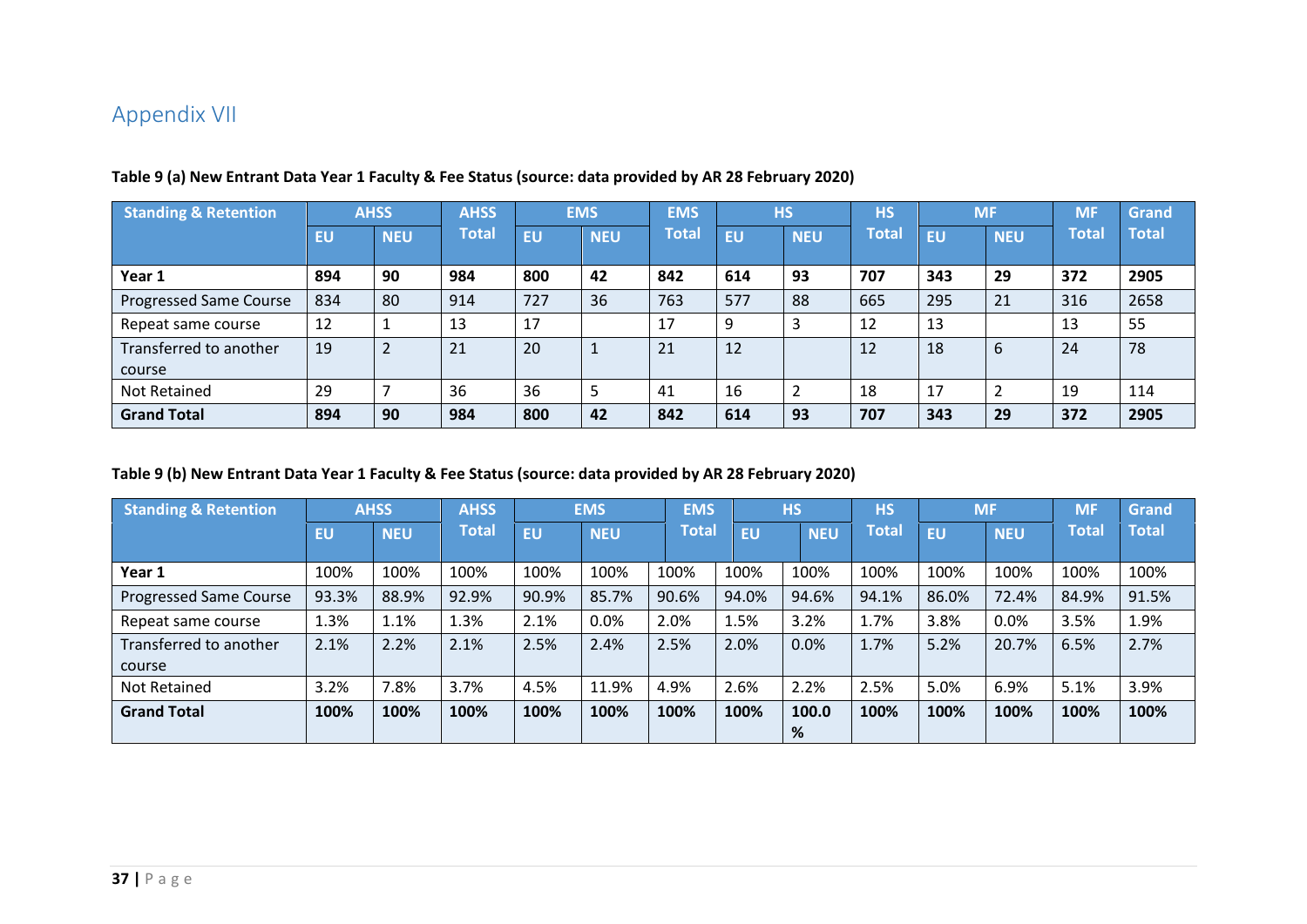## Appendix VIII

**Table 2: undergraduate registered students' progression and retention (source: provided by AR 27 February 2020)**

<span id="page-37-0"></span>

| <b>Standing &amp; Retention</b> | <b>Student No.</b> | %     |
|---------------------------------|--------------------|-------|
| Year 1                          | 3,080              | 26.6% |
| <b>Progressed Same Course</b>   | 2,807              | 91.1% |
| Repeat same course              | 56                 | 1.8%  |
| Transferred to another course   | 83                 | 2.7%  |
| <b>Not Retained</b>             | 134                | 4.4%  |
| Year <sub>2</sub>               | 2,770              | 23.9% |
| <b>Progressed Same Course</b>   | 2,665              | 96.2% |
| Repeat same course              | 31                 | 1.1%  |
| Transferred to another course   | 24                 | 0.9%  |
| <b>Not Retained</b>             | 50                 | 1.8%  |
| Year <sub>3</sub>               | 2,702              | 23.3% |
| <b>Course Completed</b>         | 29                 | 1.1%  |
| <b>Progressed Same Course</b>   | 2,603              | 96.3% |
| Repeat same course              | 28                 | 1.0%  |
| Transferred to another course   | $\overline{3}$     | 0.1%  |
| <b>Not Retained</b>             | 39                 | 1.4%  |
| Year <sub>4</sub>               | 2,725              | 23.5% |
| <b>Course Completed</b>         | 2,191              | 80.4% |
| Course Completed-Exit Award     | 123                | 4.5%  |
| <b>Progressed Same Course</b>   | 387                | 14.2% |
| Repeat same course              | 13                 | 0.5%  |
| <b>Not Retained</b>             | 11                 | 0.4%  |
| Year <sub>5</sub>               | 306                | 2.6%  |
| <b>Course Completed</b>         | 302                | 98.7% |
| Repeat same course              | $\overline{4}$     | 1.3%  |
| <b>Grand Total</b>              | 11,583             | 100%  |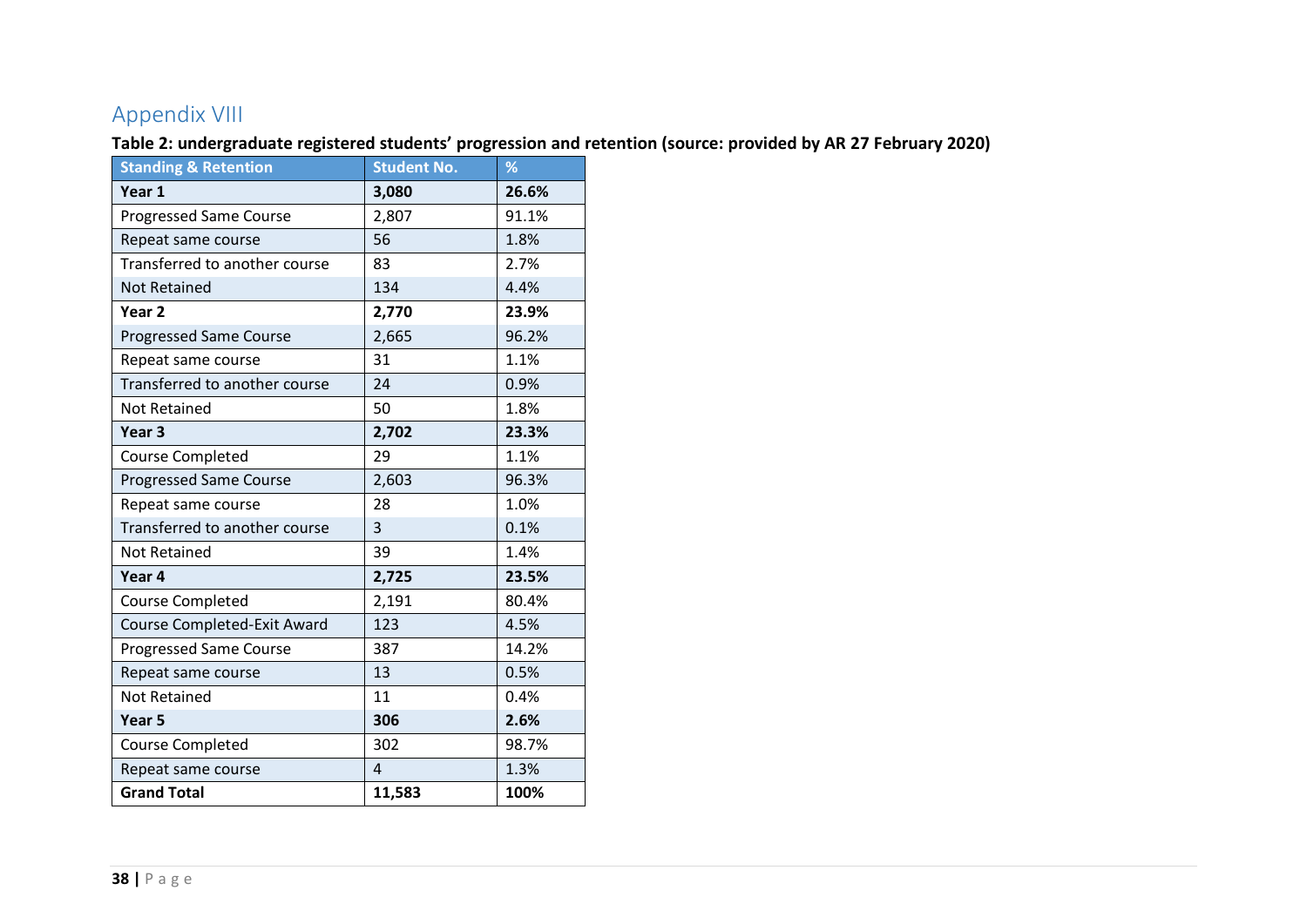## Appendix IX

**Table 5a Undergraduate Student body by faculty and EU and Non-EU status (source: provided by AR 27 February 2020)**

<span id="page-38-0"></span>

| <b>Standing &amp; Retention</b> | <b>AHSS</b>    |                |                |                | <b>EMS</b>     |                |                | <b>HS</b>      |                |              | <b>MF</b>    |              | <b>Grand Total</b> |
|---------------------------------|----------------|----------------|----------------|----------------|----------------|----------------|----------------|----------------|----------------|--------------|--------------|--------------|--------------------|
|                                 | <b>EU</b>      | <b>NEU</b>     | <b>Total</b>   | EU             | <b>NEU</b>     | <b>Total</b>   | EU             | <b>NEU</b>     | <b>Total</b>   | <b>EU</b>    | <b>NEU</b>   | <b>Total</b> |                    |
| Year 1                          | 939            | 90             | 1,029          | 852            | 45             | 897            | 654            | 97             | 751            | 373          | 30           | 403          | 3,080              |
| <b>Progressed Same Course</b>   | 871            | 80             | 951            | 766            | 39             | 805            | 616            | 92             | 708            | 322          | 21           | 343          | 2,807              |
| Repeat same course              | 12             | $\mathbf{1}$   | 13             | 18             |                | 18             | 9              | 3              | 12             | 13           |              | 13           | 56                 |
| Transferred to another course   | 20             | $\overline{2}$ | 22             | 23             | $\mathbf{1}$   | 24             | 12             |                | 12             | 19           | 6            | 25           | 83                 |
| <b>Not Retained</b>             | 36             | $\overline{7}$ | 43             | 45             | 5              | 50             | 17             | $\overline{2}$ | 19             | 19           | 3            | 22           | 134                |
| Year <sub>2</sub>               | 903            | 75             | 978            | 714            | 34             | 748            | 610            | 70             | 680            | 346          | 18           | 364          | 2,770              |
| <b>Progressed Same Course</b>   | 877            | 70             | 947            | 674            | 30             | 704            | 593            | 68             | 661            | 336          | 17           | 353          | 2,665              |
| Repeat same course              | 12             | 3              | 15             | 10             |                | 10             | 5              | $\mathbf{1}$   | 6              |              |              |              | 31                 |
| Transferred to another course   | $\overline{2}$ |                | $\overline{2}$ | 12             | $\overline{2}$ | 14             | $\overline{2}$ | $\mathbf{1}$   | $\overline{3}$ | 5            |              | 5            | 24                 |
| <b>Not Retained</b>             | 12             | $\overline{2}$ | 14             | 18             | $\overline{2}$ | 20             | 10             |                | 10             | 5            | $\mathbf{1}$ | 6            | 50                 |
| Year <sub>3</sub>               | 872            | 46             | 918            | 729            | 48             | 777            | 606            | 75             | 681            | 307          | 19           | 326          | 2,702              |
| <b>Course Completed</b>         | 22             | $\overline{2}$ | 24             |                |                |                | 5              |                | 5              |              |              |              | 29                 |
| <b>Progressed Same Course</b>   | 840            | 43             | 883            | 702            | 42             | 744            | 589            | 75             | 664            | 293          | 19           | 312          | 2,603              |
| Repeat same course              | $\overline{2}$ |                | $\overline{2}$ | 14             | $\overline{3}$ | 17             | 3              |                | $\overline{3}$ | 6            |              | 6            | 28                 |
| Transferred to another course   |                |                |                | 3              |                | 3              |                |                |                |              |              |              | 3                  |
| <b>Not Retained</b>             | 8              | $\mathbf{1}$   | 9              | 10             | $\overline{3}$ | 13             | 9              |                | 9              | 8            |              | 8            | 39                 |
| Year 4                          | 793            | 32             | 825            | 697            | 50             | 747            | 577            | 229            | 806            | 333          | 14           | 347          | 2,725              |
| <b>Course Completed</b>         | 785            | 32             | 817            | 460            | 8              | 468            | 405            | 160            | 565            | 327          | 14           | 341          | 2,191              |
| Course Completed-Exit Award     | 3              |                | 3              | 94             | 26             | 120            |                |                |                |              |              |              | 123                |
| <b>Progressed Same Course</b>   |                |                |                | 135            | 14             | 149            | 169            | 69             | 238            |              |              |              | 387                |
| Repeat same course              | $\overline{3}$ |                | 3              | 4              | $\overline{2}$ | 6              | $\overline{3}$ |                | $\overline{3}$ | $\mathbf{1}$ |              | $\mathbf 1$  | 13                 |
| <b>Not Retained</b>             | $\overline{2}$ |                | $\overline{2}$ | $\overline{4}$ |                | $\overline{4}$ |                |                |                | 5            |              | 5            | 11                 |
| Year 5                          |                |                |                | 142            | 6              | 148            | 91             | 67             | 158            |              |              |              | 306                |
| <b>Course Completed</b>         |                |                |                | 141            | 6              | 147            | 90             | 65             | 155            |              |              |              | 302                |
| Repeat same course              |                |                |                | $\mathbf{1}$   |                | $\mathbf{1}$   | $\mathbf{1}$   | $\overline{2}$ | $\overline{3}$ |              |              |              | 4                  |
| <b>Grand Total</b>              | 3,507          | 243            | 3,750          | 3,134          | 183            | 3,317          | 2,538          | 538            | 3,076          | 1,359        | 81           | 1,440        | 11,583             |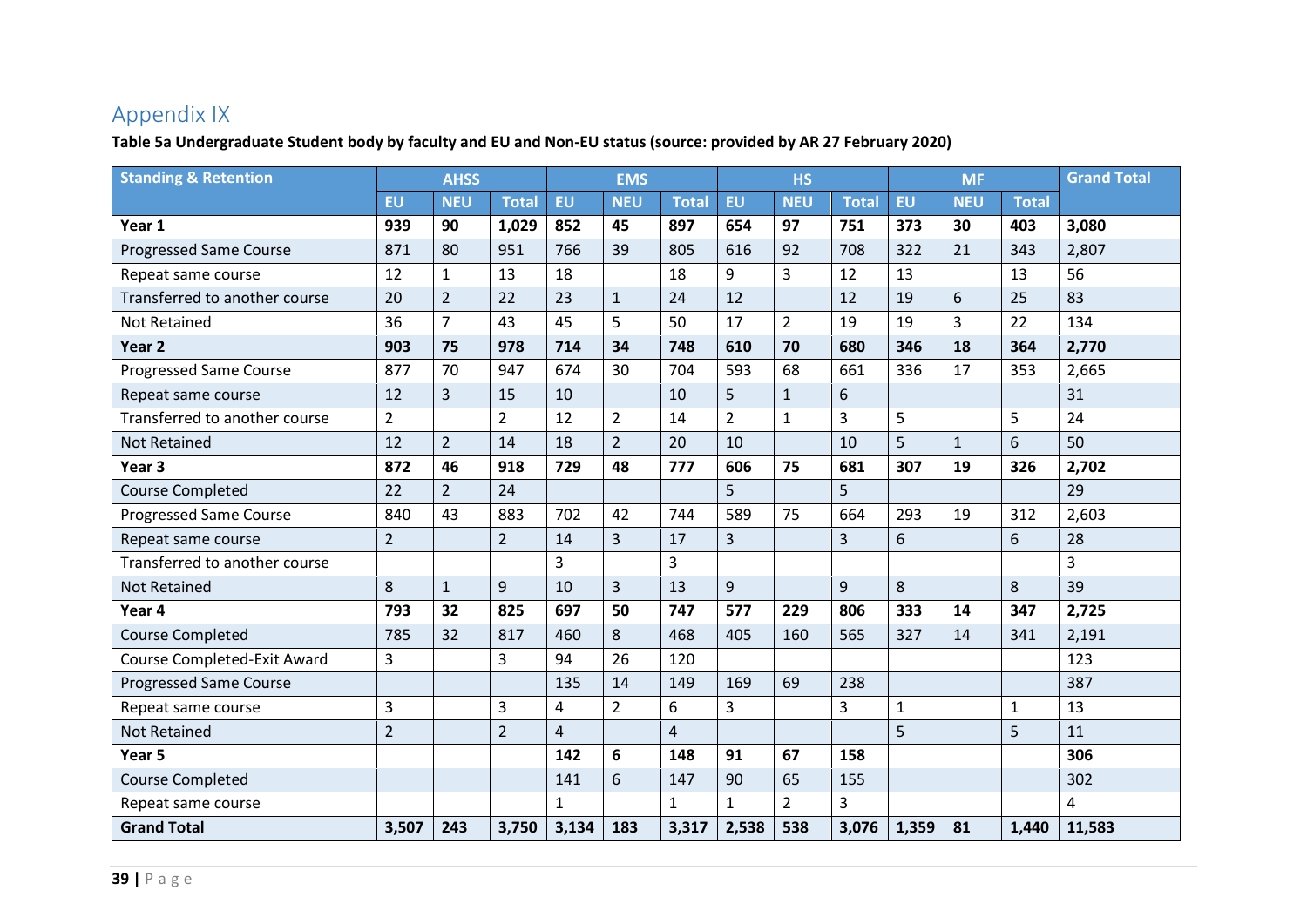## Appendix X

#### **Table 4a UG student body by Faculty and Gender 2018/19 (source: provided by AR 27 February 2020)**

<span id="page-39-0"></span>

| <b>Standing &amp; Retention</b> | <b>AHSS</b>    |                |                | <b>EMS</b>     |                  |                | <b>HS</b>      |                |                | <b>MF</b>      |                | Grand          |              |
|---------------------------------|----------------|----------------|----------------|----------------|------------------|----------------|----------------|----------------|----------------|----------------|----------------|----------------|--------------|
|                                 | <b>Female</b>  | <b>Male</b>    | <b>Total</b>   | <b>Female</b>  | <b>Male</b>      | <b>Total</b>   | <b>Female</b>  | <b>Male</b>    | <b>Total</b>   | <b>Female</b>  | <b>Male</b>    | <b>Total</b>   | <b>Total</b> |
| Year 1                          | 625            | 404            | 1,029          | 361            | 536              | 897            | 560            | 191            | 751            | 260            | 143            | 403            | 3,080        |
| <b>Progressed Same Course</b>   | 577            | 374            | 951            | 330            | 475              | 805            | 536            | 172            | 708            | 234            | 109            | 343            | 2,807        |
| Repeat same course              | 3              | 10             | 13             | 3              | 15               | 18             | 4              | 8              | 12             | $\overline{4}$ | 9              | 13             | 56           |
| Transferred to another course   | 18             | $\overline{4}$ | 22             | 11             | 13               | 24             | 5              | $\overline{7}$ | 12             | 9              | 16             | 25             | 83           |
| <b>Not Retained</b>             | 27             | 16             | 43             | 17             | 33               | 50             | 15             | $\overline{4}$ | 19             | 13             | 9              | 22             | 134          |
| Year 2                          | 581            | 397            | 978            | 307            | 441              | 748            | 543            | 137            | 680            | 220            | 144            | 364            | 2,770        |
| <b>Progressed Same Course</b>   | 570            | 377            | 947            | 296            | 408              | 704            | 531            | 130            | 661            | 212            | 141            | 353            | 2,665        |
| Repeat same course              | 5              | 10             | 15             | $\overline{2}$ | $\,8\,$          | 10             | $\overline{4}$ | $\overline{2}$ | 6              |                |                |                | 31           |
| Transferred to another course   | $\overline{2}$ |                | $\overline{2}$ | 3              | 11               | 14             | 3              |                | 3              | 5              |                | 5              | 24           |
| <b>Not Retained</b>             | $\overline{4}$ | 10             | 14             | 6              | 14               | 20             | 5              | 5              | 10             | $\overline{3}$ | $\overline{3}$ | 6              | 50           |
| Year <sub>3</sub>               | 531            | 387            | 918            | 307            | 470              | 777            | 526            | 155            | 681            | 209            | 117            | 326            | 2,702        |
| <b>Course Completed</b>         | 15             | 9              | 24             |                |                  |                | $\overline{4}$ | $\mathbf{1}$   | 5              |                |                |                | 29           |
| <b>Progressed Same Course</b>   | 511            | 372            | 883            | 299            | 445              | 744            | 516            | 148            | 664            | 202            | 110            | 312            | 2,603        |
| Repeat same course              | $\mathbf{1}$   | $\mathbf{1}$   | $\overline{2}$ | 5              | 12               | 17             | $\overline{3}$ |                | $\overline{3}$ | $\overline{3}$ | 3              | 6              | 28           |
| Transferred to another course   |                |                |                | $\mathbf{1}$   | $\overline{2}$   | 3              |                |                |                |                |                |                | 3            |
| <b>Not Retained</b>             | $\overline{4}$ | 5              | 9              | $\overline{2}$ | 11               | 13             | 3              | 6              | 9              | $\overline{4}$ | $\overline{4}$ | 8              | 39           |
| Year 4                          | 479            | 346            | 825            | 283            | 464              | 747            | 625            | 181            | 806            | 207            | 140            | 347            | 2,725        |
| <b>Course Completed</b>         | 477            | 340            | 817            | 218            | 250              | 468            | 479            | 86             | 565            | 203            | 138            | 341            | 2,191        |
| Course Completed-Exit Award     |                | 3              | $\overline{3}$ | 23             | 97               | 120            |                |                |                |                |                |                | 123          |
| <b>Progressed Same Course</b>   |                |                |                | 42             | 107              | 149            | 145            | 93             | 238            |                |                |                | 387          |
| Repeat same course              | $\overline{2}$ | $\mathbf 1$    | 3              |                | $\boldsymbol{6}$ | 6              | $\mathbf{1}$   | $\overline{2}$ | 3              |                | $\mathbf{1}$   | $\mathbf{1}$   | 13           |
| <b>Not Retained</b>             |                | $\overline{2}$ | $\overline{2}$ |                | $\overline{4}$   | $\overline{4}$ |                |                |                | $\overline{4}$ | $\mathbf{1}$   | $\overline{5}$ | 11           |
| Year 5                          |                |                |                | 29             | 119              | 148            | 89             | 69             | 158            |                |                |                | 306          |
| <b>Course Completed</b>         |                |                |                | 29             | 118              | 147            | 88             | 67             | 155            |                |                |                | 302          |
| Repeat same course              |                |                |                |                | $\mathbf{1}$     | $\mathbf{1}$   | $\mathbf{1}$   | $\overline{2}$ | 3              |                |                |                | 4            |
| <b>Grand Total</b>              | 2,216          | 1,534          | 3,750          | 1,287          | 2,030            | 3,317          | 2,343          | 733            | 3,076          | 896            | 544            | 1,440          | 11,583       |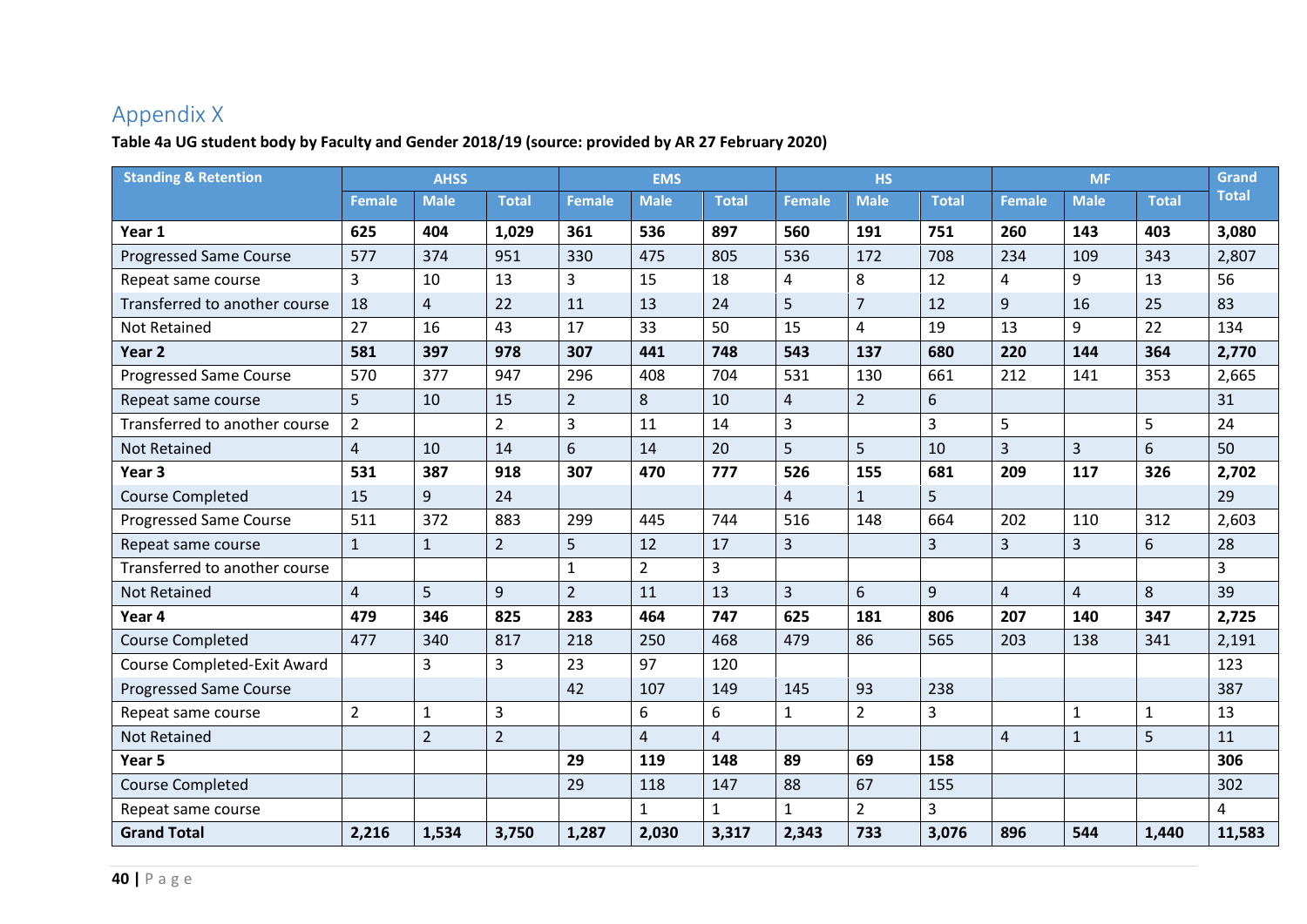## Appendix XI

#### **Table E14: Distribution of Grades achieved by course at undergraduate degree examination in 2018/19 (source: AR Annual Report 2018/19)**

<span id="page-40-0"></span>

| 2018/19                                          | <b>First Class</b> | <b>Second</b><br><b>Class First</b><br><b>Division</b> | <b>Second</b><br><b>Class</b><br><b>Second</b><br><b>Division</b> | <b>Second</b><br><b>Class</b> | <b>Third Class</b>                                       | Pass/<br><b>Ordinary</b><br>Degree** | Aegrotat<br><b>Unclassified</b><br><b>Honor</b> | Other*       | <b>Masterst</b> | <b>Total</b>   | % First<br><b>Class by</b><br><b>Course</b> |
|--------------------------------------------------|--------------------|--------------------------------------------------------|-------------------------------------------------------------------|-------------------------------|----------------------------------------------------------|--------------------------------------|-------------------------------------------------|--------------|-----------------|----------------|---------------------------------------------|
|                                                  |                    |                                                        |                                                                   |                               | <b>Faculty of Arts, Humanities &amp; Social Sciences</b> |                                      |                                                 |              |                 |                |                                             |
| Acting                                           | 9                  |                                                        |                                                                   | $\overline{7}$                |                                                          |                                      |                                                 |              |                 | 16             | 56.3%                                       |
| Ancient and Medieval History and<br>Culture      | $\overline{3}$     | 10                                                     | $\overline{4}$                                                    |                               |                                                          |                                      |                                                 |              |                 | 17             | 17.6%                                       |
| <b>BESS - Business</b>                           | 30                 |                                                        |                                                                   | 51                            |                                                          |                                      |                                                 |              |                 | 81             | 37.0%                                       |
| <b>BESS - Business and Economics</b>             | 21                 | 43                                                     | $\overline{7}$                                                    |                               |                                                          |                                      |                                                 |              |                 | 71             | 29.6%                                       |
| <b>BESS - Business and Political Science</b>     | 3                  | 6                                                      | 3                                                                 |                               |                                                          | $\mathbf{1}$                         |                                                 |              |                 | 13             | 23.1%                                       |
| <b>BESS - Economics</b>                          | 4                  | 10                                                     | $\mathbf{1}$                                                      |                               |                                                          |                                      |                                                 |              |                 | 15             | 26.7%                                       |
| <b>BESS - Economics and Political</b><br>Science | 8                  | 6                                                      | $\mathbf{1}$                                                      |                               |                                                          |                                      |                                                 |              |                 | 15             | 53.3%                                       |
| <b>BESS - Economics and Sociology</b>            | $\mathbf{1}$       | $\mathbf{1}$                                           |                                                                   |                               |                                                          |                                      |                                                 |              |                 | $2^{\circ}$    | 50.0%                                       |
| <b>BESS - Sociology</b>                          |                    | $\mathbf{1}$                                           |                                                                   |                               |                                                          |                                      |                                                 |              |                 | $\mathbf{1}$   | 0.0%                                        |
| <b>BESS - Sociology and Business</b>             | $\overline{4}$     | 15                                                     | $2^{\circ}$                                                       |                               |                                                          |                                      |                                                 |              |                 | 21             | 19.0%                                       |
| <b>Business Studies and a Language</b>           | 12                 |                                                        |                                                                   | 34                            |                                                          |                                      |                                                 |              |                 | 46             | 26.1%                                       |
| <b>Catholic and Theological Studies</b>          |                    | $\mathbf{1}$                                           | $\mathbf{1}$                                                      |                               |                                                          |                                      |                                                 |              |                 | $\overline{2}$ | 0.0%                                        |
| Classics                                         |                    | $\mathbf{1}$                                           |                                                                   |                               |                                                          |                                      |                                                 |              |                 | $\mathbf{1}$   | 0.0%                                        |
| Clinical Speech and Language Studies             | 13                 |                                                        |                                                                   | 17                            |                                                          |                                      |                                                 |              |                 | 30             | 43.3%                                       |
| <b>Deaf Studies</b>                              | $\overline{2}$     |                                                        |                                                                   | 10                            |                                                          | $\overline{2}$                       |                                                 |              |                 | 14             | 14.3%                                       |
| <b>Drama and Theatre Studies</b>                 | 6                  | $\bf 8$                                                | $\mathbf{1}$                                                      |                               |                                                          |                                      |                                                 |              |                 | 15             | 40.0%                                       |
| Early and Modern Irish                           | $\mathbf{1}$       | $\mathbf{1}$                                           |                                                                   |                               |                                                          |                                      |                                                 |              |                 | $2^{\circ}$    | 50.0%                                       |
| Education (Validated)                            | 23                 |                                                        |                                                                   | 132                           |                                                          |                                      |                                                 | $\mathbf{1}$ |                 | 156            | 14.7%                                       |
| <b>English Studies</b>                           | 14                 | 23                                                     | $\mathbf{1}$                                                      |                               |                                                          |                                      |                                                 |              |                 | 38             | 36.8%                                       |
| <b>European Studies</b>                          | $\overline{7}$     | 31                                                     | $\mathbf{1}$                                                      |                               |                                                          |                                      |                                                 |              |                 | 39             | 17.9%                                       |
| History                                          | $\overline{7}$     | 33                                                     | $2^{\circ}$                                                       |                               |                                                          |                                      |                                                 |              |                 | 42             | 16.7%                                       |
| <b>History and Political Science</b>             | 8                  | 13                                                     | $2^{\circ}$                                                       |                               |                                                          |                                      |                                                 |              |                 | 23             | 34.8%                                       |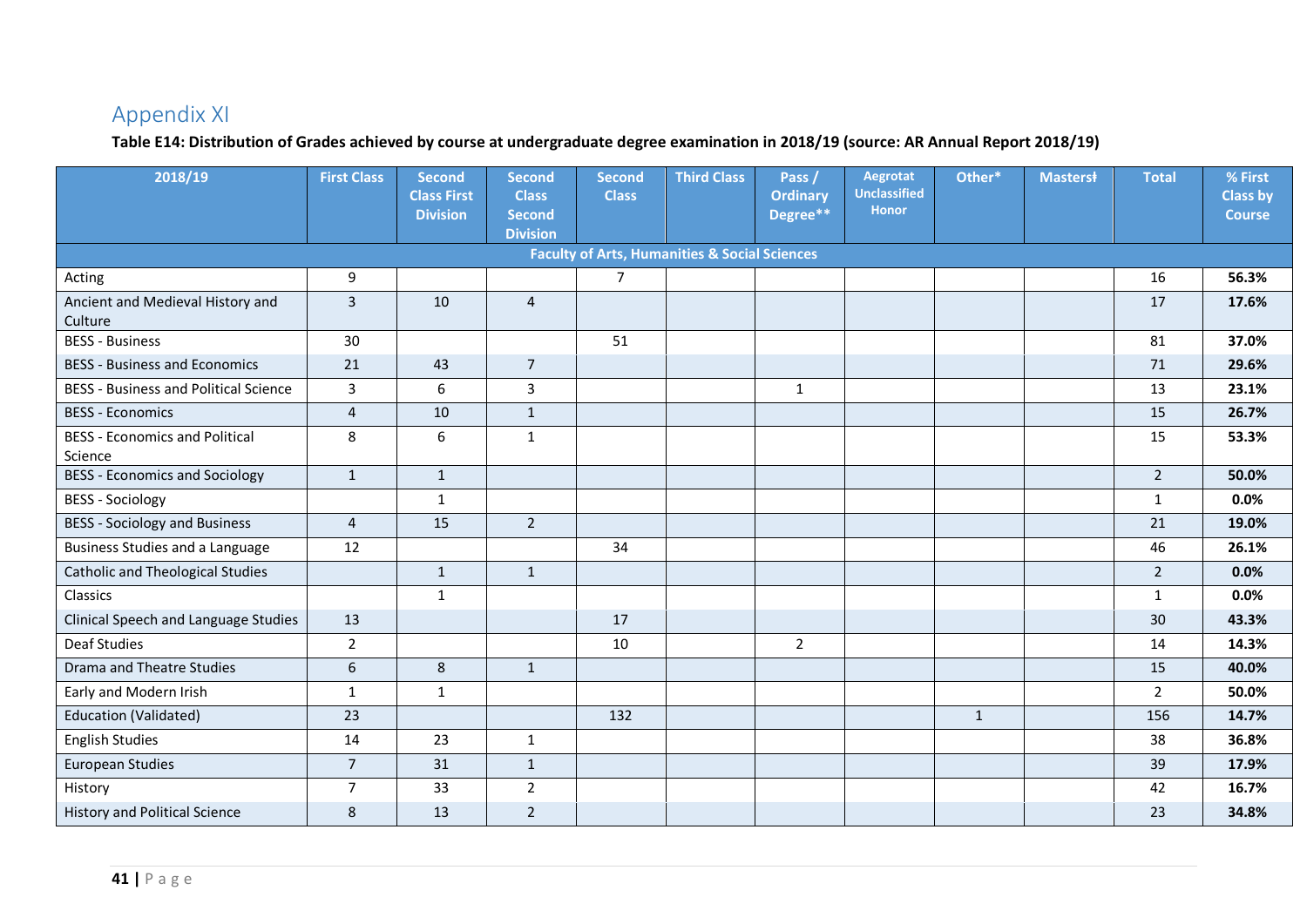| <b>Irish Studies</b>                                  | 3              | 5              | $\overline{2}$ |                  |              |                         |              |              |              | 10             | 30.0%  |
|-------------------------------------------------------|----------------|----------------|----------------|------------------|--------------|-------------------------|--------------|--------------|--------------|----------------|--------|
| Law                                                   | 30             |                |                | 57               |              | $\overline{2}$          |              |              |              | 89             | 33.7%  |
| Law and Business                                      | 9              |                |                | 13               |              |                         |              |              |              | 22             | 40.9%  |
| Law and French                                        | 5              |                |                | $\,8\,$          |              |                         |              |              |              | 13             | 38.5%  |
| Law and German                                        | $\mathbf{1}$   |                |                | 10               |              |                         |              |              |              | 11             | 9.1%   |
| Law and Political Science                             | 9              |                |                | 15               |              |                         |              |              |              | 24             | 37.5%  |
| Music                                                 | $\overline{2}$ | $\overline{7}$ | $\mathbf{1}$   |                  |              |                         |              |              |              | 10             | 20.0%  |
| <b>Music Composition</b>                              | $\mathbf{1}$   |                |                |                  |              |                         |              |              |              | $\mathbf{1}$   | 100.0% |
| <b>Music Education</b>                                | 1              |                |                | $\boldsymbol{6}$ |              |                         |              |              |              | $\overline{7}$ | 14.3%  |
| Music Performance                                     | $\overline{3}$ |                |                | 6                |              |                         |              |              |              | 9              | 33.3%  |
| Philosophy                                            | $\overline{2}$ | 8              | $\overline{2}$ |                  |              | $\mathbf{1}$            |              |              |              | 13             | 15.4%  |
| Philosophy, Political Sci, Economics<br>and Sociology | 11             | 14             |                |                  |              |                         |              |              |              | 25             | 44.0%  |
| Psychology                                            | 9              | 23             | $\mathbf 1$    |                  |              |                         |              |              |              | 33             | 27.3%  |
| <b>Social Studies</b>                                 | 12             |                |                | 32               |              |                         |              |              |              | 44             | 27.3%  |
| Sociology and Social Policy                           | 5              | 16             | $\overline{2}$ |                  |              | $\mathbf{1}$            |              |              |              | 24             | 20.8%  |
| <b>Stage Management and Technical</b><br>Theatre      | 8              |                |                |                  |              |                         |              |              |              | 8              | 100.0% |
| World Religions and Theology                          |                | 1              | 2              |                  |              |                         |              |              |              | $\overline{3}$ | 0.0%   |
| <b>Grand Total</b>                                    | 287            | 277            | 36             | 398              | $\mathbf{0}$ | $\overline{\mathbf{z}}$ | $\mathbf{0}$ | $\mathbf{1}$ | $\mathbf{0}$ | 1,006          | 28.5%  |
| <b>Percentage distribution</b>                        | 28.5%          | 27.5%          | 3.6%           | 39.6%            | 0.0%         | 0.7%                    | 0.0%         | 0.1%         | $0.0\%$      | 100.0%         |        |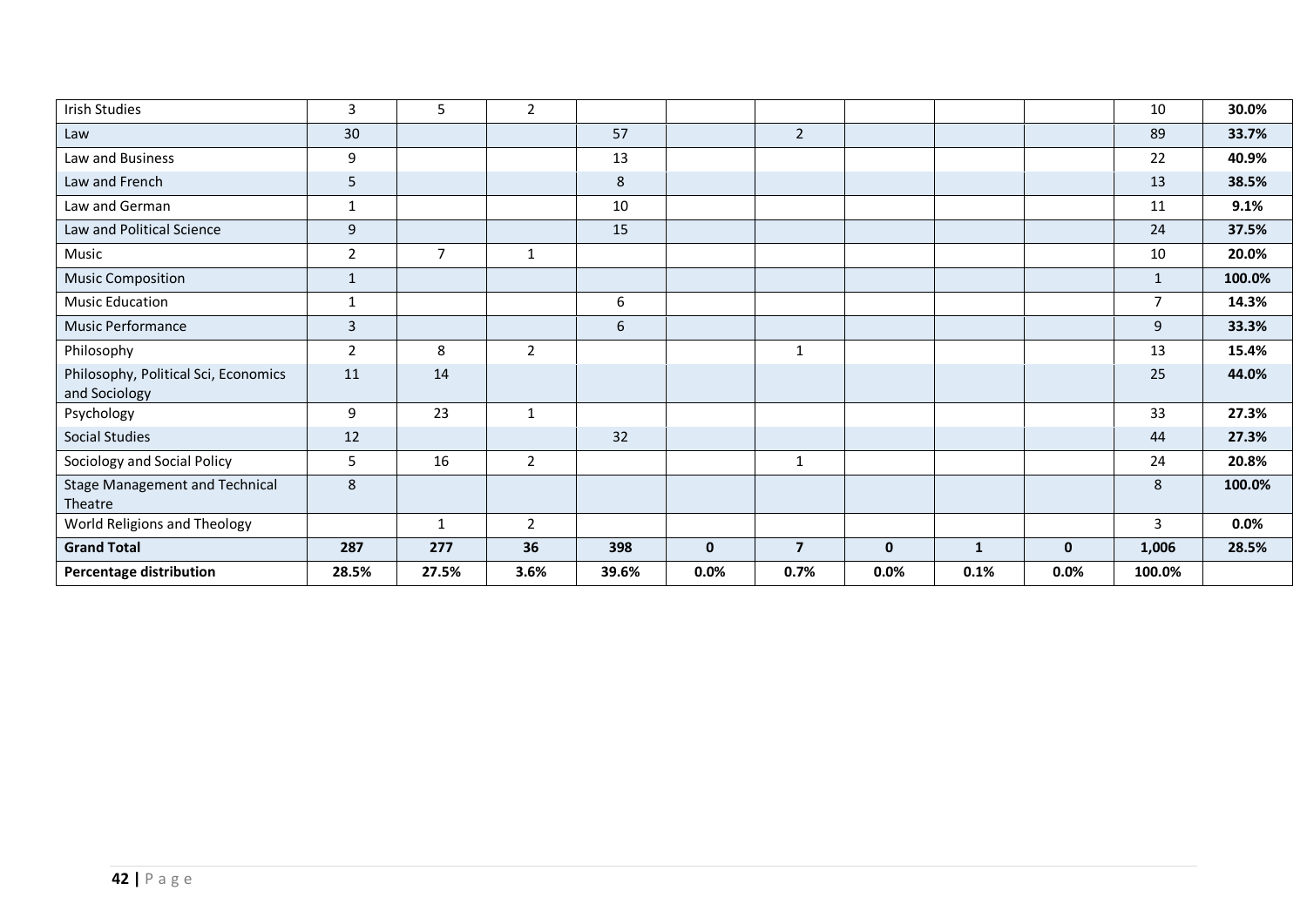| 2018/19                                                        | <b>First Class</b> | <b>Second</b><br><b>Class First</b><br><b>Division</b> | <b>Second</b><br><b>Class</b><br><b>Second</b> | <b>Second</b><br><b>Class</b> | <b>Third Class</b>                                     | Pass <sub>/</sub><br><b>Ordinary</b><br>Degree <sup>**</sup> | Aegrotat<br><b>Unclassified</b><br><b>Honor</b> | Other*         | <b>Masterst</b> | <b>Total</b>   | % First<br><b>Class by</b><br><b>Course</b> |
|----------------------------------------------------------------|--------------------|--------------------------------------------------------|------------------------------------------------|-------------------------------|--------------------------------------------------------|--------------------------------------------------------------|-------------------------------------------------|----------------|-----------------|----------------|---------------------------------------------|
|                                                                |                    |                                                        | <b>Division</b>                                |                               |                                                        |                                                              |                                                 |                |                 |                |                                             |
|                                                                |                    |                                                        |                                                |                               | <b>Faculty of Engineering, Mathematics and Science</b> |                                                              |                                                 |                |                 |                |                                             |
| Chemistry with Molecular Modelling                             |                    |                                                        | 1                                              |                               | 1                                                      |                                                              |                                                 |                |                 | $\overline{2}$ | 0.0%                                        |
| Computer Science - Integrated <sup>+</sup>                     | 18                 | 24                                                     | 8                                              |                               | $\mathbf{1}$                                           | $\overline{4}$                                               |                                                 | $\overline{2}$ | 22              | 79             | 22.8%                                       |
| <b>Earth Sciences</b>                                          | 3                  | 10                                                     | 5                                              |                               |                                                        |                                                              |                                                 |                |                 | 18             | 16.7%                                       |
| Engineering - Double Diploma<br><b>Mechanical Engineering</b>  |                    |                                                        |                                                |                               |                                                        |                                                              |                                                 |                | $\overline{4}$  | $\overline{4}$ | 0.0%                                        |
| Engineering - Integrated <sup>+</sup>                          | 67                 |                                                        |                                                | 115                           |                                                        | 6                                                            |                                                 |                | 104             | 292            | 22.9%                                       |
| <b>Engineering and Management -</b><br>Integrated <sup>*</sup> | $\overline{7}$     |                                                        |                                                | 6                             |                                                        |                                                              |                                                 |                | 15              | 28             | 25.0%                                       |
| <b>Human Genetics</b>                                          | $\mathbf{3}$       | 10                                                     |                                                |                               |                                                        | $\mathbf{1}$                                                 |                                                 |                |                 | 14             | 21.4%                                       |
| <b>Information Systems</b>                                     | $\overline{4}$     |                                                        |                                                | 11                            |                                                        |                                                              |                                                 |                |                 | 15             | 26.7%                                       |
| Management Science and<br><b>Information System Studies</b>    | 17                 | 11                                                     | $\mathbf{1}$                                   |                               |                                                        |                                                              |                                                 |                |                 | 29             | 58.6%                                       |
| Mathematics                                                    | 17                 | 13                                                     | $\overline{2}$                                 |                               |                                                        | $\overline{2}$                                               |                                                 |                |                 | 34             | 50.0%                                       |
| <b>Medicinal Chemistry</b>                                     | $\mathbf{1}$       | 4                                                      | 14                                             |                               | 3                                                      |                                                              |                                                 |                |                 | 22             | 4.5%                                        |
| Nanoscience Physics and Chemistry of<br>Adv. Materials         | 13                 | 5                                                      | 4                                              |                               |                                                        |                                                              |                                                 |                |                 | 22             | 59.1%                                       |
| Science                                                        | 76                 | 145                                                    | 59                                             |                               | 6                                                      | $\overline{2}$                                               |                                                 |                |                 | 288            | 26.4%                                       |
| <b>Theoretical Physics</b>                                     | 14                 | 6                                                      |                                                |                               |                                                        |                                                              |                                                 |                |                 | 20             | 70.0%                                       |
| <b>Grand Total</b>                                             | 240                | 228                                                    | 94                                             | 132                           | 11                                                     | 15                                                           | $\mathbf{0}$                                    | $\overline{2}$ | 145             | 867            | 27.7%                                       |
| <b>Percentage distribution</b>                                 | 27.7%              | 26.3%                                                  | 10.8%                                          | 15.2%                         | 1.3%                                                   | 1.7%                                                         | 0.0%                                            | 0.2%           | 16.7%           | 100.0%         |                                             |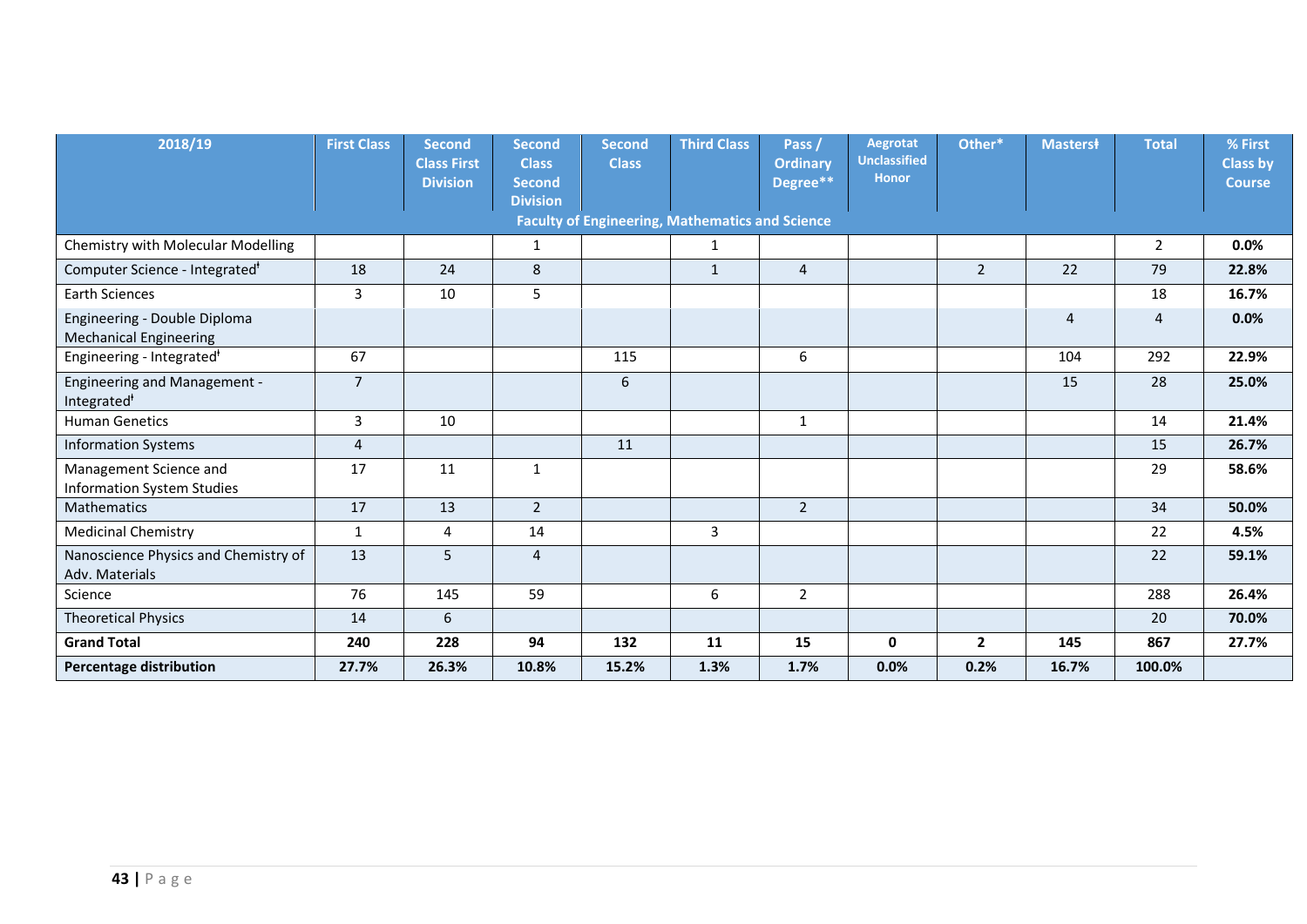| 2018/19                                             | <b>First Class</b> | <b>Second</b><br><b>Class First</b><br><b>Division</b> | <b>Second</b><br><b>Class</b><br><b>Second</b><br><b>Division</b> | <b>Second</b><br><b>Class</b> | <b>Third Class</b>                                                   | Pass /<br><b>Ordinary</b><br>Degree** | Aegrotat<br><b>Unclassified</b><br><b>Honor</b> | Other*         | <b>Masterst</b> | <b>Total</b> | % First<br><b>Class by</b><br><b>Course</b> |
|-----------------------------------------------------|--------------------|--------------------------------------------------------|-------------------------------------------------------------------|-------------------------------|----------------------------------------------------------------------|---------------------------------------|-------------------------------------------------|----------------|-----------------|--------------|---------------------------------------------|
|                                                     |                    |                                                        |                                                                   |                               | <b>Faculty of Health Sciences (excl Medicine and Dental Science)</b> |                                       |                                                 |                |                 |              |                                             |
| <b>Children's and General Nursing</b>               | $\overline{7}$     |                                                        |                                                                   | 10                            |                                                                      |                                       |                                                 |                |                 | 17           | 41.2%                                       |
| Diagnostic Radiography (Joint Degree -<br>SIT)      | $\overline{2}$     |                                                        |                                                                   | 26                            |                                                                      |                                       |                                                 |                |                 | 28           | 7.1%                                        |
| Human Health and Disease                            | 9                  |                                                        |                                                                   | 18                            |                                                                      |                                       |                                                 |                |                 | 27           | 33.3%                                       |
| Human Nutrition and Dietetics (Joint<br>Degree-DIT) | 12                 |                                                        |                                                                   | 8                             |                                                                      |                                       |                                                 |                |                 | 20           | 60.0%                                       |
| Midwifery                                           | 10                 |                                                        |                                                                   | 19                            | $\mathbf{1}$                                                         | 1                                     |                                                 |                |                 | 31           | 32.3%                                       |
| <b>Nursing</b>                                      | 37                 |                                                        |                                                                   | 128                           | 18                                                                   | 6                                     |                                                 | $\overline{2}$ |                 | 191          | 19.4%                                       |
| <b>Nursing Studies</b>                              |                    |                                                        |                                                                   |                               | $\mathbf{1}$                                                         |                                       |                                                 |                |                 | $\mathbf{1}$ | $0.0\%$                                     |
| <b>Occupational Therapy</b>                         | $\,8\,$            |                                                        |                                                                   | 74                            |                                                                      |                                       |                                                 |                |                 | 82           | 9.8%                                        |
| Pharmacy                                            | 27                 |                                                        |                                                                   | 25                            | $\overline{2}$                                                       |                                       |                                                 | $\mathbf{1}$   |                 | 55           | 49.1%                                       |
| Physiotherapy                                       | 5                  |                                                        |                                                                   | 113                           |                                                                      |                                       |                                                 |                |                 | 118          | 4.2%                                        |
| <b>Radiation Therapy</b>                            | 6                  |                                                        |                                                                   | 25                            |                                                                      |                                       |                                                 |                |                 | 31           | 19.4%                                       |
| <b>Grand Total</b>                                  | 123                | $\mathbf{0}$                                           | $\mathbf 0$                                                       | 446                           | 22                                                                   | $\overline{7}$                        | $\mathbf{0}$                                    | $\mathbf{3}$   | $\mathbf{0}$    | 601          | 20.5%                                       |
| <b>Percentage Distribution</b>                      | 20.5%              | 0.0%                                                   | 0.0%                                                              | 74.2%                         | 3.7%                                                                 | 1.2%                                  | 0.0%                                            | 0.5%           | 0.0%            | 100.0%       |                                             |
|                                                     |                    |                                                        |                                                                   |                               | <b>Multi-Faculty</b>                                                 |                                       |                                                 |                |                 |              |                                             |
| <b>Computer Science and Business</b>                | 13                 | 16                                                     | 4                                                                 |                               |                                                                      | $\mathbf{1}$                          |                                                 |                |                 | 34           | 38.2%                                       |
| Computer Science and Language                       | $\overline{2}$     | $\overline{7}$                                         | $\overline{2}$                                                    |                               |                                                                      |                                       |                                                 |                |                 | 11           | 18.2%                                       |
| <b>Political Science and Geography</b>              | $\overline{2}$     | 5                                                      | 1                                                                 |                               |                                                                      | 1                                     |                                                 |                |                 | 9            | 22.2%                                       |
| Two Subject Moderatorship                           | 73                 | 191                                                    | 39                                                                |                               | $\mathbf{1}$                                                         | $\overline{2}$                        |                                                 |                |                 | 306          | 23.9%                                       |
| <b>Grand Total</b>                                  | 90                 | 219                                                    | 46                                                                | $\mathbf 0$                   | 1                                                                    | 4                                     | $\mathbf{0}$                                    | $\mathbf 0$    | $\mathbf{0}$    | 360          | 25.0%                                       |
| <b>Percentage Distribution</b>                      | 25.0%              | 60.8%                                                  | 12.8%                                                             | 0.0%                          | 0.3%                                                                 | 1.1%                                  | 0.0%                                            | 0.0%           | 0.0%            | 100.0%       |                                             |